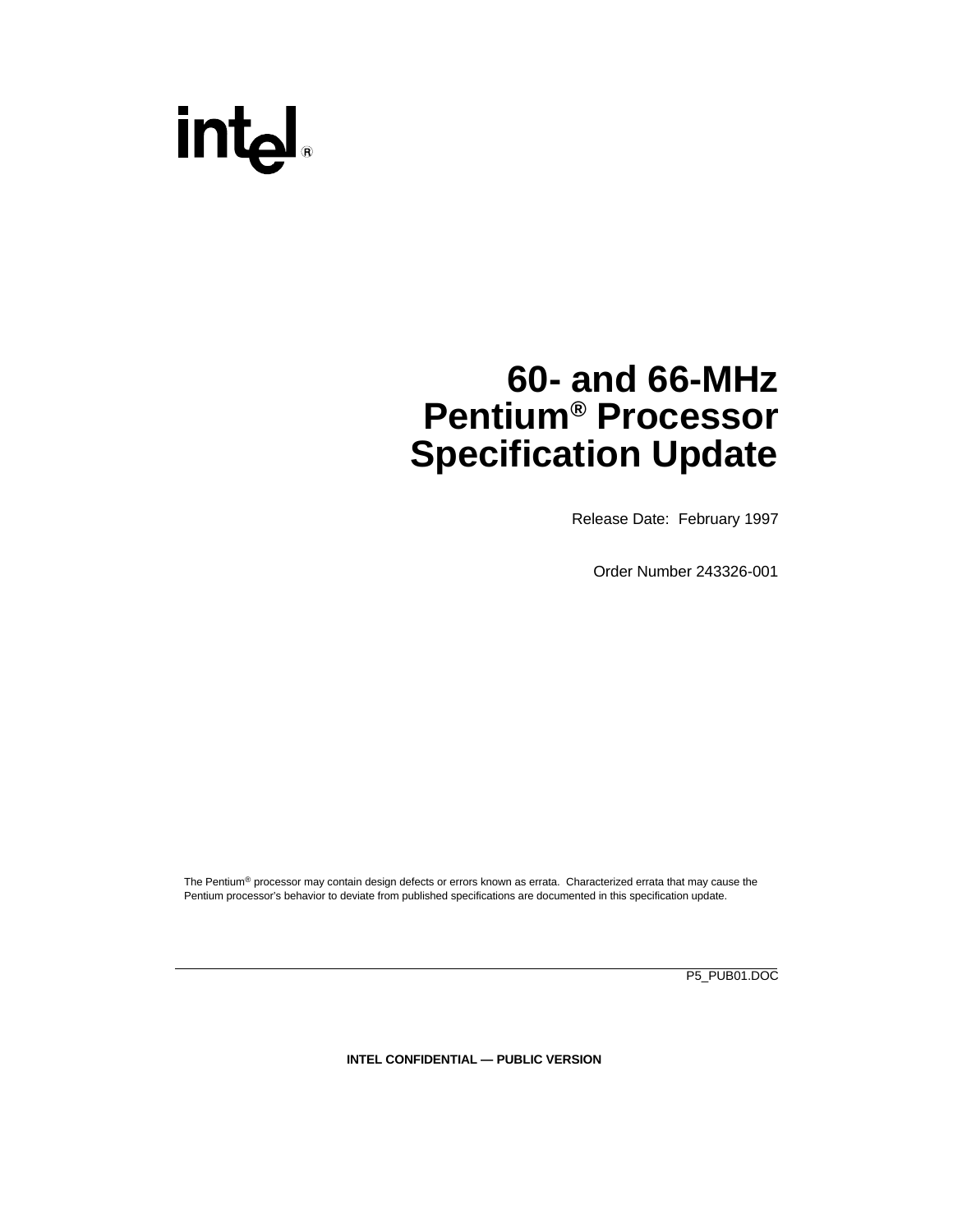Information in this document is provided in connection with Intel products. No license, express or implied, by estoppel or otherwise, to any intellectual property rights is granted by this document or by the sale of Intel products. Except as provided in Intel's Terms and Conditions of Sale for such products, Intel assumes no liability whatsoever, and Intel disclaims any express or implied warranty, relating to sale and/or use of Intel products including liability or warranties relating to fitness for a particular purpose, merchantability, or infringement of any patent, copyright or other intellectual property right. Intel products are not intended for use in medical, life saving, or life sustaining applications.

Intel retains the right to make changes to specifications and product descriptions at any time, without notice.

The Pentium® processor may contain design defects or errors known as errata. Current characterized errata are available on request.

Third-party brands and names are the property of their respective owners.

Contact your local Intel sales office or your distributor to obtain the latest specifications before placing your product order.

Copies of documents which have an ordering number and are referenced in this document, or other Intel literature, may be obtained from:

Intel Corporation P.O. Box 7641 Mt. Prospect, IL 60056-7641

or call 1-800-879-4683

COPYRIGHT © INTEL CORPORATION 1995, 1996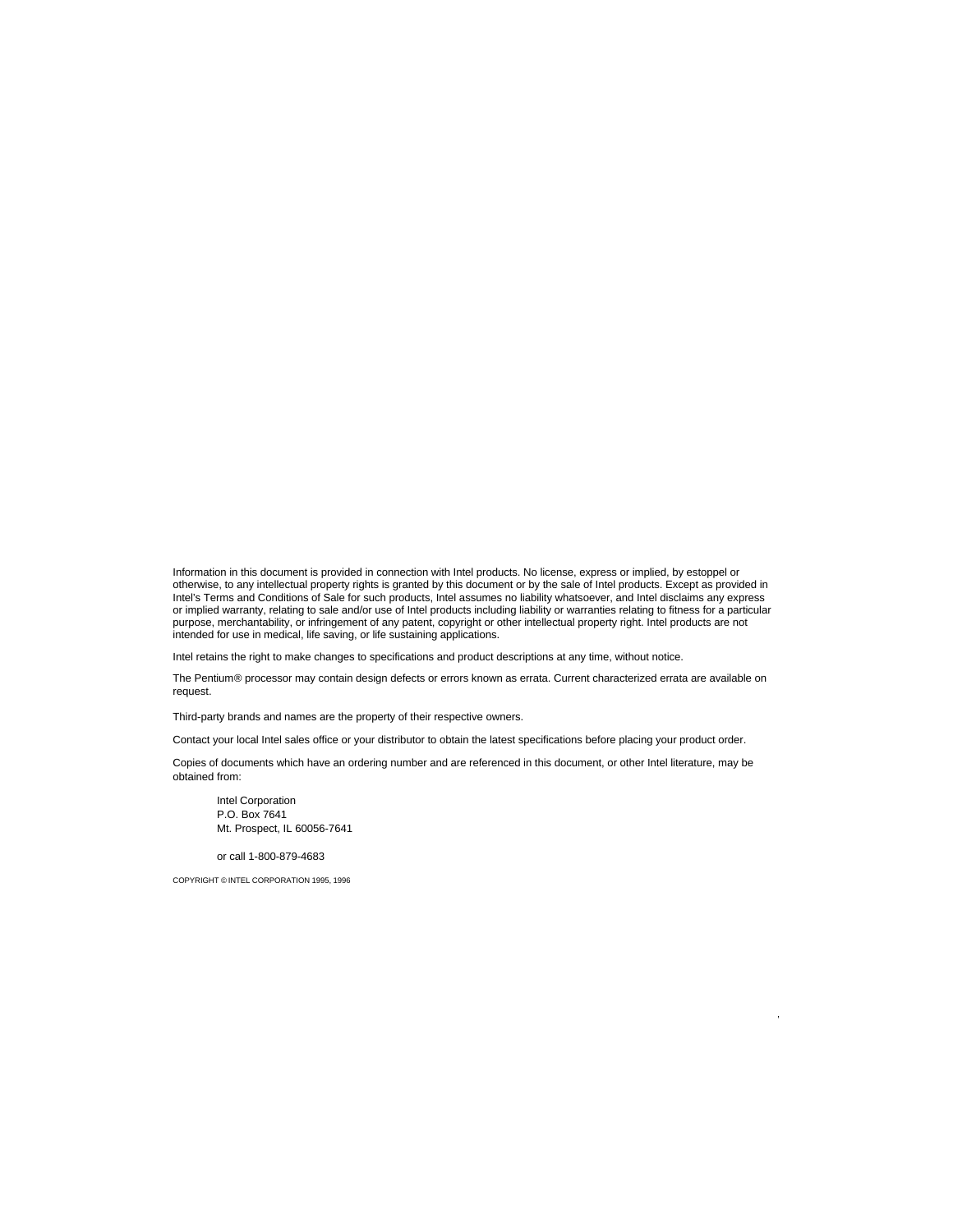### **CONTENTS**

| Specification Update for 60- and 66-MHz Pentium a Processors |  |
|--------------------------------------------------------------|--|
|                                                              |  |
|                                                              |  |
|                                                              |  |
|                                                              |  |
|                                                              |  |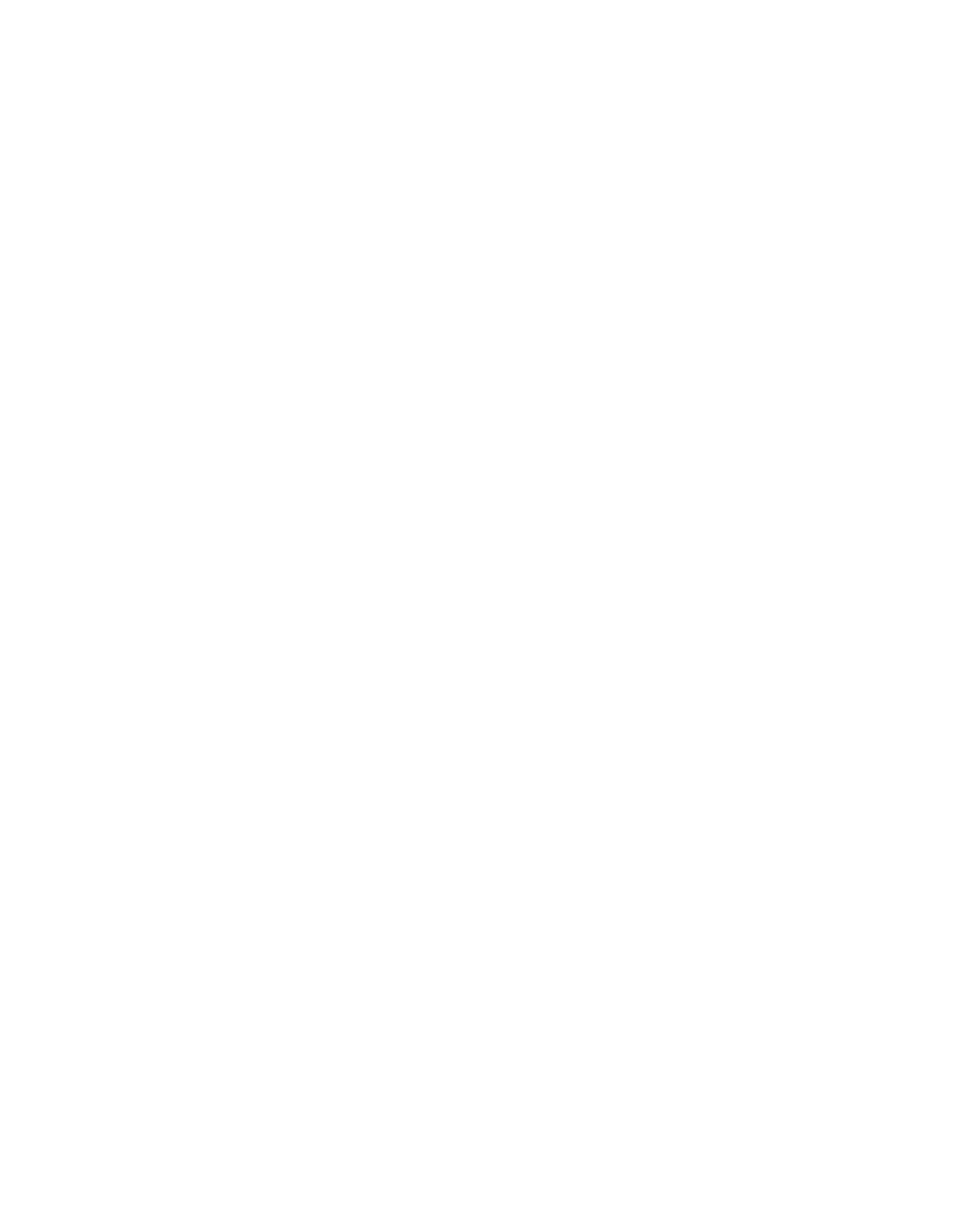### **REVISION HISTORY**

| Date of Revision  | Version | <b>Description</b>                                                                                                                     |  |  |
|-------------------|---------|----------------------------------------------------------------------------------------------------------------------------------------|--|--|
| February 15, 1997 | $-001$  | This document consolidates information previously published in<br>the Pentium Processor Specification Update<br>(Order Number 242480). |  |  |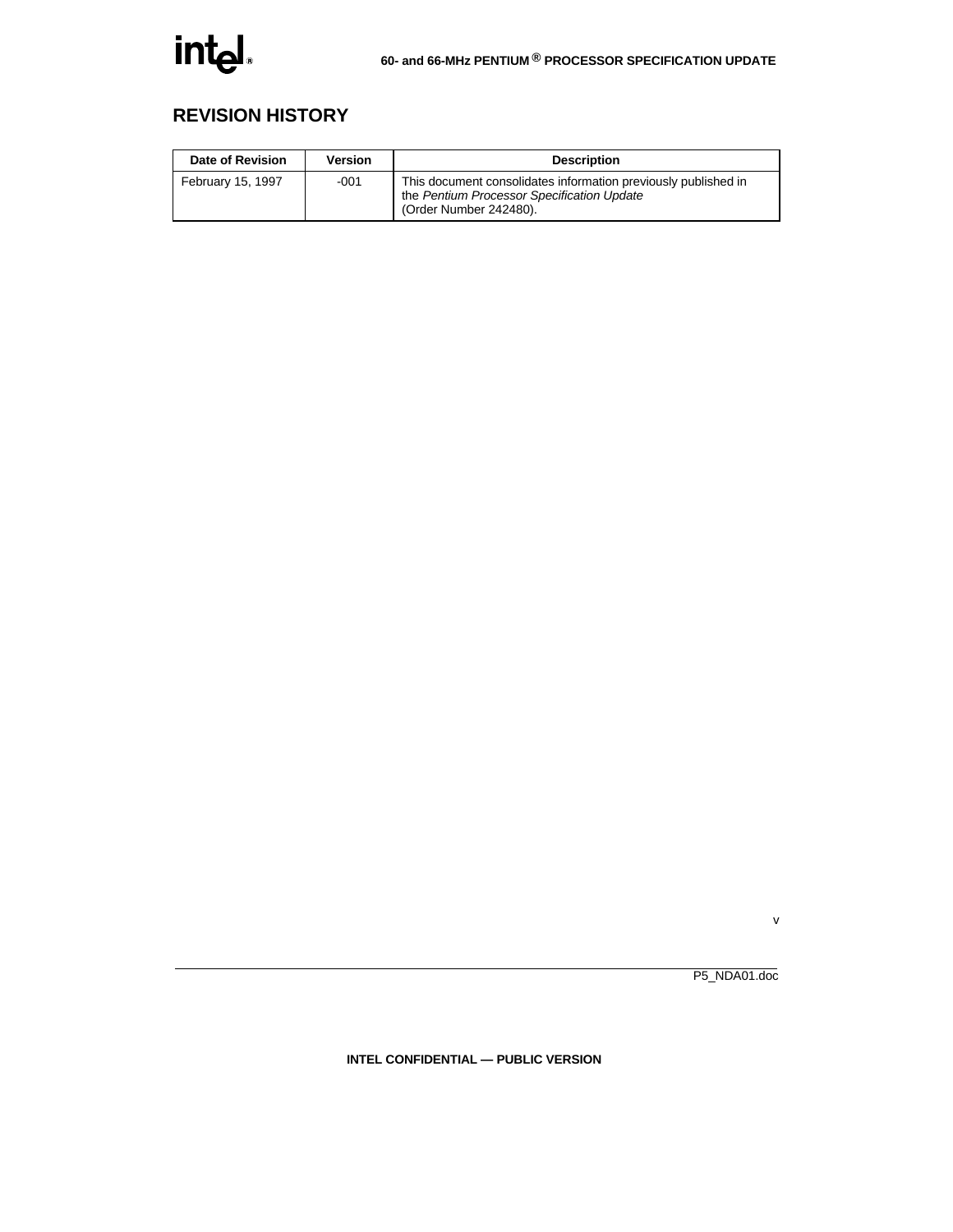

#### **PREFACE**

This document is an update to the Specifications contained in the *Pentium® Processor at iCOMP index 510\60 MHz, Pentium Processor at iCOMP Index 567\66 MHz* datasheet (Order Number 241595). It is intended for hardware system manufacturers and software developers of applications, operating systems, or tools. It contains Specification Changes, Errata, Specification Clarifications, and Documentation Changes.

#### **NOTE**

The following manuals referenced in this document are archived and are available on Intel's web site at http://www.intel.com: *Pentium® Processor Family Developer's Manual, Volume 1: Pentium Processor* (Order Number 241428-004) and the *Pentium® Processor Family Developer's Manual, Volume 3: Architecture and Programming Manual* (Order Number 241430-004).

#### *Nomenclature*

**Specification Changes** are modifications to the current published specifications. These changes will be incorporated in the next release of the specifications.

**Errata** are design defects or errors. Errata may cause the Pentium processor's behavior to deviate from published specifications. Hardware and software designed to be used with any given stepping must assume that all errata documented for that stepping are present on all devices.

**Specification Clarifications** describe a specification in greater detail or further highlight a specification's impact to a complex design situation. These clarifications will be incorporated in the next release of the specifications.

**Documentation Changes** include typos, errors, or omissions from the current published specifications. These changes will be incorporated in the next release of the specifications.

#### *Identification Information*

The Pentium processor can be identified by the following register contents:

| Family <sup>1</sup> | 60- and 66-MHz Model $1^2$ |
|---------------------|----------------------------|
| 05h                 | 01h (described in Part I)  |

#### **NOTES:**

1. The Family corresponds to bits [11:8] of the EDX register after RESET, bits [11:8] of the EAX register after the CPUID instruction is executed, and the generation field of the Device ID register accessible through Boundary Scan.

2. The Model corresponds to bits [7:4] of the EDX register after RESET, bits [7:4] of the EAX register after the CPUID instruction is executed, and the model field of the Device ID register accessible through Boundary Scan.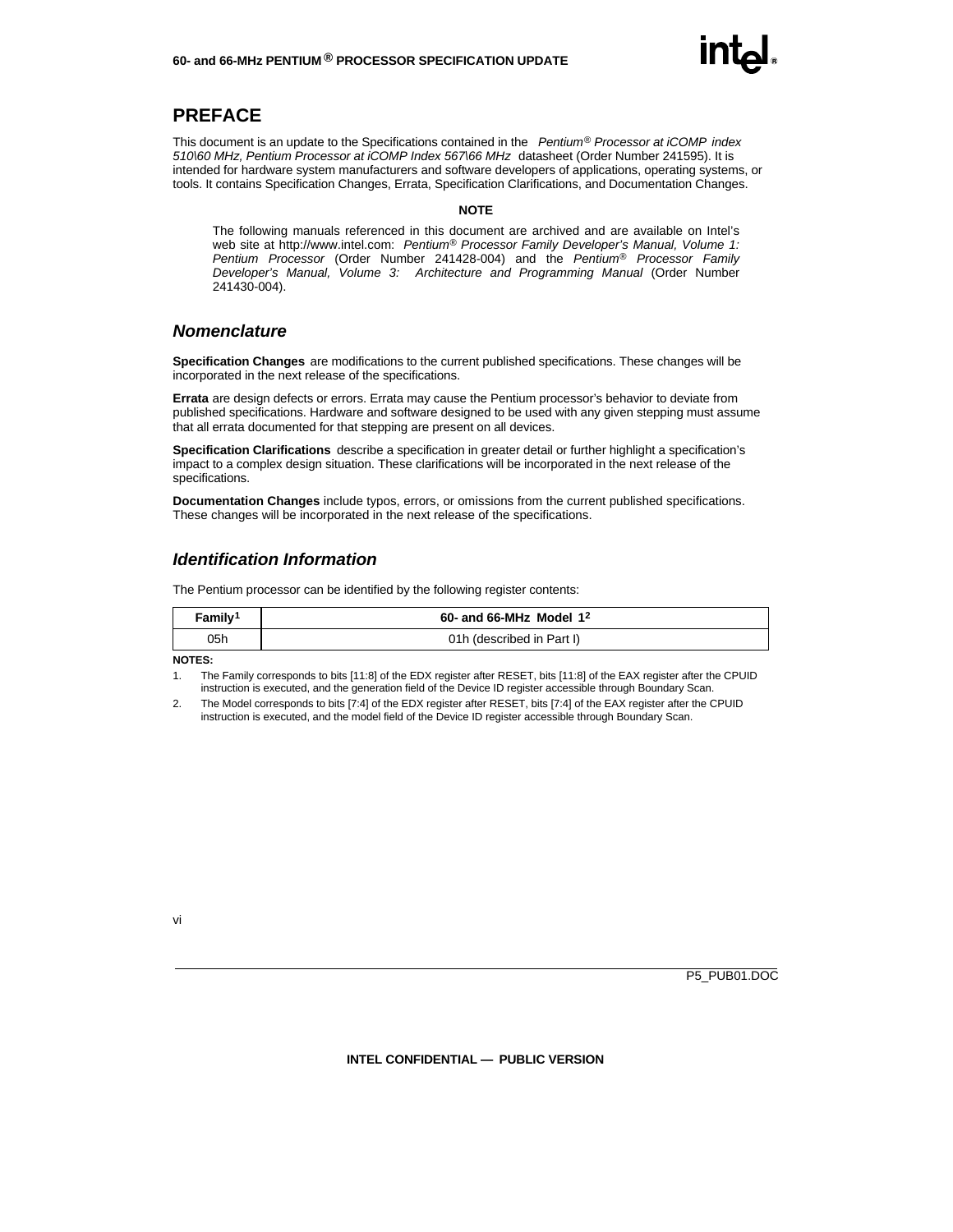### **Specification Update for 60- and 66-MHz Pentium® Processors**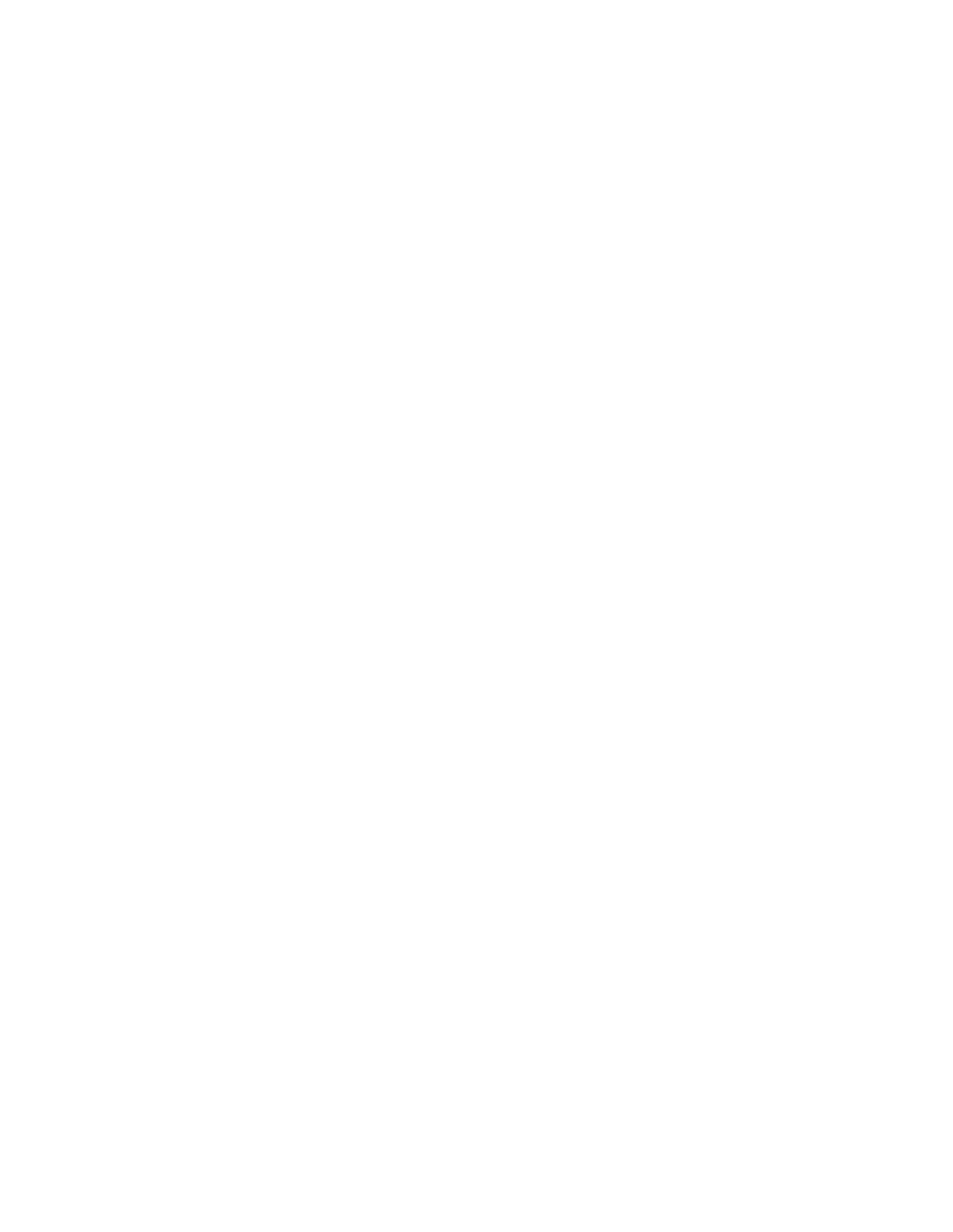#### **GENERAL INFORMATION**

#### *Top Markings*

**B1 Production Units – Top:**



**D1 Sample Units – Top: A80501-SS**

**FFFFFFFF ES**

intی

**A80501-SS SX NNN iCOMP INDEX=YYY int pentium**™ **pentium<sup>R</sup> QNNNN D SSSS FFFFFFFF-SSSS [M][C]1992 CONFIDENTIAL INTEL[M][C]1992**

#### **C1 Production Units – Top:**



#### **D1 Production Units – Bottom:**



#### **NOTES:**

- $\bullet$  SS = Speed (MHz).
- $SX$  NNN = S-Spec number.
- FFFFFFFFF = FPO  $#$  (Test Lot Traceability  $#$ ).
- For packages with heat spreaders, the inner line box defines the spreader edge.
- Ink Mark  $=$  All logo information on the heat spreader.
- Laser Mark = The two lines of information above and below the heat spreader. All bottomside information is laser mark.

**D1 Production Units – Top:**

- ES = Engineering Sample.
- QNNNN = Sample Specification number.
- SSSS = Serialization code
- $YYY = iCOMP^@$  Index (510 for 60-MHz and 567 for 66-MHz product).
- On the bottomside, the inner line box defines the edge of the metallic package lid.
- Bottomside, first two lines = Reserved for Intel internal use.
- Bottomside, third line = Copyright information; the last four digits of this line are reserved for Intel internal use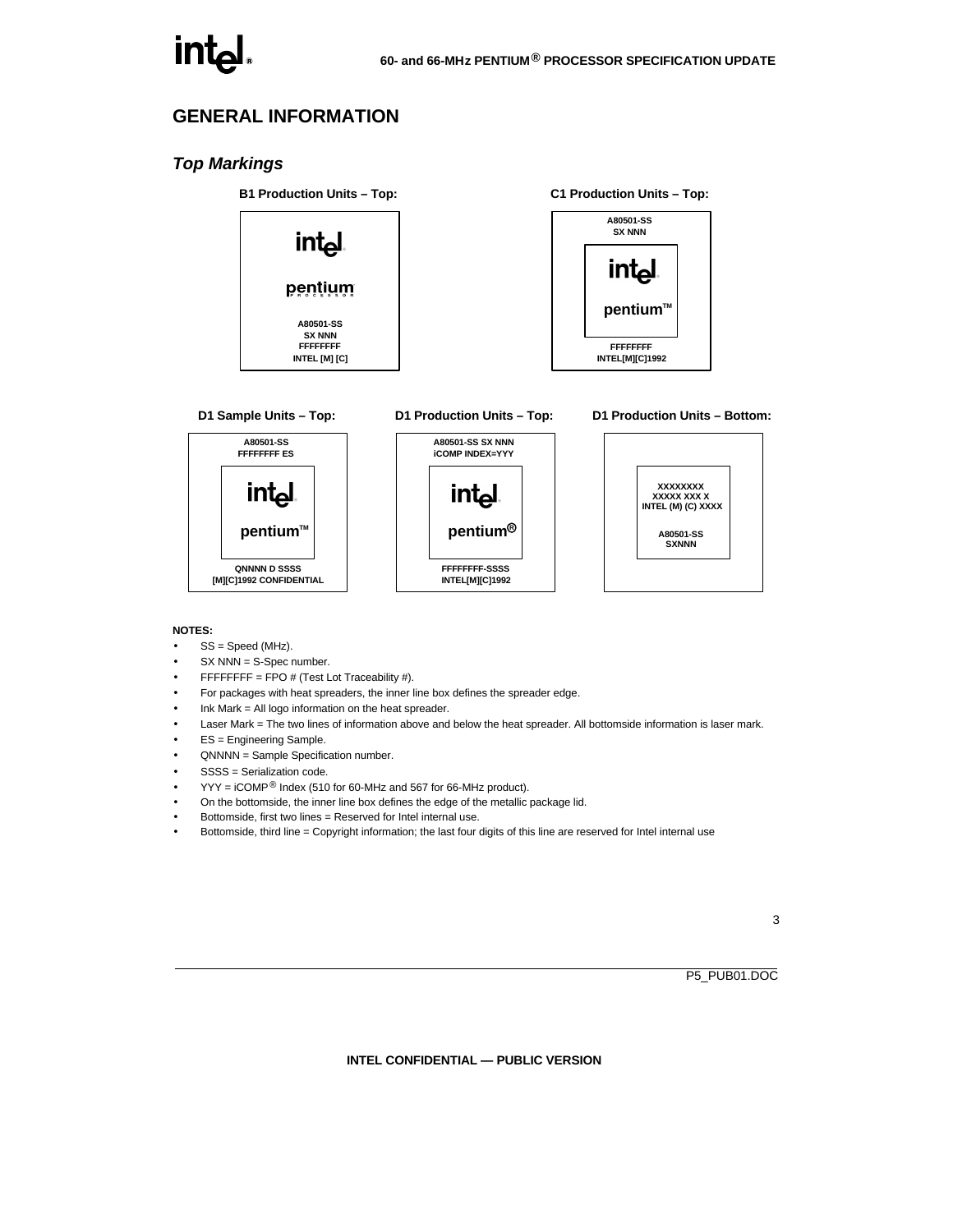

| <b>CPUID</b> |        |              |                 |                         |                                   |        |              |                               |              |
|--------------|--------|--------------|-----------------|-------------------------|-----------------------------------|--------|--------------|-------------------------------|--------------|
| <b>Type</b>  | Family | <b>Model</b> | <b>Stepping</b> | Mfg.<br><b>Stepping</b> | <b>Speed</b><br>(MHz)<br>Core/Bus | S-Spec | $V_{\rm CC}$ | $T_{\text{CASE}}$             | <b>Notes</b> |
| 0            | 5      | 1            | 3               | B1'                     | 50/50                             | Q0399  | 4.75V-5.25V  | 0°C-85°C                      | 1, 2         |
| $\Omega$     | 5      | 1            | 3               | B1'                     | 60/60                             | Q0352  | 4.75V-5.25V  | $0^{\circ}$ C-85 $^{\circ}$ C | 1            |
| $\mathbf 0$  | 5      | 1            | 3               | B1'                     | 60/60                             | Q0400  | 4.75V-5.25V  | 0°C-75°C                      | 1, 2         |
| 0            | 5      | 1            | 3               | B1'                     | 60/60                             | Q0394  | 4.75V-5.25V  | 0°C-80°C                      | 2, 3         |
| $\Omega$     | 5      | 1            | 3               | B1'                     | 66/66                             | Q0353  | 4.90V-5.25V  | $0^{\circ}$ C-75 $^{\circ}$ C | 1            |
| $\mathbf 0$  | 5      | 1            | 3               | B1'                     | 66/66                             | Q0395  | 4.90V-5.25V  | 0°C-70°C                      | 2, 3         |
| 0            | 5      | 1            | 3               | B1"                     | 60/60                             | Q0412  | 4.75V-5.25V  | 0°C-85°C                      | 1            |
| $\mathbf 0$  | 5      | 1            | 3               | B1"                     | 60/60                             | SX753  | 4.75V-5.25V  | $0^{\circ}$ C-85 $^{\circ}$ C | $\mathbf{1}$ |
| $\mathbf 0$  | 5      | 1            | 3               | B1"                     | 66/66                             | Q0413  | 4.90V-5.40V  | 0°C-75°C                      | 1            |
| $\mathbf 0$  | 5      | 1            | 3               | B1"                     | 66/66                             | SX754  | 4.90V-5.40V  | $0^{\circ}$ C-75 $^{\circ}$ C | 1, 4         |
| $\mathbf 0$  | 5      | 1            | 5               | C <sub>1</sub>          | 60/60                             | Q0466  | 4.75V-5.25V  | 0°C-80°C                      | 3            |
| $\mathbf 0$  | 5      | 1            | 5               | C <sub>1</sub>          | 60/60                             | SX835  | 4.75V-5.25V  | $0^{\circ}$ C-80 $^{\circ}$ C | 3            |
| $\mathbf 0$  | 5      | 1            | 5               | C <sub>1</sub>          | 60/60                             | SZ949  | 4.75V-5.25V  | $0^{\circ}$ C-80 $^{\circ}$ C | 3,5          |
| $\mathbf 0$  | 5      | 1            | 5               | C <sub>1</sub>          | 66/66                             | Q0467  | 4.90V-5.40V  | 0°C-70°C                      | 3            |
| 0            | 5      | 1            | 5               | C <sub>1</sub>          | 66/66                             | SX837  | 4.90V-5.40V  | 0°C-70°C                      | 3            |
| $\mathbf 0$  | 5      | 1            | 5               | C <sub>1</sub>          | 66/66                             | SZ950  | 4.90V-5.40V  | 0°C-70°C                      | 3,5          |
| 0            | 5      | 1            | $\overline{7}$  | D <sub>1</sub>          | 60/60                             | Q0625  | 4.75V-5.25V  | $0^{\circ}$ C-80 $^{\circ}$ C | 3            |
| $\mathbf 0$  | 5      | 1            | $\overline{7}$  | D <sub>1</sub>          | 60/60                             | SX948  | 4.75V-5.25V  | 0°C-80°C                      | 3            |
| $\mathbf 0$  | 5      | 1            | $\overline{7}$  | D <sub>1</sub>          | 60/60                             | SX974  | 5.15V-5.40V  | 0°C-70°C                      | 3            |
| $\mathbf 0$  | 5      | 1            | $\overline{7}$  | D <sub>1</sub>          | 60/60                             |        | 4.75V-5.25V  | 0°C-80°C                      | 3, 5, 6      |
| 0            | 5      | 1            | $\overline{7}$  | D <sub>1</sub>          | 66/66                             | Q0626  | 4.90V-5.40V  | 0°C-70°C                      | 3            |
| 0            | 5      | 1            | $\overline{7}$  | D <sub>1</sub>          | 66/66                             | SX950  | 4.90V-5.40V  | 0°C-70°C                      | 3            |
| $\mathbf 0$  | 5      | $\mathbf{1}$ | $\overline{7}$  | D <sub>1</sub>          | 66/66                             | Q0627  | 5.15V-5.40V  | 0°C-70°C                      | 3            |
| $\mathbf 0$  | 5      | 1            | $\overline{7}$  | D <sub>1</sub>          | 66/66                             | SX949  | 5.15V-5.40V  | 0°C-70°C                      | 3            |
| $\mathbf 0$  | 5      | 1            | $\overline{7}$  | D <sub>1</sub>          | 66/66                             | ---    | 4.90V-5.40V  | 0°C-70°C                      | 3, 5, 6      |

**Basic 60- and 66-MHz Pentium ® Processor Identification Information**

**NOTES:**

1. Non-heat spreader package.

2. These are engineering samples only.

3. Heat spreader package (see Specification Change #2).

4. 66 MHz B1" shipped after work week 34 of 1993 were tested to  $V_{CC} = 4.90V - 5.40V$ 

5. This is a boxed Pentium processor

6. This part is not marked with a S-Spec number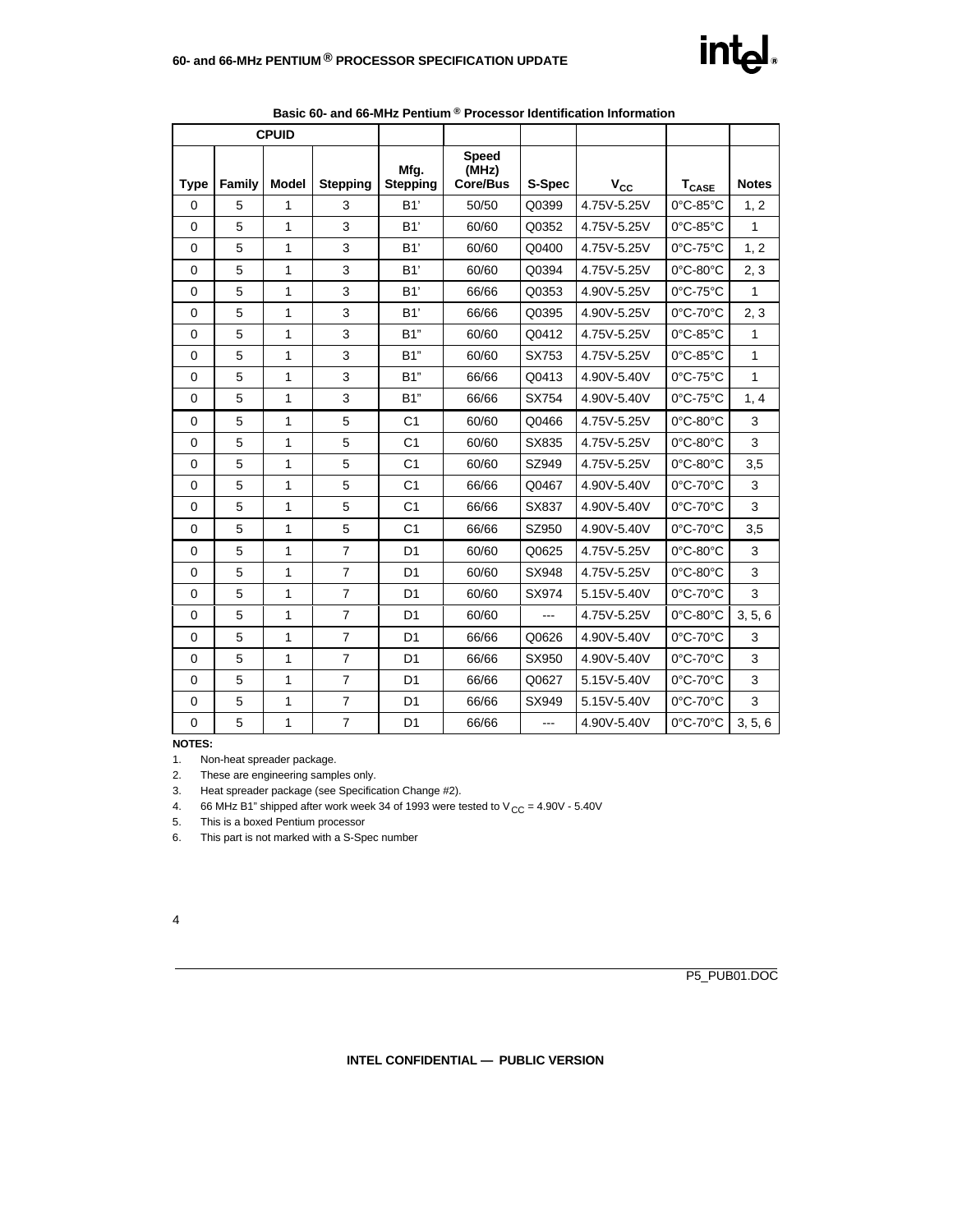#### *Summary Table of Changes*

The following table indicates the Specification Changes, Errata, Specification Clarifications, or Documentation Changes which apply to the 60- and 66-MHz Pentium ® processor. Intel intends to fix some of the errata in a future stepping of the component, and to account for the other outstanding issues through documentation or specification changes as noted. This table uses the following notations:

#### **CODES USED IN SUMMARY TABLE**

| Х:                        | Erratum, Specification Change or Clarifica tion that applies to this stepping.                         |
|---------------------------|--------------------------------------------------------------------------------------------------------|
| Doc:                      | Document change or update that will be implemented.                                                    |
| Fix:                      | This erratum is intended to be fixed in a future stepping of the component.                            |
| Fixed:                    | This erratum has been previously fixed.                                                                |
| <b>NoFix</b>              | There are no plans to fix this erratum                                                                 |
| (No mark) or (Blank Box): | This erratum is fixed in listed stepping or specification change does not apply to<br>listed stepping. |

Shaded: This item is either new or modified from the previous version of the document.

| NO.            | <b>B1</b> | C <sub>1</sub> | D <sub>1</sub> | <b>Plans</b> | <b>SPECIFICATION CHANGES</b>                                                    |  |  |
|----------------|-----------|----------------|----------------|--------------|---------------------------------------------------------------------------------|--|--|
| 1              | X         | X              | X              | <b>Doc</b>   | STI followed by FP instruction doesn't delay interrupt window                   |  |  |
| 2              | X         | X              | X              | <b>Doc</b>   | IDT limit violation causes GP fault, not interrupt 8                            |  |  |
| 3              | X         | X              | X              | Doc.         | Leakage current $I_{11}/I_{10}$ applies only in the valid logic states          |  |  |
| NO.            | <b>B1</b> | C <sub>1</sub> | D <sub>1</sub> | <b>Plans</b> | <b>ERRATA</b>                                                                   |  |  |
| 1              | X         |                |                | Fixed        | BOFF# hold timing                                                               |  |  |
| 2              | X         |                |                | Fixed        | Incomplete initialization may flush the internal pipeline                       |  |  |
| 3              | X         |                |                | Fixed        | IV pin may not be asserted under certain conditions                             |  |  |
| $\overline{4}$ | X         |                |                | Fixed        | Testability writes to data TLB may store wrong parity                           |  |  |
| 5              | X         |                |                | Fixed        | LRU bits in the data cache TLBs are updated incorrectly                         |  |  |
| 6              | X         |                |                | Fixed        | A replacement writeback cycle may invade a locked sequence                      |  |  |
| $\overline{7}$ | X         |                |                | Fixed        | <b>RUNBIST</b> instruction generates incorrect BIST signature                   |  |  |
| 8              | X         | X              |                | Fixed        | Data breakpoint mistakenly remembered on a faulty instruction                   |  |  |
| 9              | X         | X              | X              | <b>NoFix</b> | RESET affects RUNBIST instruction execution in boundary scan                    |  |  |
| 10             | X         | X              |                | Fixed        | Locked operation during instruction execution tracing may hang the<br>processor |  |  |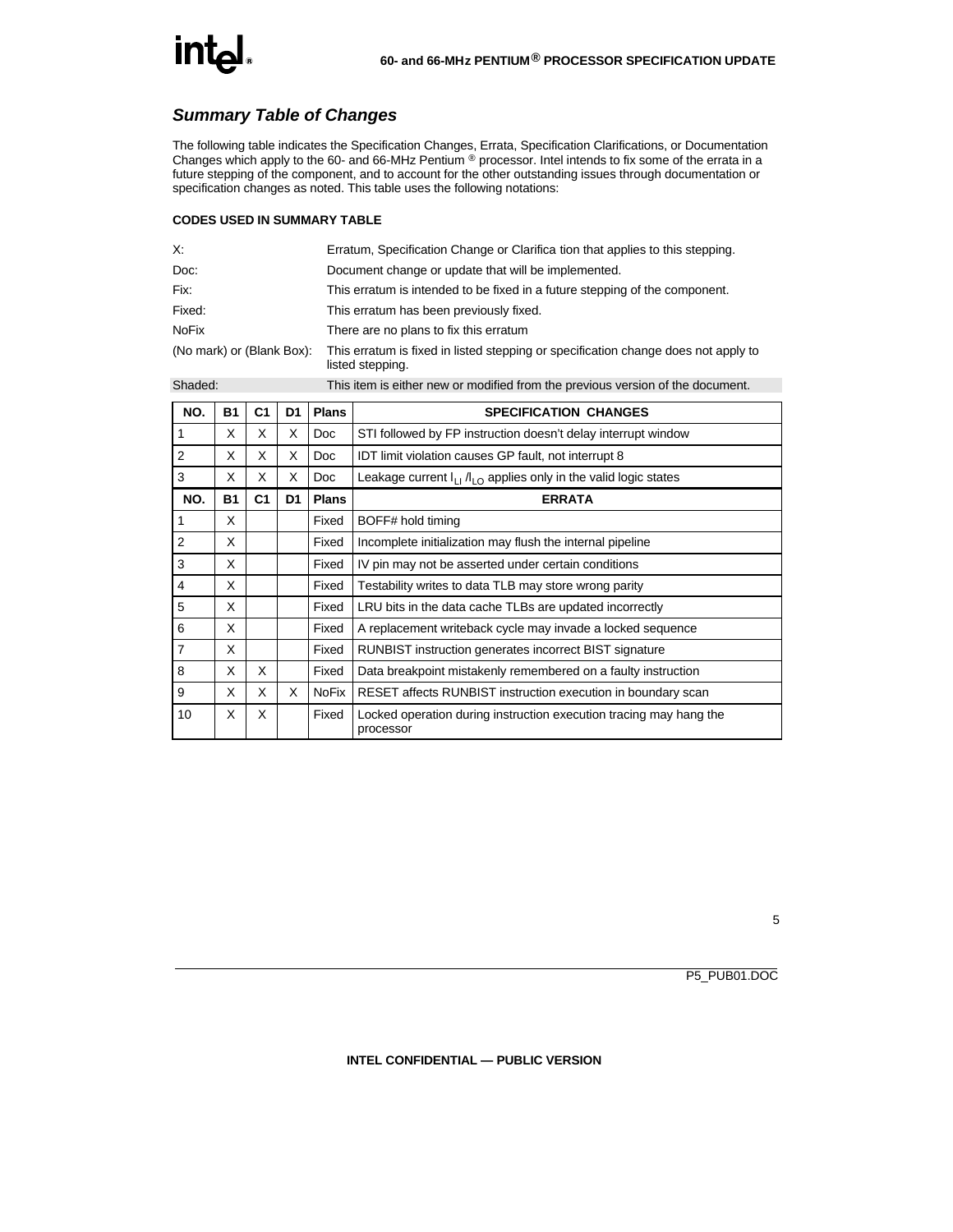#### **60- and 66-MHz PENTIUM ® PROCESSOR SPECIFICATION UPDATE**

| NO. | <b>B1</b> | C <sub>1</sub> | D <sub>1</sub> | <b>Plans</b> | <b>ERRATA (Cont'd)</b>                                                                     |  |  |
|-----|-----------|----------------|----------------|--------------|--------------------------------------------------------------------------------------------|--|--|
| 11  | X         | X              |                | Fixed        | Breakpoint or single-step may be missed for one instruction following STI                  |  |  |
| 12  | X         | X              |                | Fixed        | Internal snoop problem due to reflection on address bus                                    |  |  |
| 13  | X         | X              |                | Fixed        | Internal parity error on uninitialized data cache entry                                    |  |  |
| 14  | X         | X              |                | Fixed        | Missing shutdown after an IERR#                                                            |  |  |
| 15  | X         | X              |                | Fixed        | Processor core may not serialize on bus idle                                               |  |  |
| 16  | X         | X              |                | Fixed        | SMIACT# assertion during replacement writeback cycle                                       |  |  |
| 17  | X         | X              | X              | <b>NoFix</b> | Overflow undetected on some numbers on FIST                                                |  |  |
| 18  | X         | X              | X              | <b>NoFix</b> | Six operands result in unexpected FIST operation                                           |  |  |
| 19  | X         | X              |                | Fixed        | Snoop with table-walk violation may not invalidate snooped line                            |  |  |
| 20  | X         | X              |                | Fixed        | Slight precision loss for floating-point divides on specific operand pairs                 |  |  |
| 21  | X         | X              | X              | <b>NoFix</b> | Power-up BIST failure                                                                      |  |  |
| 22  | X         | X              | X              | <b>NoFix</b> | FLUSH#, INIT or Machine Check dropped due to floating-point exception                      |  |  |
| 23  | X         | X              | X              | <b>NoFix</b> | Floating-point operations may clear Alignment Check bit                                    |  |  |
| 24  | X         | X              | X              | <b>NoFix</b> | CMPXCHG8B across page boundary may cause invalid opcode exception                          |  |  |
| 25  | X         | X              | X              | <b>NoFix</b> | Single step debug exception breaks out of HALT                                             |  |  |
| 26  | X         | X              | X              | <b>NoFix</b> | EIP altered after specific FP operations followed by MOV Sreg, Reg                         |  |  |
| 27  | X         | X              | X              | <b>NoFix</b> | WRMSR into illegal MSR does not generate GP fault                                          |  |  |
| 28  | X         | X              | X              | <b>NoFix</b> | Inconsistent data cache state from concurrent snoop and memory write                       |  |  |
| 29  | X         | X              | X              | <b>NoFix</b> | Incorrect FIP after RESET                                                                  |  |  |
| 30  | X         | X              | X              | <b>NoFix</b> | Second assertion of FLUSH# not ignored                                                     |  |  |
| 31  | X         | X              | X              | <b>NoFix</b> | Segment limit violation by FPU operand may corrupt FPU state                               |  |  |
| 32  | X         | X              | X              | <b>NoFix</b> | FP exception inside SMM with pending NMI hangs system                                      |  |  |
| 33  | X         | X              | X              | <b>NoFix</b> | Incorrect decode of certain OF instructions                                                |  |  |
| 34  | X         | X              | X              | <b>NoFix</b> | Data breakpoint deviations                                                                 |  |  |
| 35  | X         | X              | X              | <b>NoFix</b> | Event monitor counting discrepancies                                                       |  |  |
| 36  | X         | X              | х              | <b>NoFix</b> | VERR type instructions causing page fault task switch with T bit set may<br>corrupt CS:EIP |  |  |
| 37  | X.        | X              | X              | <b>NoFix</b> | BUSCHK# interrupt has wrong priority                                                       |  |  |

intel.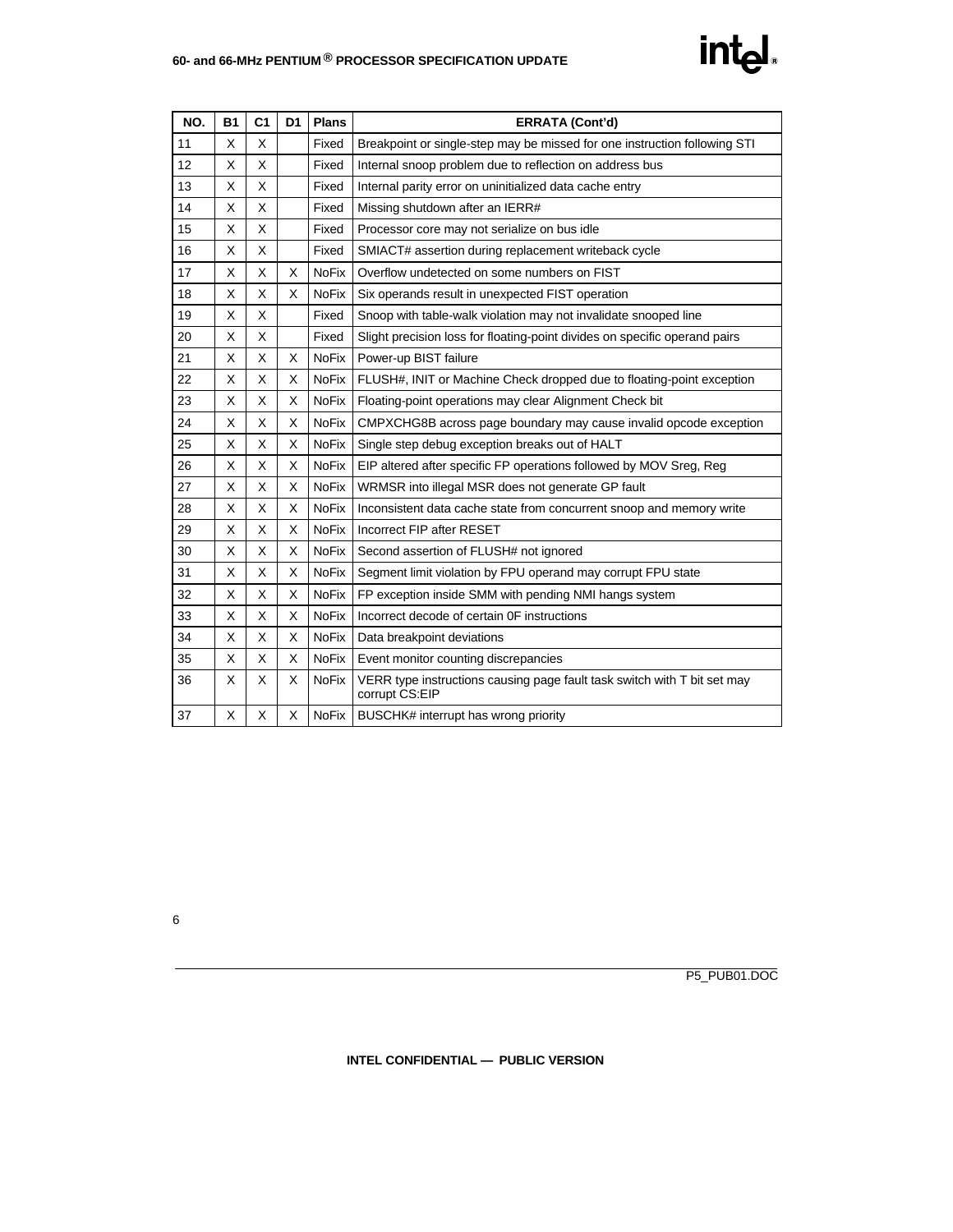## intel.

| NO. | <b>B1</b> | C <sub>1</sub> | D <sub>1</sub> | <b>Plans</b> | <b>ERRATA (Cont'd)</b>                                                                                |  |  |
|-----|-----------|----------------|----------------|--------------|-------------------------------------------------------------------------------------------------------|--|--|
| 38  | X         | х              | X              | <b>NoFix</b> | A fault causing a page fault can cause an instruction to execute twice                                |  |  |
| 39  | X         | X              | X              | <b>NoFix</b> | Machine check exception pending, then HLT, can cause skipped or<br>incorrect instruction, or CPU hang |  |  |
| 40  | X         | X              | X              | <b>NoFix</b> | FBSTP stores BCD operand incorrectly If address wrap & FPU error both<br>occur                        |  |  |
| 41  | X         | х              | X              | <b>NoFix</b> | V86 interrupt routine at illegal privilege level can cause spurious pushes to<br>stack                |  |  |
| 42  | X         | х              | X              | <b>NoFix</b> | Corrupted HLT flag can cause skipped or incorrect instruction, or CPU hang                            |  |  |
| 43  | X         | X              | X              | <b>NoFix</b> | Benign exceptions can erroneously cause double fault                                                  |  |  |
| 44  | х         | Χ              | X              | NoFix        | Double fault counter may not increment correctly                                                      |  |  |
| 45  | х         | X              | X              | NoFix        | Short form of mov EAX/ AX/ AL may not pair                                                            |  |  |
| 46  | X         | X              | X              | <b>NoFix</b> | Turning off paging may result in prefetch to random location                                          |  |  |
| 47  | X         | X              | X              | <b>NoFix</b> | TRST# not asynchronous                                                                                |  |  |
| 48  | X         | х              | X              | NoFix        | Asserting TRST# pin or issuing JTAG instructions does not exit TAP Hi-Z<br>state                      |  |  |
| 49  | X         | х              | X              | <b>NoFix</b> | ADS# may be delayed after HLDA deassertion                                                            |  |  |
| 50  | х         | х              | X              | <b>NoFix</b> | Stack underflow in IRET gives #GP, not #SS                                                            |  |  |
| 51  | X         | X              | X              | <b>NoFix</b> | Performance monitoring pins PM[1:0] may count the events incorrectly                                  |  |  |
| NO. | <b>B1</b> | C <sub>1</sub> | D <sub>1</sub> | <b>Plans</b> | <b>SPECIFICATION CLARIFICATIONS</b>                                                                   |  |  |
| 1   | X         | X              | X              | Doc          | Only one SMI# can be latched during SMM                                                               |  |  |
| 2   | х         | Χ              | X              | Doc          | SMIACT# handling during snoop writeback                                                               |  |  |
| 3   | х         | X              | X              | Doc          | EADS# recognition                                                                                     |  |  |
| 4   | X         | X              | X              | Doc          | Event monitor counters                                                                                |  |  |
| 5   | X         | X              | X              | Doc          | KEN# sets cacheability for restarted cycles                                                           |  |  |
| 6   | х         | X              | X              | Doc          | NMI signal description                                                                                |  |  |
| 7   | х         | X              | X              | Doc          | BTB behavior when entering SMM                                                                        |  |  |
| 8   | X         | Χ              | X              | Doc          | SMI# activation may cause a nested NMI handling                                                       |  |  |
| 9   | х         | Χ              | X              | Doc          | Exit from shutdown                                                                                    |  |  |
| 10  | X         | X              | X              | Doc          | Code breakpoints set on meaningless prefixes not guaranteed to be<br>recognized                       |  |  |
| 11  | X         | X              | X              | Doc          | Resume flag should be set by software                                                                 |  |  |
| 12  | X         | X              | Х              | Doc          | Data breakpoints on INS delayed one iteration                                                         |  |  |
| 13  | Χ         | Χ              | X              | Doc          | CPUID feature flags                                                                                   |  |  |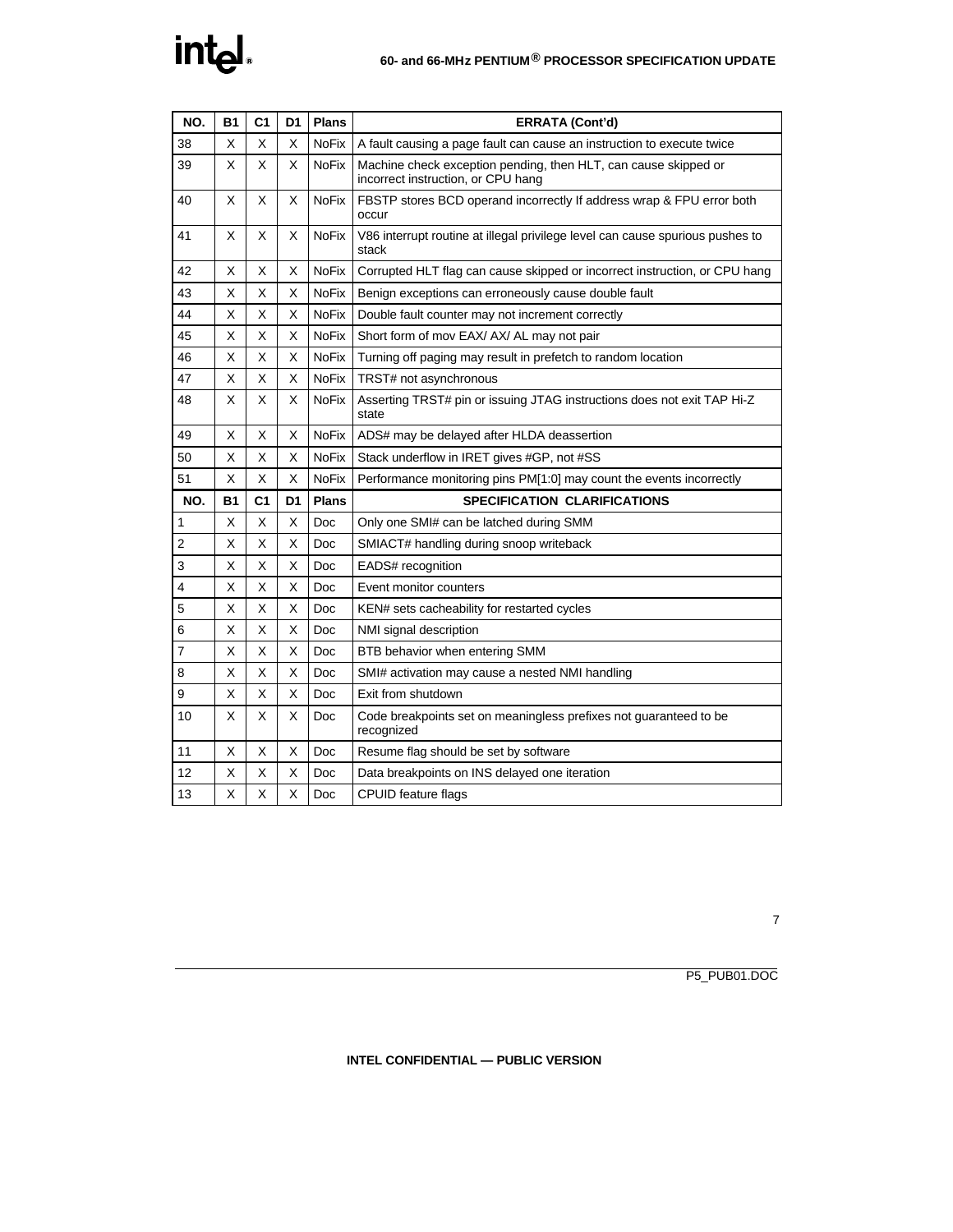## intel.

| NO.            | <b>B1</b> | C <sub>1</sub> | D <sub>1</sub> | <b>Plans</b> | <b>SPECIFICATION CLARIFICATIONS (Cont'd)</b>                                                |  |  |
|----------------|-----------|----------------|----------------|--------------|---------------------------------------------------------------------------------------------|--|--|
| 14             | X         | X              | X              | <b>Doc</b>   | When L1 cache disabled, inquire cycles are blocked                                          |  |  |
| 15             | X         | X              | X              | <b>Doc</b>   | Serializing operation required when one CPU modifies another CPU's code                     |  |  |
| 16             | X         | X              | X              | <b>Doc</b>   | Cache test registers are modifies during FLUSH#                                             |  |  |
| 17             | X         | X              | X              | <b>Doc</b>   | Extra code break can occur on I/O or HLT instruction if SMI coincides                       |  |  |
| 18             | X         | X              | X              | <b>Doc</b>   | 4-Mbyte page extensions                                                                     |  |  |
| 19             | X         | X              | X              | <b>Doc</b>   | Recognizing INTR after its INTA cycle                                                       |  |  |
| 20             | X         | X              | X              | <b>Doc</b>   | Multiple interrupt delaying instructions may not delay more than one<br>instruction         |  |  |
| 21             | X         | X              | X              | <b>Doc</b>   | FYL2XP1 does not generate exceptions for X out of range                                     |  |  |
| 22             | X         | X              | X              | Doc          | Enabling NMI inside SMM                                                                     |  |  |
| NO.            | <b>B1</b> | C <sub>1</sub> | D <sub>1</sub> | <b>Plans</b> | <b>DOCUMENTATION CHANGES</b>                                                                |  |  |
| 1              | X         | X              | X              | <b>Doc</b>   | Flatness specification, Volume I, Table 9-12                                                |  |  |
| $\overline{2}$ | X         | X              | X              | Doc          | JMP cannot do a nested task switch, Volume 3, page 13-12                                    |  |  |
| 3              | X         | X              | X              | <b>Doc</b>   | Interrupt sampling window, Volume 3, page 23-39                                             |  |  |
| $\overline{4}$ | X         | X              | X              | <b>Doc</b>   | Errors in the detailed descriptions of FSUB, FSUBR, FDIV, FDIVR and<br>related instructions |  |  |
| 5              | X         | X              | X              | Doc          | PUSHA, PUSHF, POPA & POPF can cause alignment faults                                        |  |  |
| 6              | X         | X              | X              | <b>Doc</b>   | Corrections to BT, BTC, BTR and BTS instruction descriptions                                |  |  |
| $\overline{7}$ | X         | X              | X              | <b>Doc</b>   | Corrections for description of a stack overflow on tnterrupt to inner privilege<br>case     |  |  |
| 8              | X         | X              | X              | <b>Doc</b>   | FSETPM is like NOP, not like FNOP                                                           |  |  |
| 9              | X         | X              | X              | <b>Doc</b>   | Corrections in the pseudocode descriptions of the instructions CALL,<br>IRET(D) & RET       |  |  |
| 10             | X         | X              | X              | <b>Doc</b>   | Errors in 3 tables of special descriptor types                                              |  |  |
| 11             | X         | X              | X              | <b>Doc</b>   | INTR required to enable NMI inside SMM                                                      |  |  |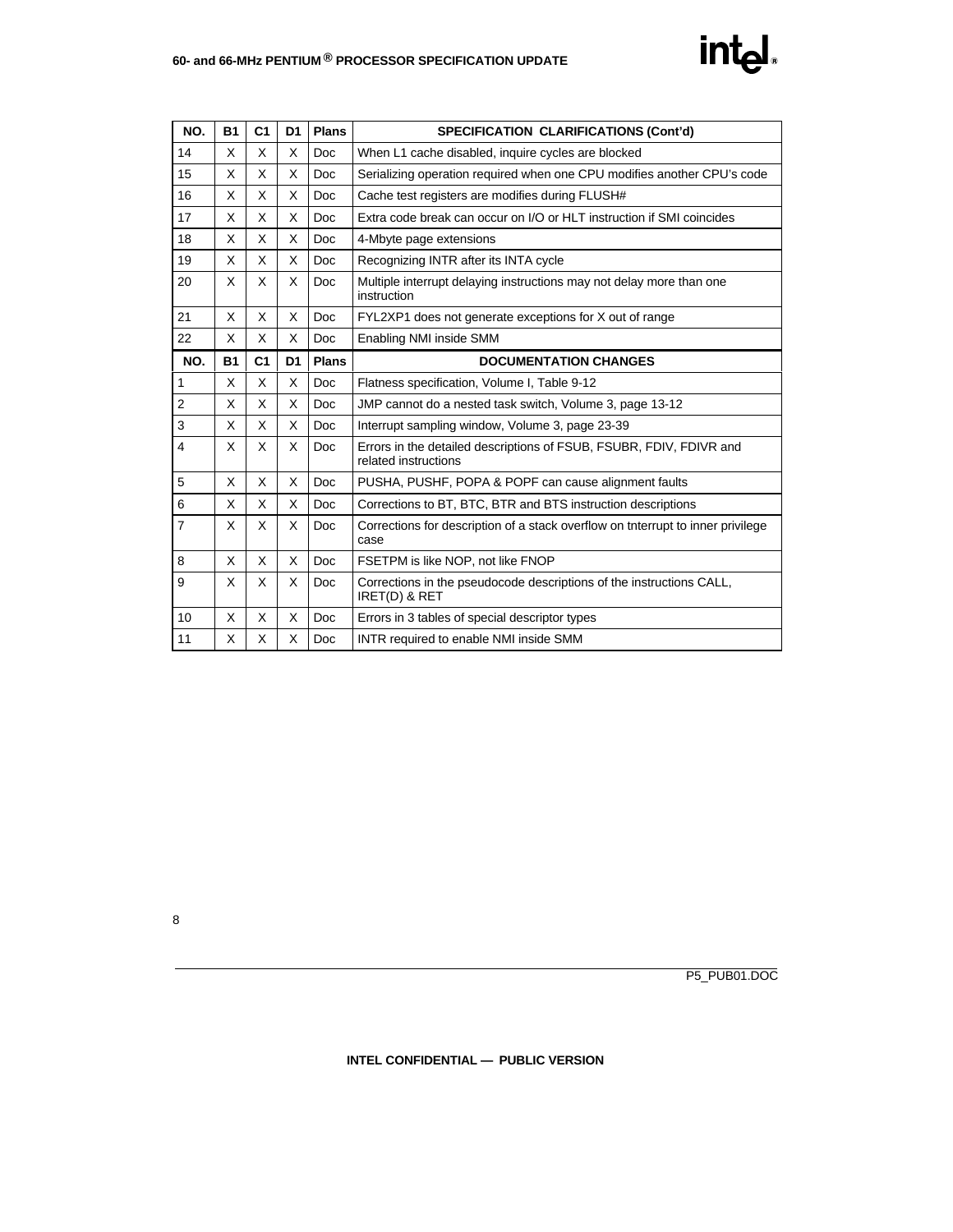### **SPECIFICATION CHANGES**

The Specification Changes listed in this section apply to the 60- and 66-MHz Pentium  $\textcircled{\textdegree}$  Processor.

No Specification Changes at this time.

#### *1. STI Followed by FP instruction D oesn't Delay Interrupt Window*

In the *Pentiumâ Processor Family Developer's Manual* , Volume 3, page 25-301, the paragraph under "Description" should read as follows:

The STI instruction sets the IF. **STI enables interrupts after the next instruction executed following STI unless the next instruction clears the IF** . **Assuming interrupts are not already enabled, STI guarantees that interrupts will not be enabled until after the next instruction unless that next instruction is an FP instruction.** If external interrupts are disabled and the STI instruction is followed by the RET instruction (such as at the end of a subroutine), the RET instruction is allowed to execute before external interrupts are recognized. Also, if external interrupts are disabled and the STI instruction is followed by a CLI instruction which clears the IF flag, then external interrupts are not recognized because the CLI instruction clears the IF flag during its execution.

#### *2. IDT Limit Violation Causes GP Fault, Not Interrupt 8*

The last sentence in Section 9.3 of the *Pentiumâ Processor Family Developer's Manual* , Volume 3, says about exception handling in Real Mode: "If an interrupt occurs and its entry in the interrupt table is beyond the limit stored in the IDTR register, a double-fault exception is generated." In fact, in the Pentium processor, there is no difference between Real and Protected Mode when an IDT limit violation occurs. It generates interrupt 13: General Protection fault in both modes.

#### *3. Leakage Current ILI/ILO Applies Only in the Valid Logic States*

The leakage currents  $I_{11}$  and  $I_{10}$  only apply in the valid logic states, i.e. 0<V<sub>IN</sub><V<sub>IL</sub> and V<sub>CC</sub>>V<sub>IN</sub>>V<sub>IH</sub>, instead of 0<V<sub>IN</sub><V<sub>IH</sub>, which is the current specification. The *Pentium<sup>a</sup> Processor Family Developer's Manual*, Volume 1, Tables 7-2 and 23-4 will be updated accordingly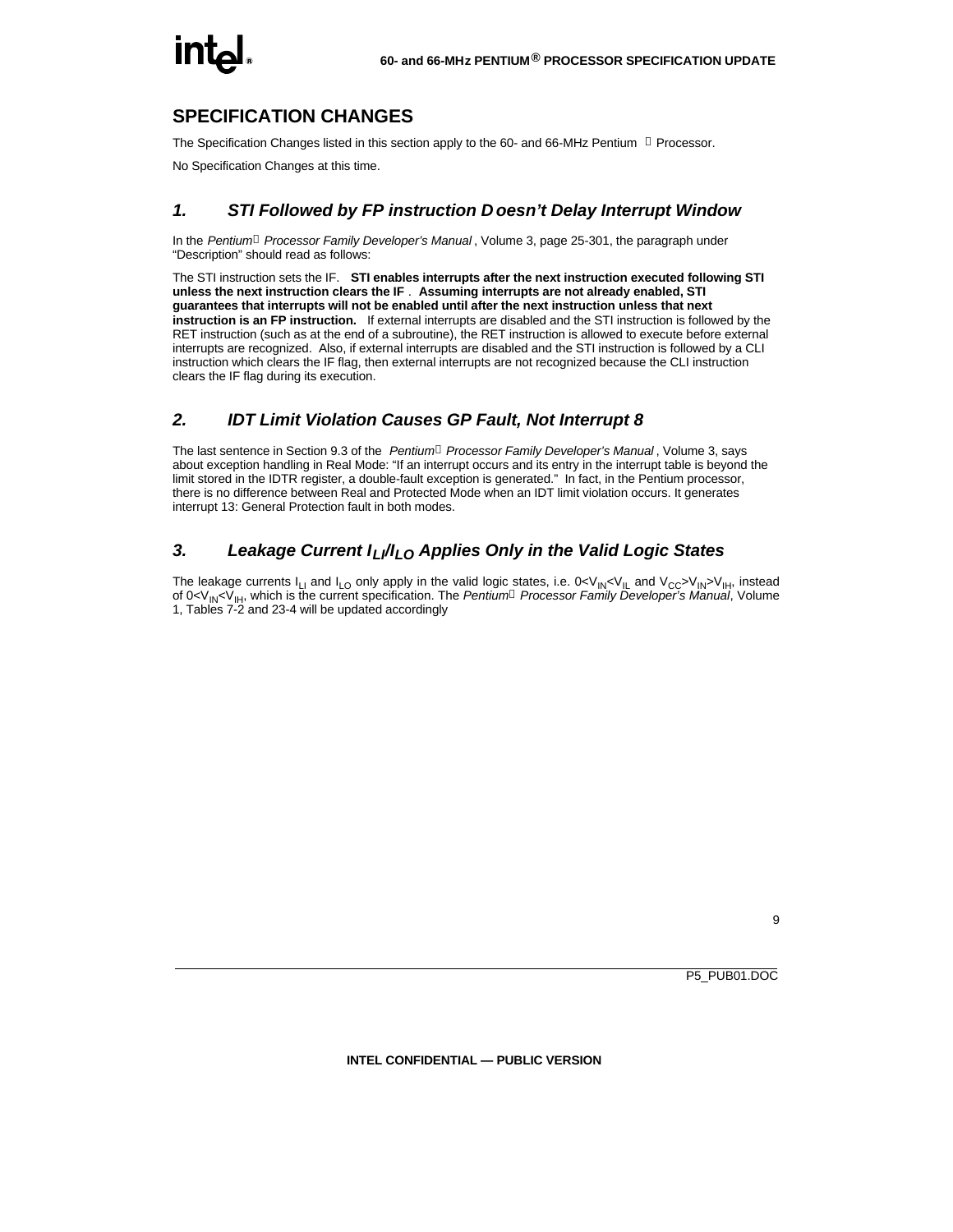### **ERRATA**

#### *1. BOFF# Hold Timing*

**PROBLEM:** Silicon characterization indicates that the processor does not meet the specified hold time, 1.5nS, for the BOFF# signal. Data indicates that a minimum hold time of 2.0nS is required.

**IMPLICATION:** If a minimum hold time of 2.0nS is not met for the BOFF# input, the processor may drive undefined or incorrect cycles on to the external bus.

**WORKAROUND:** System must guarantee a minimum hold time of 2.0nS at the BOFF# input to the Pentium processor.

**STATUS:** For the steppings affected see the Summary Table of Changes at the beginning of this section.

#### *2. Incomplete Initialization May Flush the Internal Pipeline*

**PROBLEM:** If a memory write occurs before the first branch instruction immediately after RESET, then the internal pipeline may get flushed unexpectedly. Assuming normal distribution of code space, this unexpected flush has the probability of 1 in  $2^{26}$  of occurring.

**IMPLICATION:** The probability of this unexpected flush occurring is very low. When it happens, its only effect is to flush the internal pipeline and re-fetch the correct opcodes again. The instructions will still be executed correctly.

In the FRC (Functional Redundancy Checking) environment, where the clock-by-clock behavior of the processor needs to be checked deterministically, it may cause the system to report an error.

**WORKAROUND:** After RESET, ensure that the first write to memory occurs after a branch instruction.

**STATUS:** For the steppings affected see the Summary Table of Changes at the beginning of this section..

#### *3. IV Pin May Not Be Asserted Under Certain Conditions*

**PROBLEM:** The IV pin is driven active by the Pentium processor to indicate that an instruction in the v-pipe has completed execution. In the following case, the IV pin may not get asserted:

When a mispredicted instruction (pair) reaches the execution stage, it will cause a pipeline flush. If in this clock, a fault is detected on the instruction in the u-pipe, the IV pin will not be asserted for a v-pipe instruction of the next instruction pair which is executed next.

**IMPLICATION:** The fact that the IV pin is not asserted under certain conditions will affect the reliability of the execution tracing data. It will also affect the performance monitoring event count for instructions executed in the v-pipe.

**WORKAROUND:** Disabling the v-pipe will allow execution tracing to work properly.

**STATUS:** For the steppings affected see the Summary Table of Changes at the beginning of this section.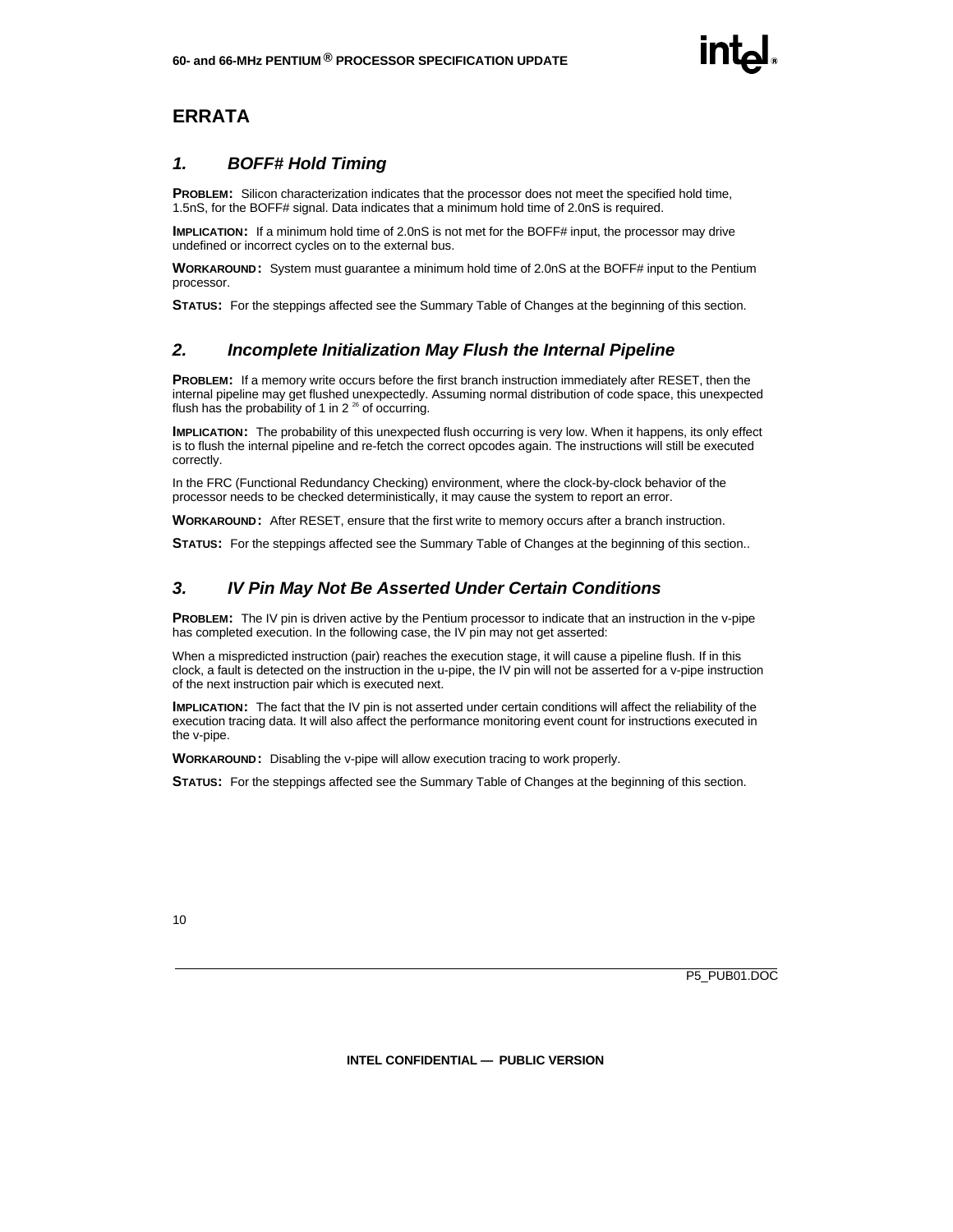#### *4. Testability Writes to Data TLB May Store Wrong Parity*

**PROBLEM:** During testability writes to the data TLB, an incorrect tag parity may be computed and stored with the tag address. Subsequently, when this entry is read during a normal (non-testability) cycle, an internal parity error (IERR#) may be generated.

**IMPLICATION:** The internal parity error may occur only if a non-testability access is made to the same data TLB entry which had been previously written on a testability write. This problem will not show up if the data TLB is flushed after having been used for testability purposes using the TLB test registers.

**WORKAROUND:** Ensure that the data TLB is flushed after having been used for testability writes and before being used for normal operation.

**STATUS:** For the steppings affected see the Summary Table of Changes at the beginning of this section.

#### *5. LRU Bits in the Data Cache TLBs Are Updated Incorrectly*

**PROBLEM:** Due to a circuit problem, the LRU bits for the data cache TLBs are updated incorrectly when both the u and v pipes access the same set. As the TLBs are organized as 4-Way set associative, more specifically this problem occurs when a u-pipe match is found on Way 0 and a v-pipe match is found on Way 1, or the u-pipe match is found on Way 2 and the v-pipe match is found on Way 3 of the same set.

**IMPLICATION:** The LRU bits are used to handle replacements in the TLB. In this specific case, the pseudo LRU mechanism is not strictly adhered to. Any performance degradation resulting from this is expected to be negligible.

**WORKAROUND:** None identified at this time.

**STATUS:** For the steppings affected see the Summary Table of Changes at the beginning of this section.

#### *6. A Replacement Writeback Cycle May Invade a Locked Sequence*

**PROBLEM:** During a locked read-modify-write (RMW) sequence, if BOFF# or AHOLD is asserted before the write portion of the RMW sequence is completed, then the write cycle will be held off in the internal write buffer until the BOFF# or AHOLD signal is deasserted. During the time that the bus is backed off, if another locked instruction (i.e., with a LOCK prefix) enters the instruction pipeline and initiates a replacement writeback in the data cache, then as soon as the bus is freed, the writeback cycle due to the replacement writeback may be issued in front of the locked write cycle pending in the write buffer. After completion of the writeback cycle, the processor will issue the write cycle to complete the RMW sequence.

**IMPLICATION:** This problem will only affect those systems which do not expect a replacement writeback cycle in the middle of a locked RMW sequence. Furthermore, the timing of events needed for the above problem to manifest itself has a low probability of occurrence. Note that even though the bus cycles are reordered in this case, the correct bus cycles are run and should not cause any data coherency problems.

**WORKAROUND:** Do not assert BOFF# or AHOLD in between the read and the write portion of a locked readmodify-write sequence.

**STATUS:** For the steppings affected see the Summary Table of Changes at the beginning of this section.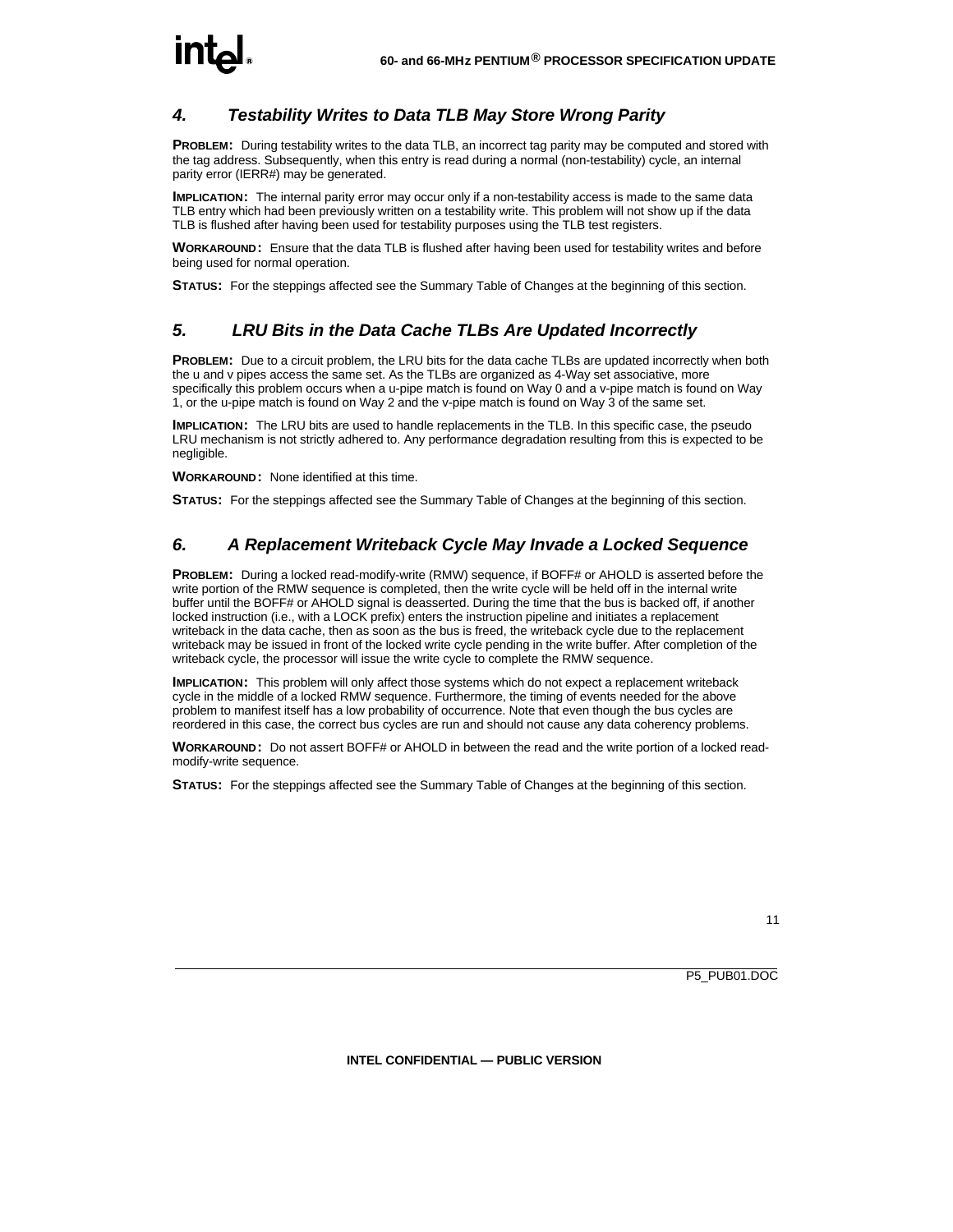

#### *7. RUNBIST Instruction Generates Incorrect BIST Signature*

**PROBLEM:** The Pentium processor TAP instruction, RUNBIST, generates incorrect BIST signature if issued while the processor is in Probe mode. The BIST result is also incorrect if the RUNBIST instruction is issued during a repeated MOVS (move data from string to string) instruction.

**IMPLICATION:** The BIST may report an incorrect signature indicating self-test failure even though the processor may not be faulty.

**WORKAROUND:** Do not issue the (TAP) RUNBIST instruction when the processor is in Probe mode, or during a repeated MOVS instruction .

**STATUS:** For the steppings affected see the Summary Table of Changes at the beginning of this section.

#### *8. Data Breakpoint Mistakenly Remembered on a Faulty Instruction*

**PROBLEM:** In the following two cases, an instruction that has data breakpoints enabled and also generates a fault before completing execution may cause an unexpected data breakpoint to occur later in the code or may cause the software to hang:

CASE 1: For the first failing case to occur, the data breakpoint must be set on an instruction that is **not** a simple instruction (NOTE: simple instructions are those that are entirely hardwired and do not require any microcode control) and includes multiple memory references (e.g., a read operation followed by a write operation). In addition, this instruction also generates a fault before completing execution. The data breakpoint must be set on one memory operation (e.g., a data read portion), and the fault occurs on a subsequent memory operation (e.g., a data write portion). If later in the code, a fault during a repeated string operation is encountered, then a spurious debug exception will be reported first, followed by the fault for the string operation. This unexpected debug exception during the string operation may only occur if no other debug exception is taken before the string operation is executed.

CASE 2: For the second failing case, the data breakpoint must be set on the data read of iteration X of a repeated string instruction, and a fault must occur on the data write of the same iteration X. In this case, the Pentium processor takes the debug exception first, before handling the fault. When the faulting iteration is restarted after the debug exception is handled, the data breakpoint is again detected when the fault is encountered, and the processor returns to the debug exception handler. This will cause repeated entries into the debug exception handler for the same iteration. This loop may occur forever, unless the debug exception handler modifies the data breakpoints or the return instruction pointer.

**IMPLICATION:** In the first case, a data breakpoint may occur when it is not expected. In the second case, a repeated string instruction has a data breakpoint set on the read portion and a fault occurs on the corresponding write. This may cause the software to hang.

**WORKAROUND:** When setting data breakpoints, be aware of the above failure cases. Note that code and I/O breakpoints can be set properly and are not affected by this erratum.

**STATUS:** For the steppings affected see the Summary Table of Changes at the beginning of this section.

#### *9. RESET Affects RUNBIST Instruction Execution in Boundary S can*

**PROBLEM:** The Boundary Scan TAP instruction, RUNBIST, is affected by the assertion of the RESET pin. If the RESET pin is asserted while the processor is executing the TAP instruction, RUNBIST (TAP command field = 0111, and the TAP controller is in the Run-Test-Idle state), then the processor indicates a BIST failure.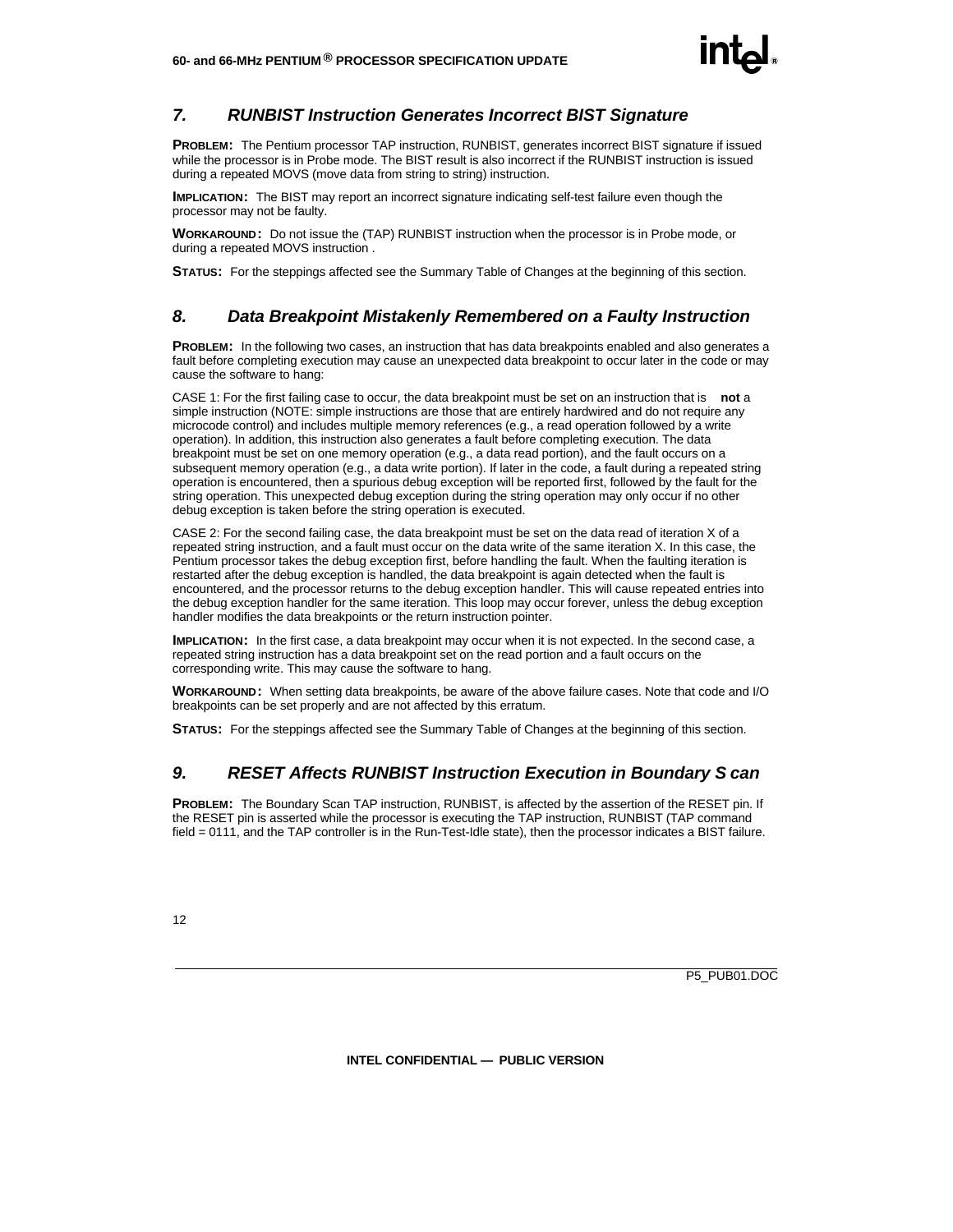**IMPLICATION:** The IEEE 1149.1-1990 specification states "the design of the component shall ensure that results of the self-tests executed in response to the RUNBIST instruction are not affected by signals received at the non-clock system input pins". The Pentium processor does not meet this requirement.

**WORKAROUND:** Ensure that the RESET pin is deasserted while the RUNBIST (TAP) instruction is executing.

**STATUS:** For the steppings affected see the Summary Table of Changes at the beginning of this section.

#### *10. Locked Operation During Instruction Execution Tracing May Hang the Processor*

**PROBLEM:** During instruction execution tracing (TR12.TR bit set to '1') the processor can internally buffer up to two Branch Trace messages. If there is a possibility of a third Branch Trace message being delivered from the instruction being executed, the machine will stall in order to avoid overwriting either of the two messages that are already buffered. If this instruction is performing a "locked read-modify-write" operation, the processor can hang up due to internal service contention for the bus controller logic.

**IMPLICATION:** This problem does not affect normal operation (TR12.TR bit is not set). It only affects operation while the instruction execution tracing feature is enabled. A hardware RESET will be required to get the processor out of the deadlock condition if it occurs.

**WORKAROUND:** Do not enable instruction execution tracing.

**STATUS:** For the steppings affected see the Summary Table of Changes at the beginning of this section.

#### *11. Breakpoint or Single-Step May Be Missed for One Instruction Following STI*

**PROBLEM:** If the next instruction following STI is the target of a mispredicted branch, the processor may shut off the interrupt window for one instruction following STI. This will prevent breakpoints, single-step or other external interrupts from being recognized during this time.

**IMPLICATION:** The processor may not recognize NMI, SMI#, INIT, FLUSH#, BUSCHK#, R/S#, code/data breakpoint and single-step for one instruction after executing STI. This is not a problem unless breakpoints or single stepping is used. The only possible effect is that they may be missed.

**WORKAROUND:** Do not set a breakpoint on the next sequential instruction after STI. Alternatively, disabling branch prediction will prevent this problem from occurring.

**STATUS:** For the steppings affected see the Summary Table of Changes at the beginning of this section.

#### *12. Internal Snoop Problem Due to Reflection on Address Bus*

**PROBLEM:** An internal snoop occurs in the following three cases:

- 1. An access is made to the code cache, and that access is a miss.
- 2. An access is made to the data cache, and that access is a miss or a writethrough.
- 3. There is an access to the page table/directory entries.

In all of these cases, the address used for the internal snoop is obtained from the input buffer of the address I/O buffers inside the chip. If there is signal reflection on the address lines A[31:5] which causes the setup/hold time inside the chip to be violated, then the internal snoop may fail.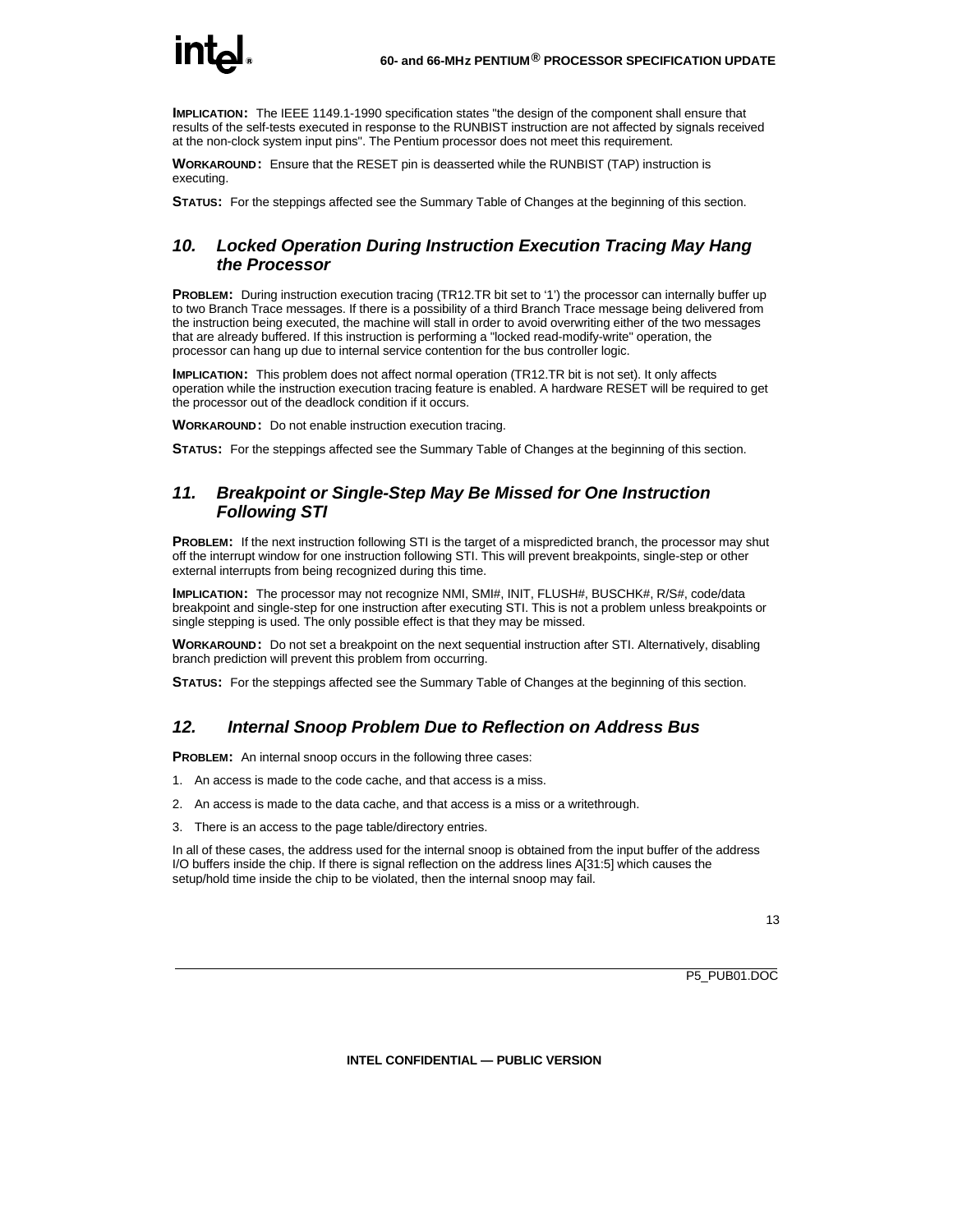#### **60- and 66-MHz PENTIUM ® PROCESSOR SPECIFICATION UPDATE**

When the reflection on the address I/O buffer is above (or below) the trip point of an input buffer (i.e., 1.5V for a TTL input) for a high to low (or low to high) transition, then the internal snoop address will not be valid until after the address reflection falls below (or transitions above) the trip point in the clock ADS# and address is driven. If the reflection causes the wrong snoop address A[31:5] to be latched inside the chip due to setup/hold time violation, then an incorrect internal snoop may occur.

**IMPLICATION:** When the failure occurs, a wrong cache line may be snooped causing either a line to remain valid when it should not, a valid line to become invalid when it should not, or an invalid line to be snooped.

In the first case, when a valid line should be invalidated and is not, a cache coherency problem between the code and data cache is possible (e.g., self-modifying code). In the second case, when a valid cache line is incorrectly made invalid, an unexpected writeback cycle may occur if the line was in the modified state, and an unexpected bus cycle may occur to re-allocate the cache line. The third case, where an invalid line is snooped, will not cause any detectable failure.

An additional failure mechanism can be seen if address lines A[11:5] are transitioning while being sampled. In this case, the internal snoop may fail, causing a tag parity error during the snoop resulting in an IERR# assertion.

The magnitude of the reflection is dependent upon the I/O buffer vs. transmission line impedance mismatch and the length/layout of trace (transmission line). There is sufficient margin built into the external timing specification for the address bus and I/O buffer models, and it is not expected that any failures will be seen on existing systems. In a lab environment, a failure was forced by adding a 12 inch coaxial cable (with no termination) along with a 330 Ohm pullup resistor on the address line to induce excessive reflection. Removing either the pullup resistor or adding termination to the coaxial cable eliminated the failure.

**WORKAROUND:** To avoid any internal snoop failures, ensure that the address A[31:5] setup and hold times are not violated at the processor's input due to reflection in the clock in which the processor drives the address bus and ADS# is asserted.

#### **NOTE:**

Meeting the setup and hold times at the processor's input is not necessary in the clocks where ADS# is not asserted.

**STATUS:** For the steppings affected see the Summary Table of Changes at the beginning of this section.

#### *13. Internal Parity Error on Uninitialized Data Cache Entry*

**PROBLEM:** In the following case, an incorrect internal parity error (IERR#) may be reported due to an uninitialized entry in the data cache during a special qword (64 bit) read. This may occur if the qword read issued to the u-pipe is also followed by a v-pipe read, and the v-pipe read is to a different odd bank and different way than the u-pipe qword read. In addition, the u-pipe address corresponding to this different way must have invalid and uninitialized data. Under these conditions, the processor may check the invalid data for parity errors and incorrectly assert the IERR# pin.

**IMPLICATION:** After power-on reset, before the data cache is completely initialized, the processor may incorrectly report an IERR# and shutdown.

**WORKAROUND:** After power-on reset, initialize all entries in the data cache before the cache is enabled. The easiest way to do this is to invoke BIST (built-in self test) after reset. Alternatively, software can initialize the data cache by reading data from memory appropriately, or writing into all its locations through the cache test registers.

**STATUS:** For the steppings affected see the Summary Table of Changes at the beginning of this section.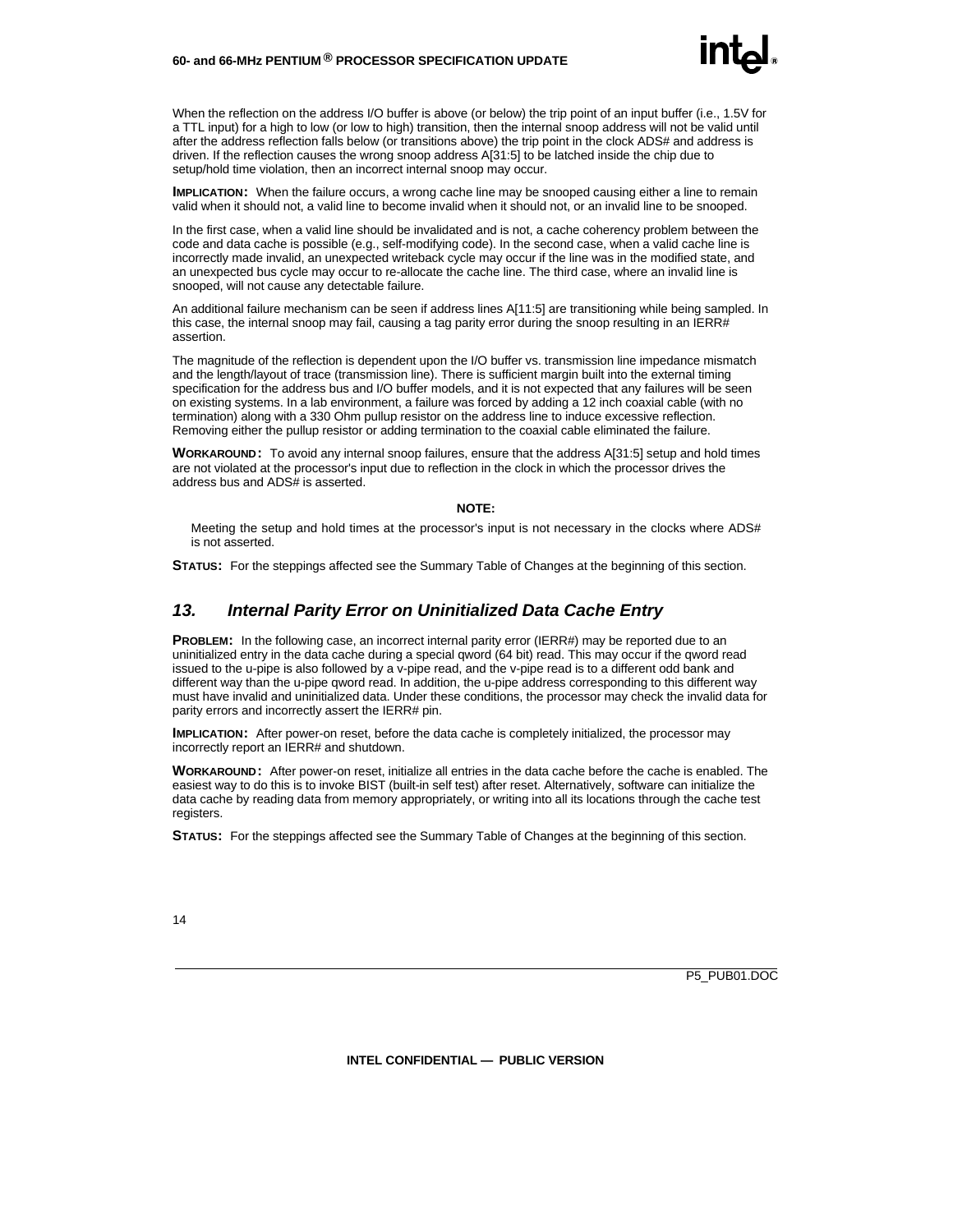#### *14. Missing Shutdown After an IERR#*

**PROBLEM:** If an internal parity error is reported to the IERR# pin and a mispredicted branch or a trap/fault/interrupt with a higher priority than shutdown occurs, then the processor may not shutdown.

**IMPLICATIONS:** During the reporting of an internal parity error, the IERR# pin may go active without a processor shutdown. Note that IERR# due to an internal parity error will not occur unless the parity error is induced through parity reversal testing or if the chip is defective.

**WORKAROUND:** The system can latch an IERR# assertion at the processor clock edge and force a shutdown by asserting NMI or initializing the processor through RESET or INIT.

NOTE: IERR# is a glitch free signal, so no spurious assertions of IERR# will occur.

**STATUS:** For the steppings affected see the Summary Table of Changes at the beginning of this section.

#### *15. Processor Core May Not Serialize on Bus Idle*

**PROBLEM:** Under rare circumstances, the processor may not serialize with the bus when the processor core is waiting for the bus to finish pending cycles and BOFF# is asserted. The processor will not reorder bus cycles; it may only start with the next event (fetching and executing subsequent instructions) before waiting for all pending bus cycles to complete. The following cases have been identified that may be affected by this:

| SMI# pending                        | If BOFF# is used to back off a bus cycle while an SMI# is pending, the<br>processor may assert SMIACT# before re-starting the aborted bus cycles.                                                                                                                                                                                                                                                                                                                                                                                                                                                                                                   |
|-------------------------------------|-----------------------------------------------------------------------------------------------------------------------------------------------------------------------------------------------------------------------------------------------------------------------------------------------------------------------------------------------------------------------------------------------------------------------------------------------------------------------------------------------------------------------------------------------------------------------------------------------------------------------------------------------------|
| Serializing instruction             | If BOFF# is used to back off a bus cycle due to a serializing instruction, the<br>processor may start executing the next instruction before restarting or<br>completing the previous bus cycle. The processor, however, will not reorder<br>any bus cycles for the new instruction in front of bus cycles for the previous<br>instruction.                                                                                                                                                                                                                                                                                                          |
| Invalidation during cache line fill | If BOFF# is used to back off a cache line fill and BOFF# occurs after the<br>data has been returned to the processor but before the end of the line fill,<br>an invalidation request during this time may result in the cache invalidation<br>to occur before the line fill has completed. This may cause the cache line to<br>remain in a valid state after the invalidation has completed. Note that if the<br>invalidation request comes in via WBINVD or FLUSH#, the line fill would<br>have to be backed off at least twice (or once for INVD) in order for the<br>cache line to remain in a valid state after the invalidation has completed. |
| <b>OUT</b> instruction              | If BOFF# is used to back off a bus cycle due to an OUT instruction, the<br>processor may start executing the next instruction before the bus cycle due<br>to OUT has completed (NOTE: The OUT instruction is similar to the<br>serializing instructions except that it does not stop the prefetch of the<br>subsequent instruction.) The processor, however, will not reorder any bus<br>cycles for the new instruction in front of the OUT bus cycle.                                                                                                                                                                                              |

**IMPLICATION:** This problem has only been observed in internal test vehicles. The events described above have different possible implications as follows:

| SMI# pending            | The processor may enter SMM before restarting the aborted bus cycle. The<br>SMIACT# assertion may cause the restarted bus cycle to run to SMRAM<br>space.                                                    |
|-------------------------|--------------------------------------------------------------------------------------------------------------------------------------------------------------------------------------------------------------|
| Serializing Instruction | Since the cycles are not reordered, a system should not encounter any<br>problems unless it depends on the serializing instruction to cause an<br>external event prior to execution of the next instruction. |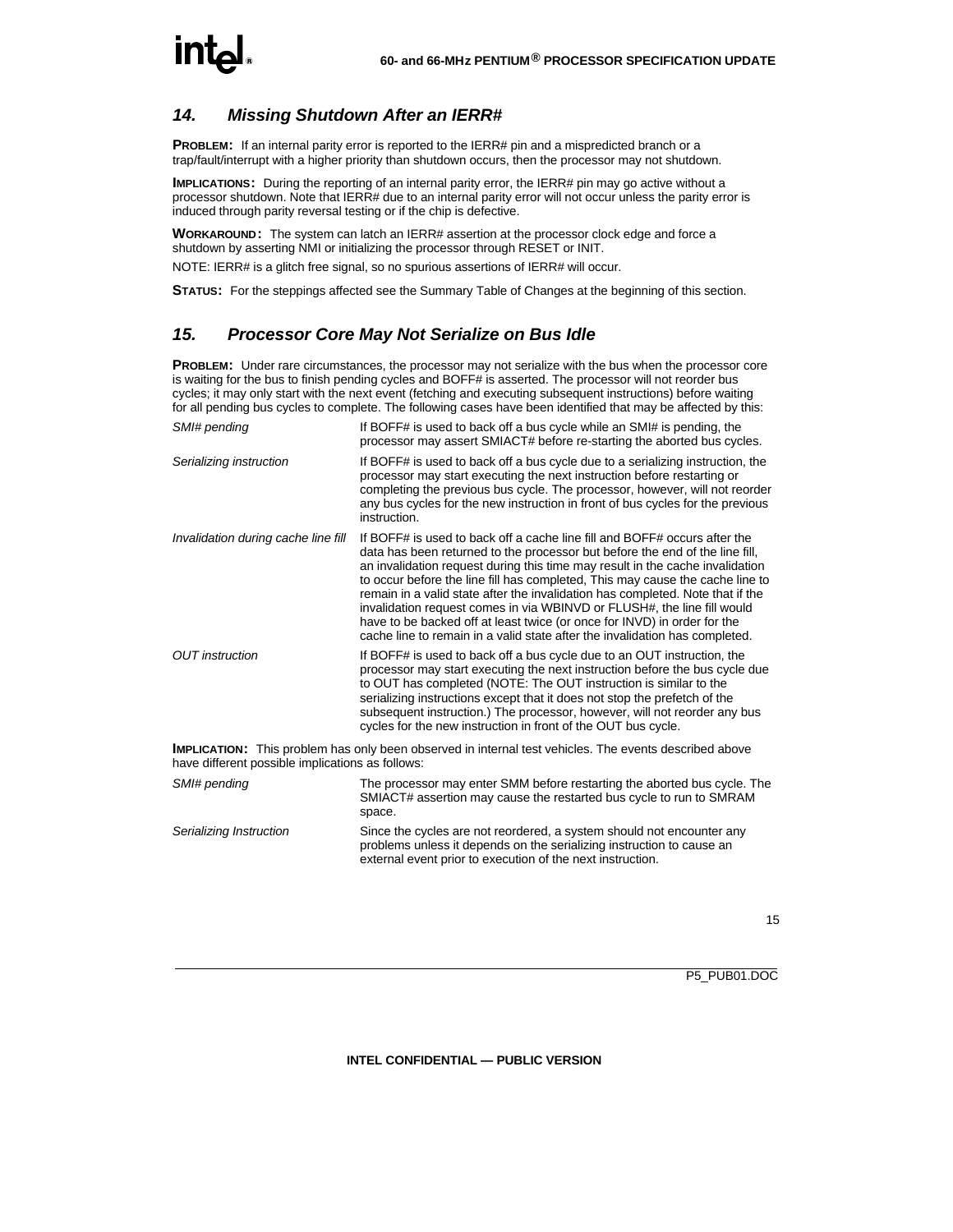

*Invalidation during cache line fill* In a rare instance, a cache line may remain in the valid state (E or S state) after the cache invalidation has completed.

*OUT instruction* Since the cycles are not reordered, a system should not encounter any problems unless it depends on the OUT instruction to cause an external event prior to execution of the next instruction. For example, an OUT instruction may be used to assert the A20M# signal prior to the next instruction. In this case, observed code has followed the OUT with an I/O read (IN) to ensure the signal is properly asserted. A second case, could be using an OUT instruction to configure/initialize and interrupt controller and follow it with STI to enable interrupts. Once again no failure would be observed. The controller would respond with the spurious interrupt vector.

**WORKAROUND:** Restrict the use of BOFF# for the described events. In addition, the SMI# pending event can be eliminated by locating SMRAM so that it does not shadow standard memory and does not require SMIACT# for memory decode. The OUT or serializing instruction events are eliminated if the next instruction does not depend on the result of the event before executing the instruction.

**STATUS:** For the steppings affected see the Summary Table of Changes at the beginning of this section.

#### *16. SMIACT# Assertion During Replacement Writeback Cycle*

**PROBLEM:** If a data read cycle triggers a replacement writeback cycle and the SMI# signal is asserted prior to the first BRDY# of the read cycle, the processor may assert the SMIACT# signal prematurely.

Before the processor asserts SMIACT# in response to an SMI# request, it should complete all pending write cycles (including emptying the write buffers). However, if the appropriate conditions occur, the SMIACT# signal may get asserted during the replacement writeback cycle a few clocks after the last BRDY# of the read cycle.

**IMPLICATION:** If the SMIACT# signal is used by the system logic to decode SMRAM (e.g., SMRAM is located in an area that is overlaid on top of normal cacheable memory space), then the replacement writeback cycle with SMIACT# asserted could occur to SMM space. Systems that locate SMRAM in its own distinct memory space (non-overlaid) should not be affected by this.

**WORKAROUND:** Asserting FLUSH# simultaneously with SMI# will prevent this problem from occurring. In systems that overlay SMRAM over normal cacheable memory space, this is already a necessary requirement to maintain cache coherency.

**STATUS:** For the steppings affected see the Summary Table of Changes at the beginning of this section.

#### *17. Overflow Undetected on Some Numbers on FIST*

**PROBLEM:** On certain large positive input floating-point numbers, and only in two processor rounding modes, the instructions FIST[P] m16int and FIST[P] m32int fail to process integer overflow. As a consequence, the expected exception response for this situation is not correctly provided. Instead, a zero is returned to memory as the result.

The problem occurs only when all of the following conditions are met:

- 1. The FIST[P] instruction is either a 16- or 32-bit operation; 64-bit operations are unaffected.
- 2. Either the 'nearest' or 'up' rounding modes are being used. Both 'chop' and 'down' rounding modes are unaffected by this erratum.
- 3. The sign bit of the floating-point operand is positive.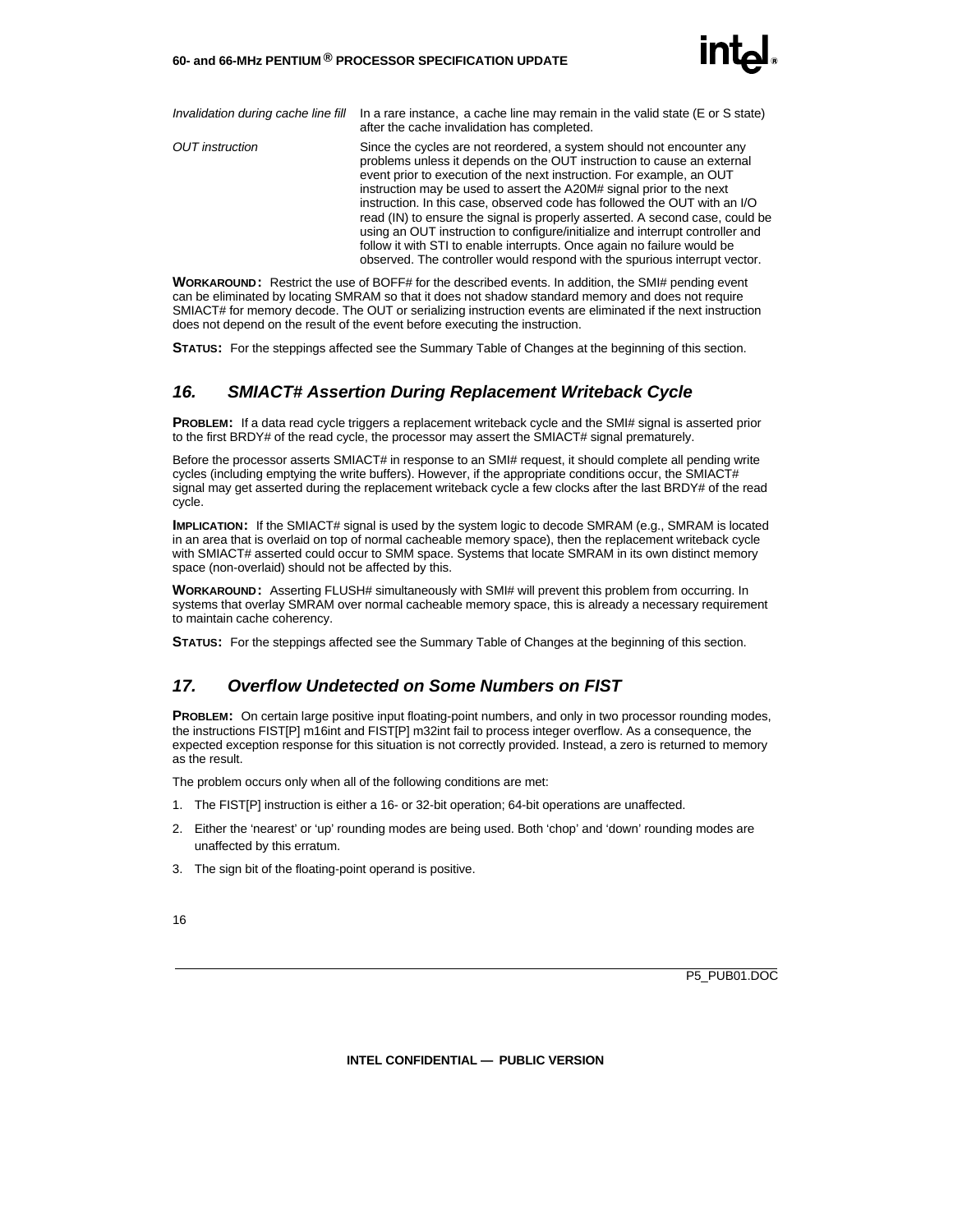## **int**

4. The operand is one of a very limited number of operands. The table below lists the operands that are affected. For an operand to be affected, it must have an exponent equal to the value listed and a significand with the most significant bits equal to '1'. Additionally in the 'up' rounding mode, at least one of the remaining lower bits of the significand must be '1'. The Exponent and the two Significand columns describe the affected operands exactly, while the values in the column titled 'Approximate Affected Range' are only for clarity.

| <b>FISTIPI</b><br><b>Operation</b> | Rounding<br>Mode       | <b>Unbiased</b><br><b>Exponent</b> | <b>Upper Bits of</b><br><b>Significand</b> | <b>Lower Bits of</b><br><b>Significand</b> | <b>Approximate Affected</b><br>Range |  |  |  |
|------------------------------------|------------------------|------------------------------------|--------------------------------------------|--------------------------------------------|--------------------------------------|--|--|--|
| 16 bit                             | Up                     | 15                                 | $16$ MSB's = '1'                           | At least one '1'                           | $65,535.50 \pm 0.50$                 |  |  |  |
|                                    | <b>Nearest</b>         | 15                                 | $17 \text{ MSB's} = '1'$                   | don't care                                 | $65,535.75 \pm 0.25$                 |  |  |  |
| 32 bit                             | Up                     | 31                                 | $32$ MSB's = '1'                           | At least one '1'                           | $4,294,967,295.50 \pm 0.50$          |  |  |  |
|                                    | <b>Nearest</b>         | 31                                 | $33 \text{ MSB's} = '1'$                   | don't care                                 | $4,294,967,295.75 \pm 0.25$          |  |  |  |
| 64 bit                             | Problem does not occur |                                    |                                            |                                            |                                      |  |  |  |

#### **ACTUAL vs. EXPECTED RESPONSE**

#### *Actual Response*

When the flaw is encountered, the processor provides the following response:

- A zero is returned as a result. This result gets stored to memory.
- The IE (Invalid Operation) bit in the FPU status word is not set to flag the overflow.
- The C1 (roundup) and PE bits in the FPU status word may be incorrectly updated.
- No event handler is ever invoked.

#### *Expected Response*

The expected processor response when the invalid operation exception is masked is:

- Return a value 10000....0000 to memory.
- Set the IE bit in the FPU status word.

The expected processor response when the invalid operation exception is unmasked is:

- Do not return a result to memory. Keep the original operand intact on the stack.
- Set the IE bit in the FPU status word.
- Appropriately vector to the user numeric exception handler.

**IMPLICATION:** An unexpected result is returned when an overflow condition occurs without being processed or flagged. Integer overflow occurs rarely in applications. If overflow does occur, the likelihood of the operand being in the range of affected numbers is even more rare. The range of numbers affected by this erratum is outside that which can be converted to an integer value. The figure below and corresponding table detail the normal range of numbers (between A and B) and the range affected by this erratum (between C and D):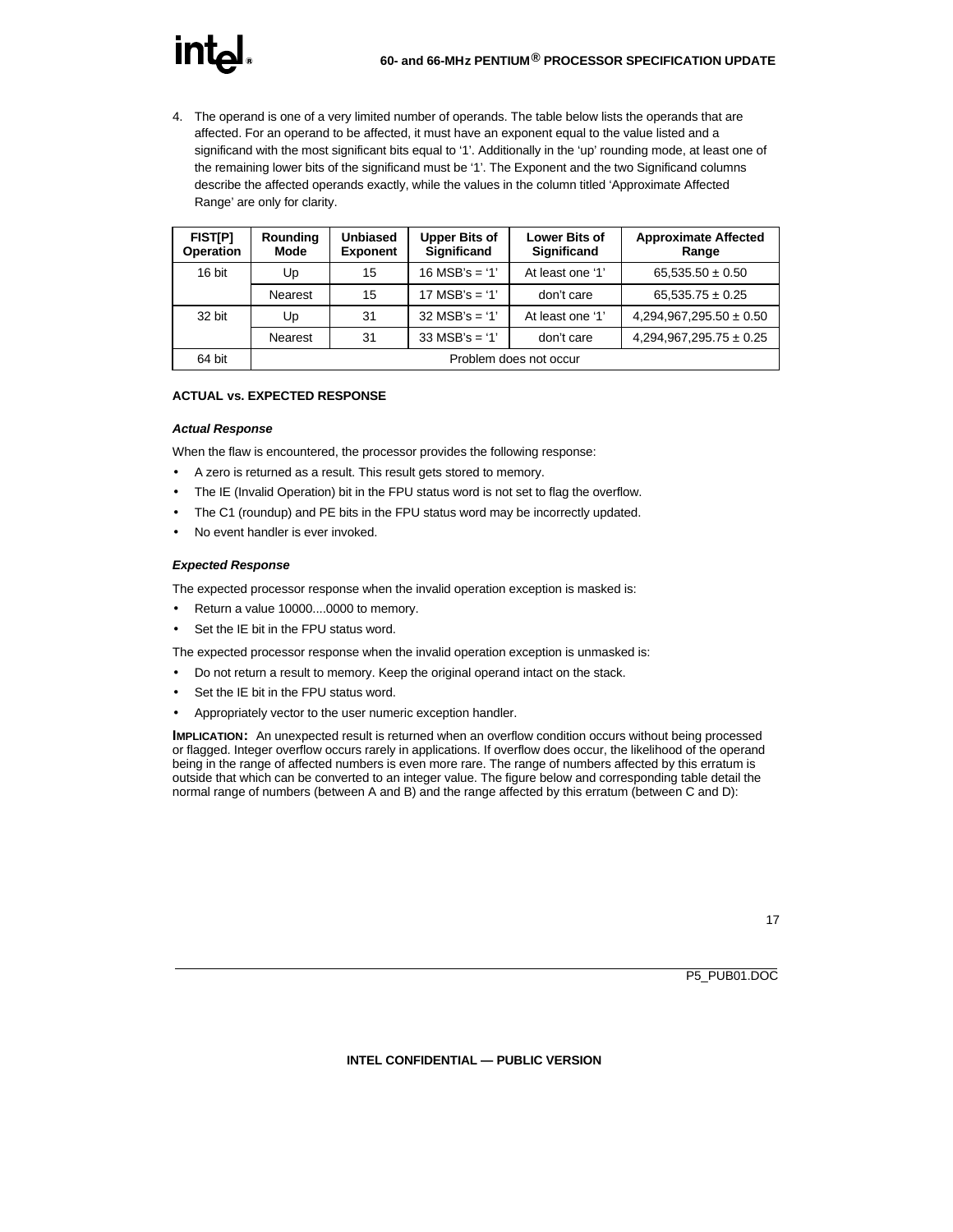

| <b>16-bit Operation</b> | А                       | в                       | C                       |                      |
|-------------------------|-------------------------|-------------------------|-------------------------|----------------------|
| <b>Round Nearest</b>    | $[-32,768.5]$           | $(+32,767.5)$           | $[-65, 535.5]$          | $(+65,536.0)$        |
| Round Up                | (-32,769.0)             | $[-32, 767.0]$          | $(+65, 535.0)$          | $(+65, 536.0)$       |
| <b>32-bit Operation</b> | А                       | в                       | C                       | D                    |
| <b>Round Nearest</b>    | $[-2, 147, 483, 648.5]$ | (+2,147,483,647.5)      | $[-4, 294, 967, 295.5]$ | $(+4,294,967,296.0)$ |
| Round Up                | (-2,147,483,649.0)      | $[-2, 147, 483, 647.0]$ | $(+4,294,967,295.0)$    | $(+4,294,967,296.0)$ |

#### **NOTE**:

[xxx.x] indicates the endpoint is included in the interval; (xxx.x) indicates the endpoint is **not** included in the interval.

Furthermore, given that the problem cannot occur in the 'chop' rounding mode, and given that the 'chop' rounding mode is the standard rounding mode in ANSI-C and ANSI-FORTRAN 77, it is unlikely that this condition will occur in most applications.

This erratum is not believed to affect application programs in general. Applications will need to handle exceptional behavior and take the appropriate actions to recover from exceptions. In order to do this applications will need to do either range checking prior to conversion or implement explicit exception handling. If an application relies on explicit exception handling the possibility of an error exists. It is, however, believed that applications written in languages that support exception handling will most likely do range checking, thereby allowing the application to be compiled with a no check option for performance reasons when the application has been debugged.

**WORKAROUND:** Any of three software workarounds will completely avoid occurrence of this erratum:

- 1. Range checking performed prior to execution of the FIST[P] instruction will avoid the overflow condition from occurring, and is likely to already be implemented.
- 2. Use the 'chop' or 'down' rounding modes. This erratum will never occur in these modes. By default, both ANSI-C and FORTRAN will use the 'chop' mode.
- 3. Use the FRNDINT (Round floating-point value to integer) instruction immediately preceding FIST[P]. FRNDINT will always round the value correctly.

**STATUS:** For the steppings affected see the Summary Table of Changes at the beginning of this section.

#### *18. Six Operands Result in Unexpected FIST Operation*

**PROBLEM:** For six possible operands and only in two processor rounding modes (up, down), the FIST or FISTP (floating-point to integer conversion and store) instructions return unexpected results to memory. Additionally, incorrect status information is returned under certain conditions in all 4 rounding modes.

The flaw occurs only on certain operands on the instructions FIST[P] m16int, FIST[P] m32int, and FIST[P] m64int. These operands are  $\pm 0.0625$ ,  $\pm 0.125$ , and  $\pm 0.1875$ .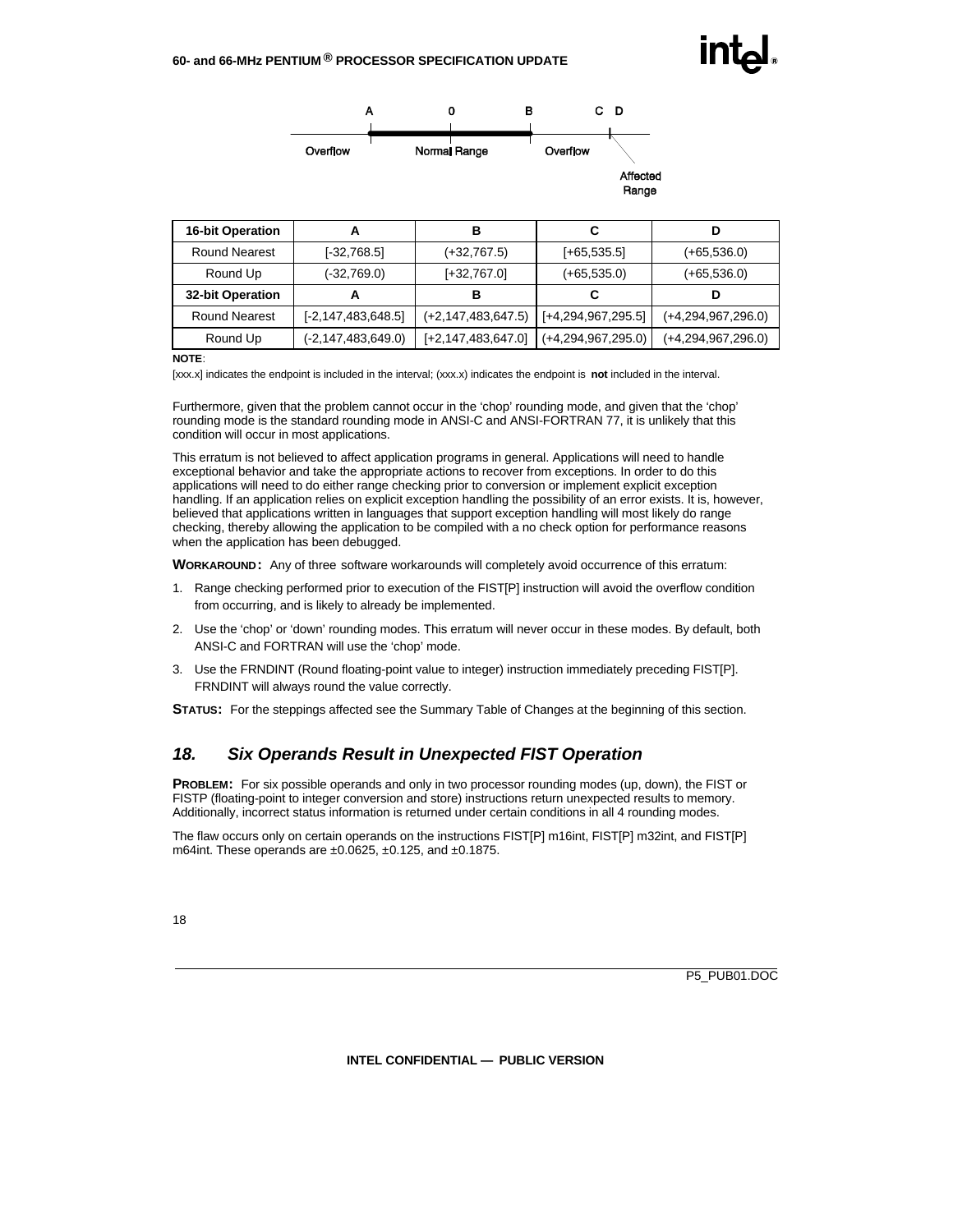The following table details the conditions for the flaw and the results returned. For use of any of the six above-listed operands, refer to the left-hand side of the table in the column for a given combination of sign and rounding mode. The corresponding right-hand side of the table shows the results which will occur for the given conditions. These results include the C1 (Condition Code 1) and PE (Precision Exception) bits and, in two instances, storing of unexpected results.

|                         |                      |                                    | <b>Status Bits</b>             |                                            |
|-------------------------|----------------------|------------------------------------|--------------------------------|--------------------------------------------|
| Operand<br>(any one of) | <b>Rounding Mode</b> | Result<br><b>Expected / Actual</b> | PE<br><b>Expected / Actual</b> | C <sub>1</sub><br><b>Expected / Actual</b> |
| $+0.0625$               | nearest              | <b>SAMF</b>                        | 1 / Unchanged                  | <b>SAME</b>                                |
| $+0.1250$               | chop                 | <b>SAME</b>                        | 1 / Unchanged                  | <b>SAME</b>                                |
| $+0.1875$               | down                 | SAME                               | 1 / Unchanged                  | SAME                                       |
|                         | up                   | 0001 / 0000                        | 1 / Unchanged                  | 1/0                                        |
| $-0.0625$               | nearest              | <b>SAME</b>                        | 1 / Unchanged                  | <b>SAME</b>                                |
| $-0.1250$               | chop                 | <b>SAME</b>                        | 1 / Unchanged                  | SAME                                       |
| $-0.1875$               | down                 | $-0001/0000$                       | 1 / Unchanged                  | 1/0                                        |
|                         | up                   | <b>SAME</b>                        | Unchanged                      | <b>SAME</b>                                |

**IMPLICATION:** An incorrect result (0 instead of +1 or -1) is returned to memory for the six previously listed operands. Incorrect results are returned to memory only when in the 'up' rounding mode with a positive sign or in the 'down' rounding mode with a negative sign. The majority of applications will be unaffected by this erratum since the standard rounding mode in ANSI-C and ANSI-FORTRAN 77 is 'chop', while BASIC and the ISO PASCAL intrinsic ROUND function use 'nearest' rounding mode. In addition, 'nearest' is also the default rounding mode in the processor.

Incorrect status information is also insignificant to most applications. Given that the PE bit in the numeric status register is 'sticky', and that most floating-point instructions will set this bit, PE will most likely have already been set to '1' before execution of the FIST[P] instruction and therefore the PE bit will not be seen to be incorrect. In addition, the unexpected values for the C1 bit are unlikely to be significant for most applications since the only usage of this information is in exception handling.

**WORKAROUND:** Either of two software workarounds will completely avoid this erratum.

- 1. Use the FRNDINT (Round floating-point value to integer) instruction immediately preceding FIST[P]. FRNDINT will always round the value correctly.
- 2. Use of 'nearest' or 'chop' modes will always avoid any incorrect result being stored (although the PE bit may have incorrect values).

**STATUS:** For the steppings affected see the Summary Table of Changes at the beginning of this section.

#### *19. Snoop with Table-Walk Violation May Not I nvalidate Snooped Line*

**PROBLEM:** If an internal snoop (as a result of ADS#) or external snoop (EADS#) with invalidation (INV) occurs coincident with a page table walk violation, the snoop may fail to invalidate the entry in the instruction cache. A page table walk violation occurs when the processor speculatively prefetches across a page boundary and this page is not accessible or not present. This violation results in a page fault if this code is executed. A page fault does not occur if the code is not executed.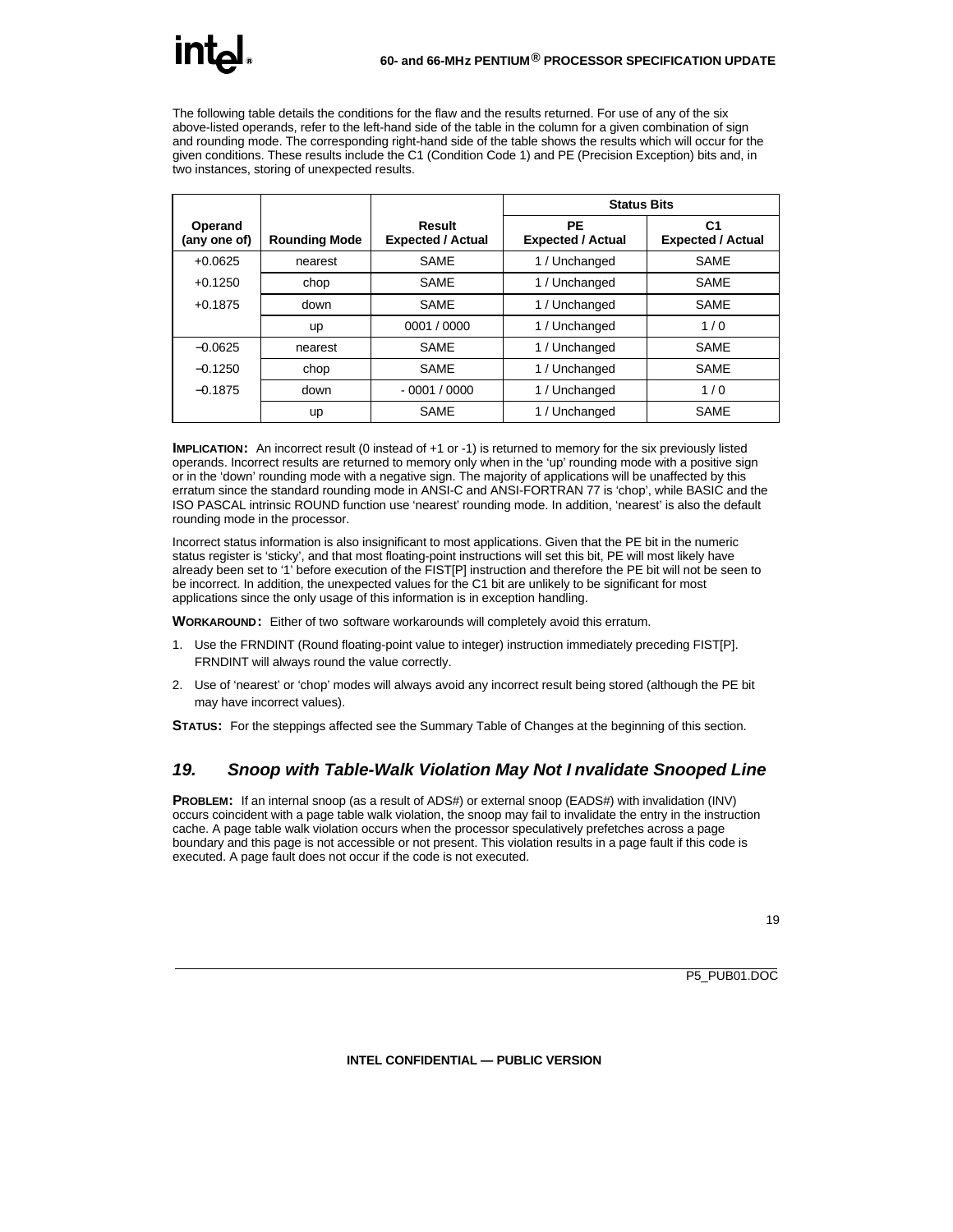#### **60- and 66-MHz PENTIUM ® PROCESSOR SPECIFICATION UPDATE**



For this erratum to occur, all the following conditions must be met:

- 1. A snoop with invalidation is run in the code cache. The snoop may be internal or external.
- 2. The Pentium processor is performing a page table walk to service an instruction TLB miss.
- 3. The page table walk results in a violation (this may or may not lead to a page or other fault due to a speculative fetch).
- 4. The EADS# of the external snoop or ADS# of the table update occur within the window of failure.

The window is defined by:

- a. 2-4 clocks after BRDY# is returned for the page directory or table read.
- b. 2-n clocks after BRDY# is returned for the page directory or table read if the set address of a buffered write matches that of the instruction cache lookup. "n" is determined by the time to complete two new data write bus cycles from the data cache.

**IMPLICATION:** This erratum has not been observed on any system. It was found only through investigation of component schematics, and Intel has only duplicated it on a proprietary test system by forcing failure conditions using the internal test registers. The low frequency of occurrence is due to the way most systems operate; DMA devices snoop code 4 bytes at a time so that each line would get snooped and invalidated multiple times.

If this erratum occurs and a line is not invalidated in the instruction cache, then the instruction cache may have a coherency problem. As a result the processor may execute incorrect instructions leading to a GPF or an application error. This erratum affects only self-modifying code and bus masters/DMA devices. Due to necessary conditions, this erratum is expected to have an extremely low frequency of occurrence.

**WORKAROUND:** There are two workarounds. Because of the rarity of occurrence of this erratum, many OEMs may choose not to implement either workaround.

- 1. Rewrite the device driver for the DMA devices such that after DMA is complete, the instruction cache is invalidated using the TR5.cntl=11(flush) and CD=0 (code cache) bits.
- 2. Disable the L1 cache.

**STATUS:** For the steppings affected see the Summary Table of Changes at the beginning of this section.

#### *20. Slight Precision Loss for Floating-point Divides on Specific Operand Pairs*

**PROBLEM:** For certain input datum the divide, remaindering, tangent and arctangent floating-point instructions produce results with reduced precision.

The odds of encountering the erratum are highly dependent upon the input data. Statistical characterization yields a probability that about one in nine billion randomly fed operand pairs on the divide instruction will produce results with reduced precision. The statistical fraction of the total input number space prone to failure is 1.14x10<sup>-10</sup>. The degree of inaccuracy of the result delivered depends upon the input data and upon the instruction involved. On the divide, tangent, and arctangent instructions, the worst-case inaccuracy occurs in the 13th significant binary digit (4th decimal digit). On the remainder instruction, the entire result could be imprecise.

This flaw can occur in all three precision modes (single, double, extended), and is independent of rounding mode. This flaw requires the binary divisor to have any of the following bit patterns (1.0001, 1.0100, 1.0111, 1.1010 or 1.1101) as the most significant bits, followed by at least six binary ones. This condition is necessary but not sufficient for the flaw to occur. The instructions that are affected by this erratum are: FDIV, FDIVP, FDIVR, FDIVRP, FIDIV, FIDIVR, FPREM, FPREM1, FPTAN, FPATAN.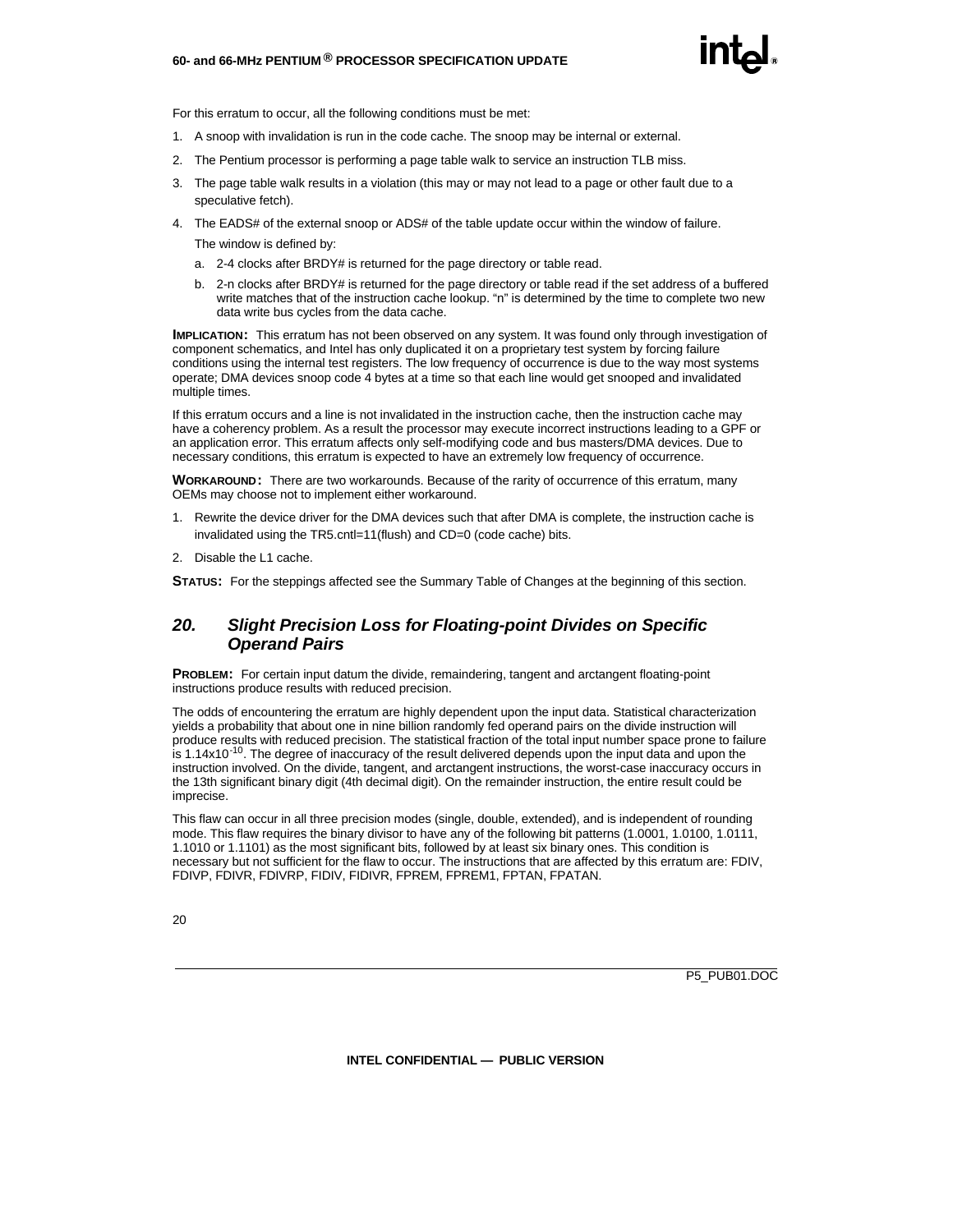During execution, these instructions use a hardware divider that employs the SRT (Sweeney-Robertson-Tocher) algorithm which relies upon a quotient prediction PLA. Five PLA entries were omitted. As a result of the omission, a divisor/remainder pair that hits one of these missing entries during the lookup phase of the SRT division algorithm will incorrectly predict a intermediate quotient digit value. Subsequently, the iterative algorithm will return a quotient result with reduced precision.

The flaw will **not** occur when a floating-point divide is used to calculate the reciprocal of the input operand in single precision mode, nor will it occur on integer operand pairs that have a value of less than 100,000.

**IMPLICATION:** For certain input datum, there will be a loss in precision of the result that is produced. The loss in precision can occur between the 13th and 64th significant binary digit in extended precision. On the remainder instruction the entire result could be imprecise.

The occurrence of the anomaly depends upon all of the following:

- 1. The rate of use of the specific FP instructions in the Pentium processor.
- 2. The data fed to them.
- 3. The way in which the results are propagated for further computation by the application.
- 4. The way in which the final result of the application is interpreted.

Because of the low probability of the occurrence with respect to the input data (one in nine billion random operand pairs), this anomaly is of low significance to users unless they exercise the CPU with a very large number of divides and/or remainder instructions per day, or unless the data fed to the divisor is abnormally high in sensitive bit patterns.

**WORKAROUND:** Due to the extreme rarity of this flaw, a workaround is not necessary for almost all users. However, Intel is replacing components for end users and OEM's upon request. In addition, a software patch is available for compiler developers. If you are a compiler developer, contact your local Intel representative to obtain this, or download from the World Wide Web Intel support server (www.intel.com).

**STATUS:** For the steppings affected see the Summary Table of Changes at the beginning of this section.

A white paper, *Statistical Analysis of Floating-point Flaw in the Pentium ä Processor,* (Order Number 242481), is available that includes a complete analysis performed by Intel.

#### *21. Power-Up BIST Failure*

**PROBLEM:** The BIST (Built In Self Test) feature may fail.

**IMPLICATION:** Upon completion of BIST, a false failure may be reported. That is, a non-zero value may be returned in the EAX register, even though the part is operating correctly. As such, this erratum has no other product or system implications and is fully functional. To date, all observed false failures have returned a value of 20000H in EAX.

**WORKAROUND:** The root cause of the failure is not yet fully understood. As a result, workarounds suggested in this document are not guaranteed to fix the problem. To Intel's knowledge, however, no BIST failures have been observed with use of either of the workarounds.

There are two workarounds:

1. Invoke a double RESET — All false BIST failures have occurred during cold RESET. In order to accurately execute BIST, a double RESET sequence may be performed as shown in the figure below: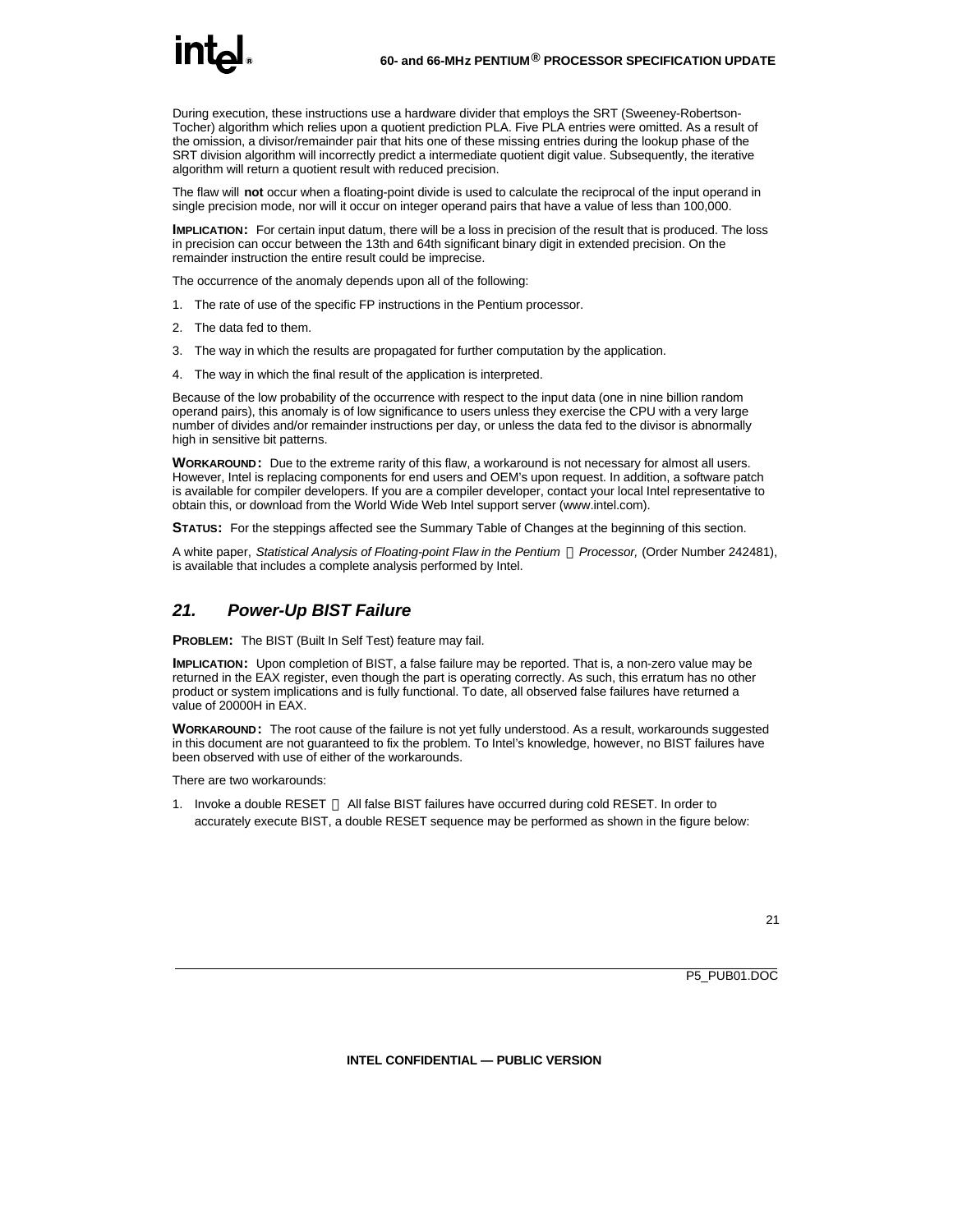

The first RESET pulse is used to ensure that all logic used in the BIST test is correctly initialized; optionally, INIT may be driven high to enter BIST at the falling edge of the first RESET. In this case the results of the first BIST should be ignored.

After deassertion of the first RESET pulse, a minimum of 173 clocks must elapse before assertion of the second RESET. (Note that if BIST was entered at the end of the first RESET, this 173-clock requirement is satisfied by the time required to complete the first BIST.) During the second RESET, INIT is toggled high in order to run the 'real' BIST. This BIST correctly returns results in EAX.

The RESET and INIT pulses must meet normal specifications; RESET must be active at least 15 clocks, as described in the AC specifications (Tables 7-3 and 7-4 of the *Pentiumâ Processor Family Developer's Manual*, Volume 1 and in the case of cold RESET must remain asserted for a minimum of 1 millisecond after  $V_{CC}$  and CLK have reached their proper AC/DC specifications. INIT must meet setup and hold times around the falling edge of RESET, and asynchronous INIT must be driven high at least 2 clocks before and held for at least 2 clocks after the falling edge of RESET.

2. Use RUNBIST — BIST may be run through the RUNBIST instruction, available through the Test Access Port as documented. In this fashion, BIST will return correct values.

**STATUS:** For the steppings affected see the Summary Table of Changes at the beginning of this section.

#### *22. FLUSH#, INIT or Machine Check Dropped Due to Floating-point Exception*

**PROBLEM:** HARDWARE FLUSH and INIT requests and Machine Check exceptions may be dropped if they occur coincidentally with a floating-point exception.

The following conditions are necessary to create this erratum:

- 1. Two floating-point instructions are paired and immediately followed by an integer instruction.
- 2. The floating-point instruction in the u-pipe causes a floating-point exception.
- 3. The FLUSH, INIT, or Machine Check occurs internally on the same clock as the integer instruction.

**IMPLICATION:** The processor caches will not be flushed, or the INIT request may be dropped.

**WORKAROUND:** None identified at this time.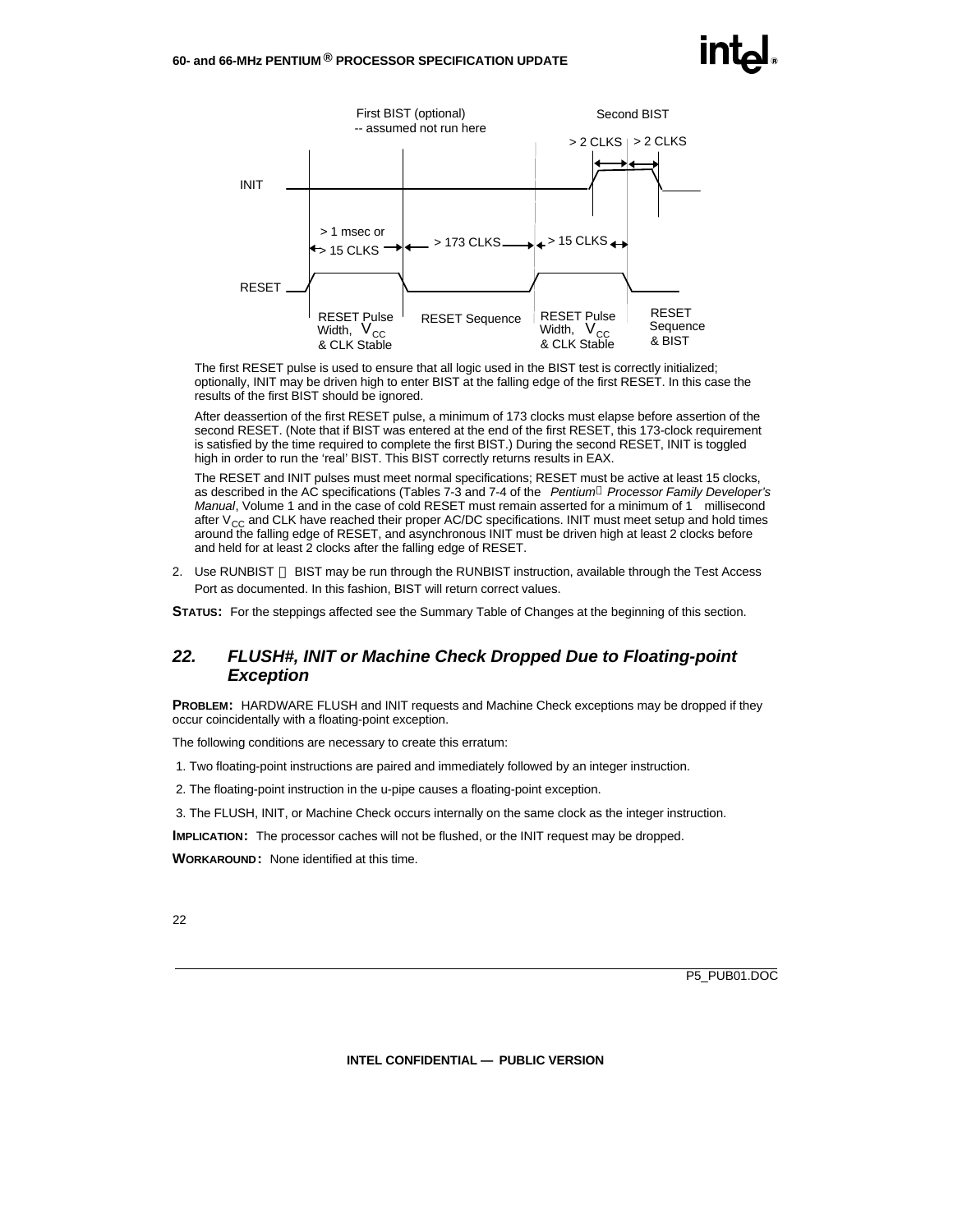**STATUS:** For the steppings affected see the Summary Table of Changes at the beginning of this section.

#### *23. Floating-Point Operations May Clear Alignment Check Bit*

**PROBLEM:** The Alignment Check bit (bit 18 in the EFLAGS register) may be inadvertently cleared.

This erratum occurs if a fault occurs during execution of the FNSAVE instruction. After servicing the fault and resuming and completing the FNSAVE, the AC bit will be '0'. Expected operation is that the contents of AC are unchanged.

**IMPLICATION:** The only known use being made of the AC bit, at this time, is to aid code developers in aligning data structures for performance optimizations. As a result, there are no hardware or system application implications known to Intel at this time. Operating systems and applications will not be affected by this erratum.

**WORKAROUND:** None identified at this time.

**STATUS:** For the steppings affected see the Summary Table of Changes at the beginning of this section.

#### *24. CMPXCHG8B Across Page Boundary May Cause Invalid Opcode Exception*

**PROBLEM:** Use of the new Pentium processor specific CMPXCHG8B instruction may result in an invalid opcode exception.

If the CMPXCHG8B opcode crosses a page boundary such that the first two bytes are located in a page which is present in physical memory and the remaining bytes are located in a non-present page, unexpected program execution results. In this case, the processor generates an Invalid Opcode exception and passes control to exception handler number 6. Normal execution would be for a Page Fault to occur when the nonpresent page access is attempted, followed by reading in of the requested page from a storage device and completion of the CMPXCHG8B instruction.

**IMPLICATION:** This erratum only affects existing software which is Pentium processor aware and uses the CMPXCHG8B instruction. Any occurrence would generate an invalid opcode exception and pass control to exception handler 6.

**WORKAROUND:** Any software which uses Pentium processor specific instructions should ensure that the CMPXCHG8B opcode does not cross a page boundary.

**STATUS:** For the steppings affected see the Summary Table of Changes at the beginning of this section.

#### *25. Single Step Debug Exception Breaks Out of HALT*

**PROBLEM:** When Single Stepping is enabled (i.e. the TF flag is set) and the HLT instruction is executed the processor does not stay in the HALT state as it should. Instead, it exits the HALT state and immediately begins servicing the Single Step exception.

**IMPLICATION:** The behavior described above is identical to Intel486 CPU behavior.

**WORKAROUND:** None identified at this time.

**STATUS:** For the steppings affected see the Summary Table of Changes at the beginning of this section.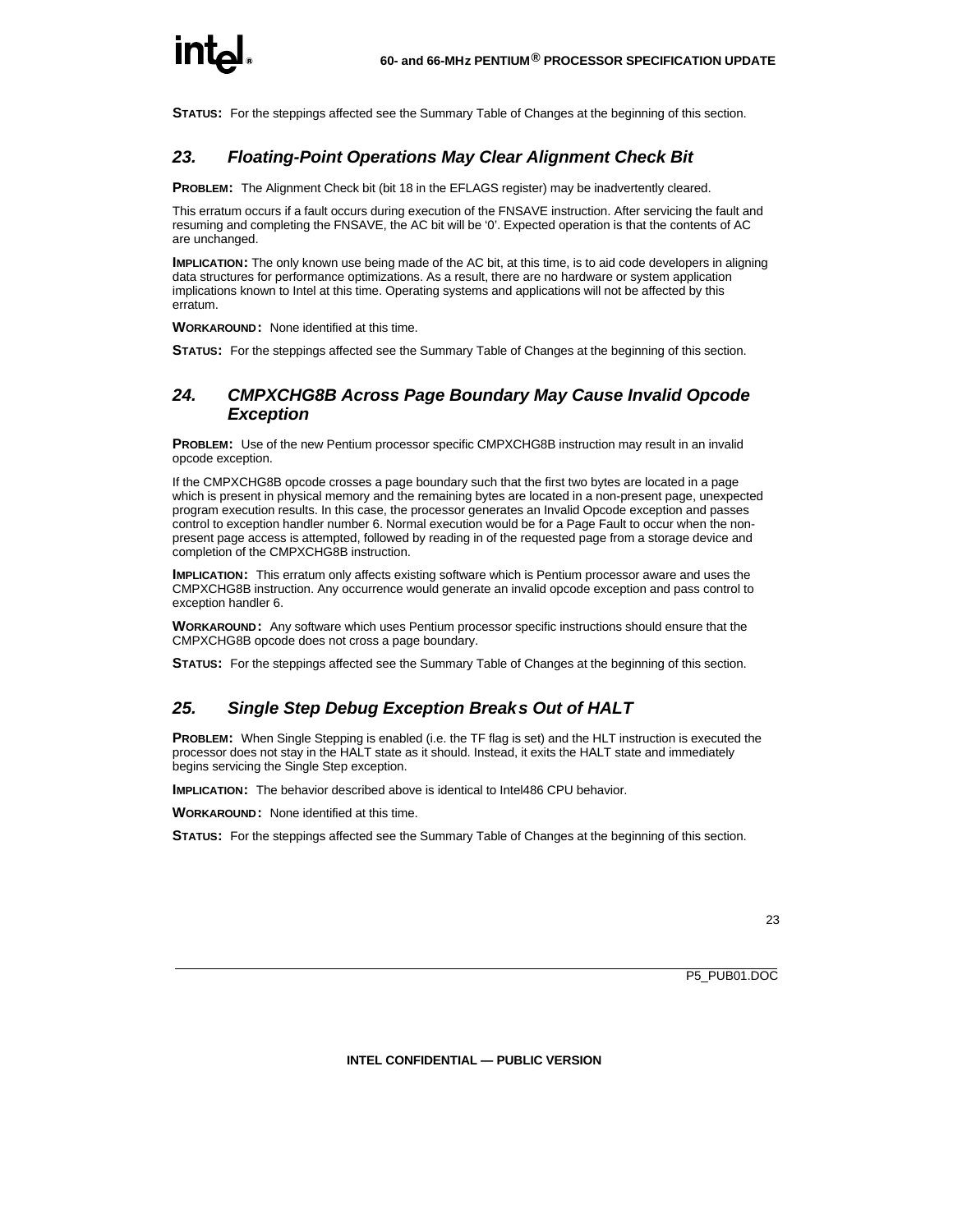

#### *26. EIP Altered After Specific FP Operations Followed by MOV Sreg, Reg*

**PROBLEM:** A specific sequence of code may cause corruption of the EIP. This specific code sequence must contain **all** of the following characteristics:

- 1. Three consecutive FP instructions
- 2. The third FP instruction must be immediately followed by a MOV Sreg, Reg instruction. (Sreg means one of the 6 segment registers. Note that **all other** ways of changing an Sreg, such as "POP Sreg", "MOV Sreg, Mem", LES, LDS, LSS etc., and far JMPs, CALLs & RETs etc., will **not** cause this problem.)
- 3. The descriptor selected by the MOV Sreg, Reg must not be available in the on-chip cache of the most recently used descriptors.
- 4. In addition, there are specific restrictions on each of the 3 consecutive FP instructions:
- 5. The first instruction in the sequence must be an FP instruction which can be paired with FXCH (FADD, FSUB, FMUL, FDIV, FLD, FCOM, FUCOM, FCHS, FTST & FABS.)
- 6. The second FP instruction **must be** FXCH, since it's the only FP instruction that can go down the v-pipe (a pair of FP instructions must run together in u and v to allow this problem to occur).
- 7. The last (third) FP instruction must cause the CPU to test for an unsafe condition. Instructions that compare 2 numbers, and adjust FP flags as the result (FCOM(P), FICOM(P), FUCOM(P) & FTEST) are the usual sources of this test, but only with certain arguments (e.g. NANs and infinities). (In rare situations, FDIV (with a denominator of zero) and FSQRT (negative argument) will cause an unsafe condition test.)

| Example: | <b>FADD</b><br>FXCH<br><b>FCOMP</b> | ; is able to go into the u pipe & pair with FXCH in the v pipe<br>; must be in the v pipe for this problem to occur<br>: can cause test for an unsafe condition |
|----------|-------------------------------------|-----------------------------------------------------------------------------------------------------------------------------------------------------------------|
|          | MOV Srea, Rea                       | ; selected descriptor must be a "miss' in the segment descriptor cache                                                                                          |

**IMPLICATION:** If this erratum occurs, an erroneous value is written into the EIP (instruction pointer), causing unpredictable results. This will most frequently result in an invalid opcode exception.

Intel knows of no existing application or OS code which involves this sequence. First, FXCH is rarely used just before a compare type instruction. Usually a calculation would be done just before compare which would set up one of the numbers to be compared at the FP stack top. Further, to make use of the compare, the FP flags must first be stored in a location where they can be tested, or loaded into EFLAGS for testing, so the next instruction is typically FSTSW, not an Sreg load. Also, Sreg loads are typically not done by application code in a 32-bit environment.

**WORKAROUND:** Move any instruction between the compare and the Sreg load, such as FSTSW. Even NOP will work.

**STATUS:** For the steppings affected see the Summary Table of Changes at the beginning of this section.

#### *27. WRMSR Into Illegal MSR Does Not Generate GP Fault*

**PROBLEM:** The WRMSR and RDMSR instructions allow writing and reading of special MSRs (Model Specific Registers) based on the index number placed in ECX. The architecture was specified to reject access to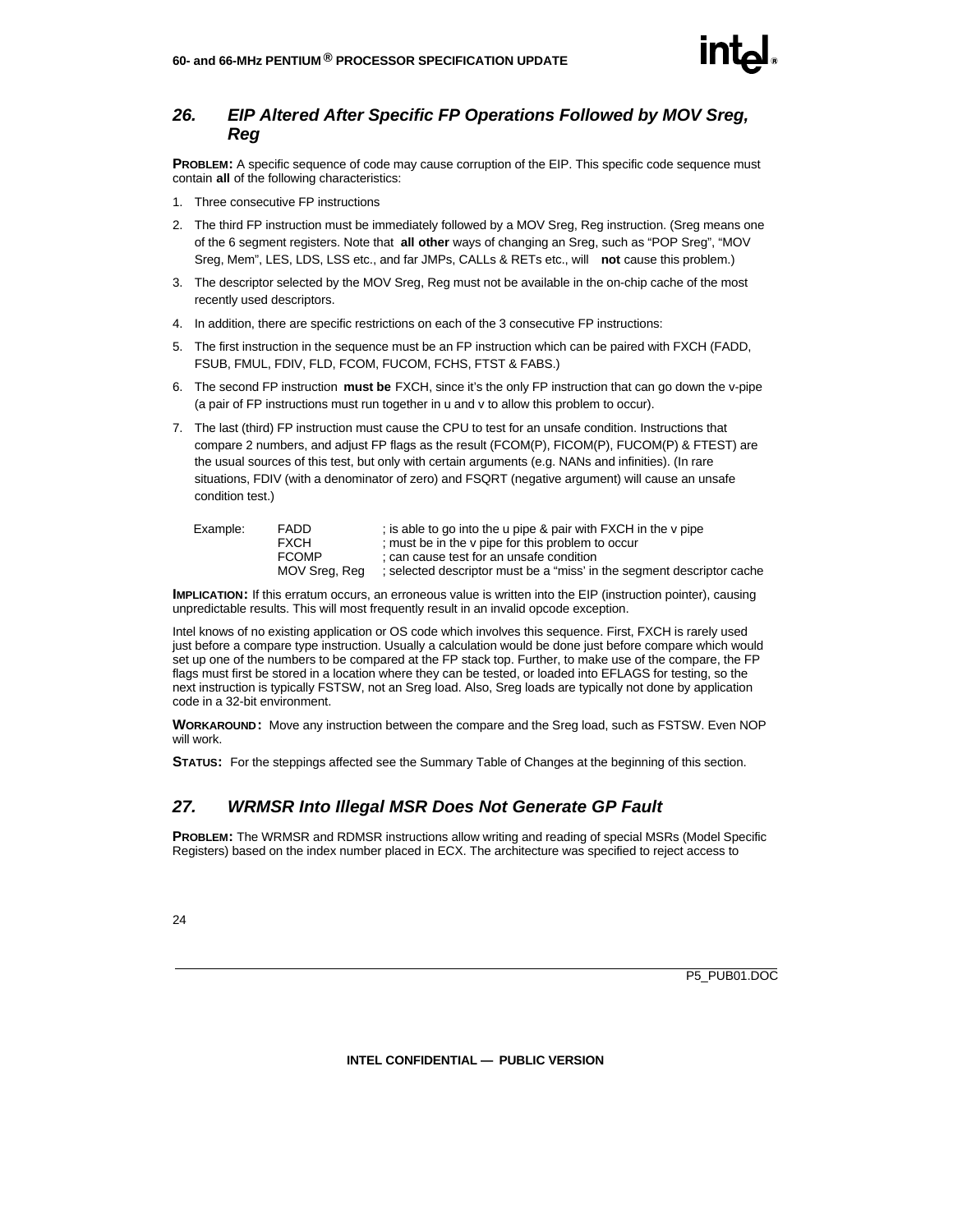illegal MSRs by generating the fault GP(0) if WRMSR or RDMSR is executed with an illegal index. However, negative indices, all of which are illegal, do not trigger GP(0).

**IMPLICATION:** If RDMSR is used with negative indices, undefined values will be read into EAX. If WRMSR is used with negative indices, undefined processor behavior may result.

**WORKAROUND:** Do not use illegal indices with WRMSR and RDMSR.

**STATUS:** For the steppings affected see the Summary Table of Changes at the beginning of this section.

#### *28. Inconsistent Data Cache State From Concurr ent Snoop and Memory Write*

**PROBLEM:** This is a generalization of the Dual Processing specific erratum 5DP. Although this erratum has not been verified in a real Pentium processor-based system without using the DP mode, detailed analysis with the simulation model indicates that it is possible for the erratum to occur as described here. The possible occurrence requires the following conditions:

- 1. The processor begins a WRITE cycle to a writeback (WB) line in its L1 cache that is in the (S) (shared) state.
- 2. A non-invalidating snoop using AHOLD/EADS# is generated by another bus master by reading the **same** cache line **before** the completion of the WRITE.
- 3. There is at least one more cache in the system that holds a copy of the cache line.

When the snoop occurs during this window, the snoop is mishandled and the cache line will transition to the exclusive (E) state instead of the shared (S) state. An additional write to the same cache line by the processor will cause a cache state transition from (E) to modified (M) and will not generate a bus cycle. Since a bus cycle is not generated, other caching agents in the system that hold the cache line in the shared (S) state will not be updated and will contain stale data.

This erratum occurs because the sequence of cycles completed inside the processor is different from the sequence of cycles started on the bus, which is a memory write by the processor followed by a snoop on the same address. Inside the processor, the snoop occurs, and then the memory write completes. This can only happen if the snoop occurs in a window between the ADS# assertion by the processor for its WRITE cycle, and up to 2 CPU clocks after the system assertion of BRDY# at the end of the WRITE cycle.

This erratum can only occur if AHOLD/EADS# is used for snoops; if HOLD or BOFF# are used to force a snoop before the processor WRITE is completed, it will be restarted after the snoop and handled correctly. In addition, this erratum cannot occur on memory updates where the LOCK# signal is asserted.

**IMPLICATION:** The processor's L1 cache may become incoherent with an external cache. A memory read cycle by an external bus master could read stale data.

**WORKAROUND:** Designs which do not snoop under AHOLD are not affected. Uniprocessor systems using a lookaside L2 cache, such as those built with either the 82430NX or 82430FX PCIsets, are not affected because a read by an external bus master will always snoop the L1 as well as L2. Intel knows of no uniprocessor implementation which is subject to this erratum. While this erratum is more likely to occur in a multi-processing environment, Intel is not aware of any designs which have demonstrated a susceptibility to this issue.

**STATUS:** For the steppings affected see the Summary Table of Changes at the beginning of this section.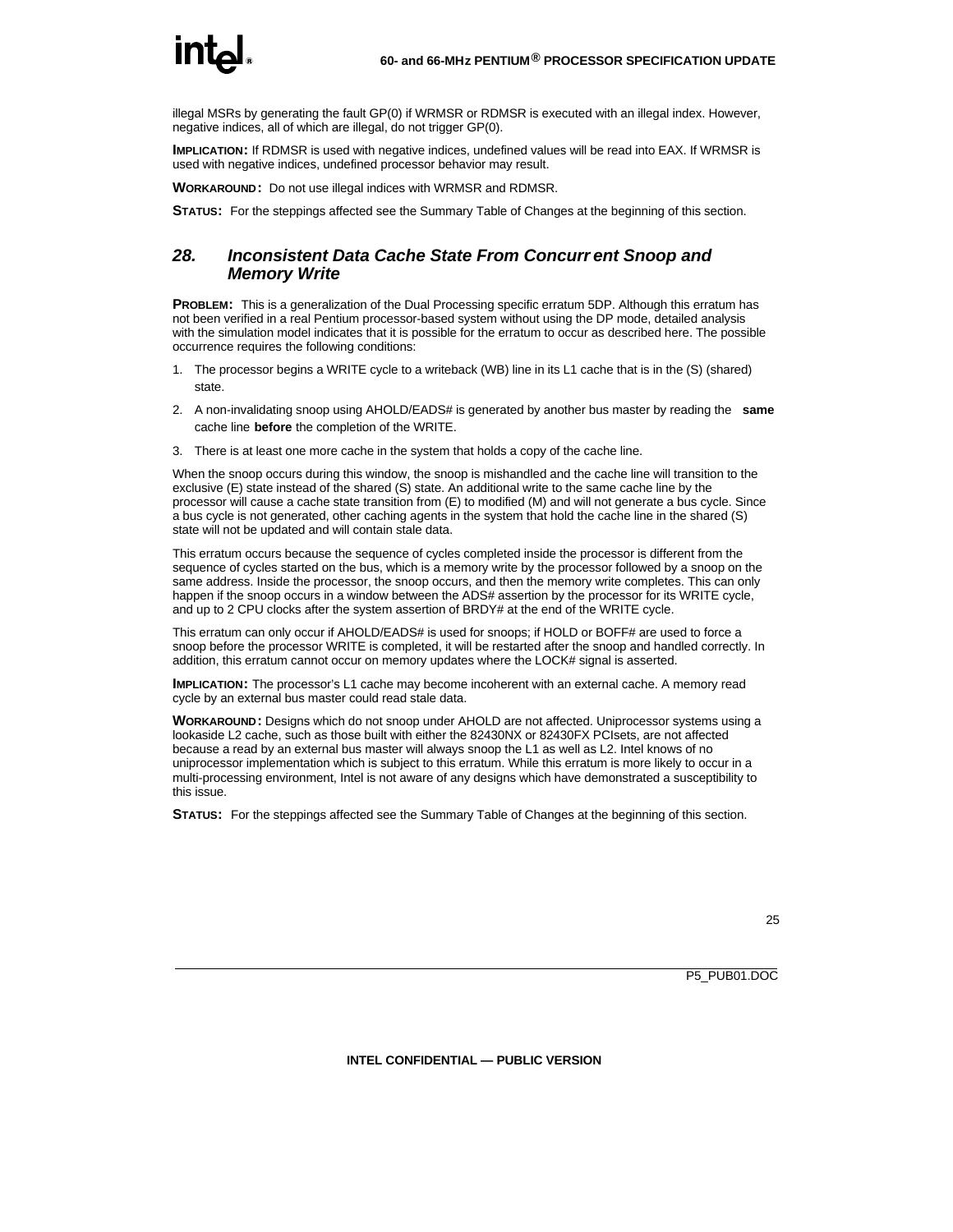#### *29. Incorrect FIP After RESET*

**PROBLEM:** After a RESET, the floating point instruction pointer (FIP) should be initialized to 00000000h. The FIP will instead retain the value it contained prior to the RESET. The FIP gets updated whenever the processor decodes a floating point instruction other than an administrative floating point instruction (FCLEX, FLDCW, FSTCW, FSTSW, FSTSWAX, FSTENV, FLDENV, FSAVE, FRSTOR and FWAIT). If an FSAVE or FSTENV is executed after a RESET and before any non-administrative floating point instruction caused the FIP to be updated, the old value contained in the FIP will be saved. If a non-administrative floating point instruction is the first floating point instruction executed after RESET, the old value in the FIP will be overwritten and any successive FSAVE of FSTENV will save the correct value.

The FIP is used by software exception handlers to determine which floating point instruction caused the exception. The only instructions that can cause an exception are non-administrative floating point instructions, so a non-administrative floating point instruction is usually executed before an FSAVE or FSTENV.

**IMPLICATION:** If an FSAVE or FSTENV is executed after a RESET and before any non-administrative floating point instruction, the incorrect FIP will be saved.

**WORKAROUND:** If an FSAVE or FSTENV is executed after a RESET and before a non-administrative floating point instruction is executed, perform an FINIT instruction after RESET as recommended in *Pentiumâ Processor Family Developer's Manual* , Volume 3, Section 16.2. This will set the FIP to 00000000h. Otherwise, no workaround is required.

**STATUS:** For the steppings affected see the Summary Table of Changes at the beginning of this section.

#### *30. Second Assertion of FLUSH# Not Ignored*

**PROBLEM:** If FLUSH# is asserted while the processor is servicing an existing flush request, a second flush operation will follow after the first one completes. Proper operation is for a second assertion of FLUSH# to be ignored between the time the first FLUSH# is asserted and completion of its Flush Acknowledge cycle.

**IMPLICATION:** A system that asserts FLUSH# during a flush that's already in progress will flush the cache a second time. Flushing the cache again is not necessary and results in a slight performance degradation.

**WORKAROUND:** For best performance, the system hardware should not assert any subsequent FLUSH# while a flush is already being serviced.

**STATUS:** For the steppings affected see the Summary Table of Changes at the beginning of this section.

#### *31. Segment Limit Violation by FPU Operand May Corrupt FPU State*

**PROBLEM:** On the Intel486, 80386 and earlier processors, if the operand of the FSTENV/FLDENV instructions, or the FSAVE/FRSTOR instructions, exceeds a segment limit during execution, the resulting General Protection fault blocks completion of the instruction. (Actually, interrupt #9 is generated in the 80386 and earlier.) This leaves the FPU state itself (with FLDENV, FRSTOR) or its image in memory (with FSTENV, FSAVE) partly updated, thus corrupted, and the instruction generally is non-restartable. In Section 23.3.3.9, Volume 1, the *Pentiumâ Processor Family Developer's Manual* states that the Pentium processor fixes this problem by starting these instructions with a test read of the first and last bytes of the operand. Thus if there is a segment limit violation, it is triggered before the actual data transfer begins, so partial updates cannot occur.

This improvement works as intended in the large majority of segment limit violations. There is however a special case in which the beginning and end of the FPU operand are within the segment, so the endpoints pass the initial test, but part of the operand exceeds the segment limit. Thus part way through the data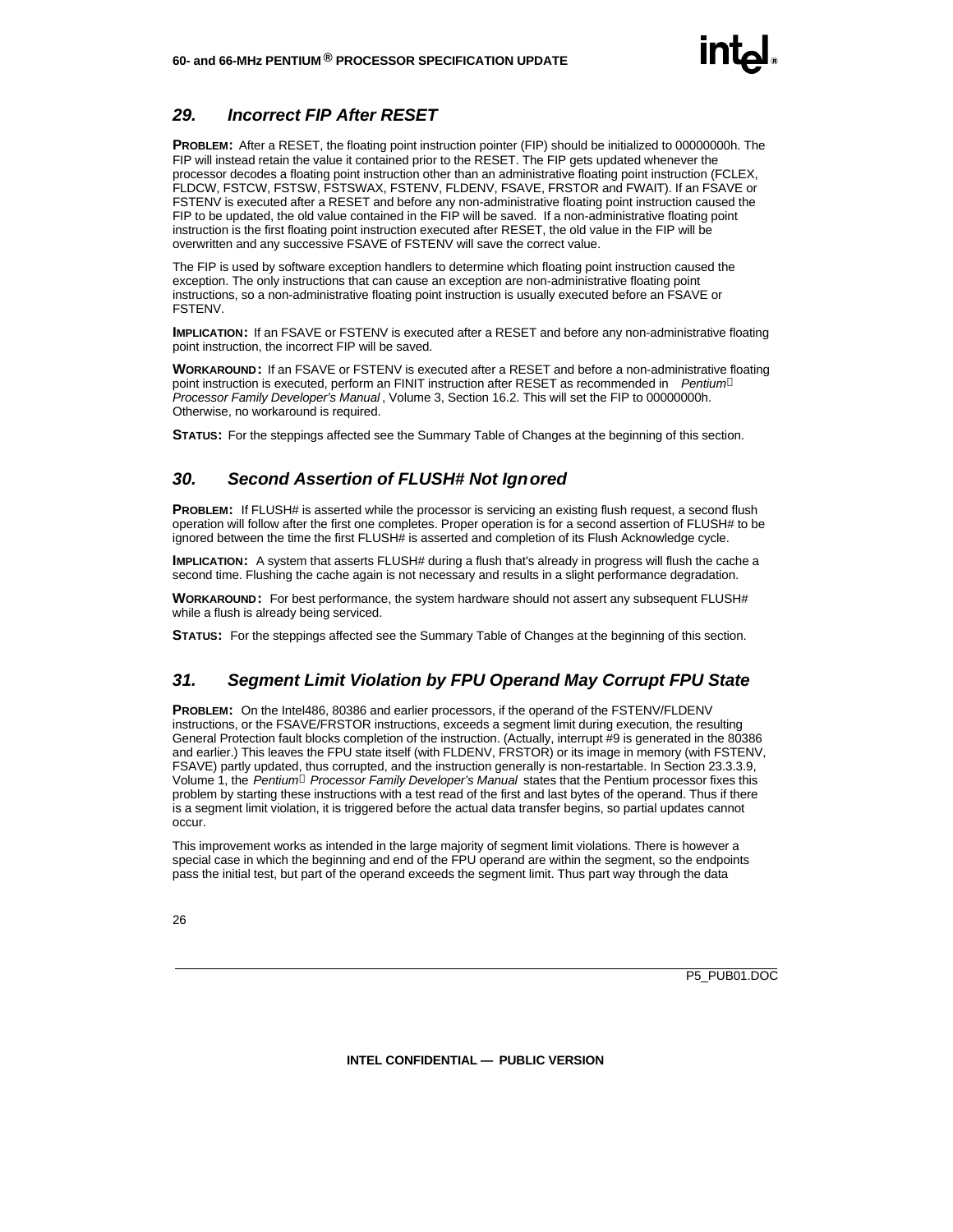transfer, the limit is violated, the GP fault occurs, and thus the FPU state is corrupted. Note that this is a subset of the cases which will cause the same problem with Intel486 and earlier CPUs, so any code that executes correctly on those CPUs will run correctly on the Pentium processor.

This erratum will happen when both the segment limit and a 16 or 32 bit addressing wrap around boundary falls within the range of the FPU operand, with the segment limit below the wrap boundary. (To use a 16 bit wrap boundary of course, one must be executing code using 16 bit addressing.) The upper endpoint of the FPU operand wraps to near the bottom of the segment, so it passes the initial test. But part way through the data transfer the CPU tries to access memory above the segment limit but below the wrap boundary, causing the GP fault with the FPU state partly copied. This erratum can also happen if the segment limit is at or above a 16 bit addressing wrap boundary, with both straddled by an FPU operand that is **not aligned on an 8 byte boundary.** Test of the upper endpoint wraps and thus passes. But when the instruction is actually transferring data, the misalignment forces the CPU to calculate extra addresses for special bus cycles. This special address calculation does not support the 16 bit wrap, so the GP fault is triggered when the segment limit is crossed.

Note that in Section 23.3.6.2, Volume 1, the *Pentiumâ Processor Family Developer's Manual* warns in general that the Pentium processor may store only part of operands which generate a memory fault by crossing either a segment or page limit. This erratum is just one case of that general problem, and all cases will be avoided by following the recommended programming practice of never straddling segment or page boundaries with operands. Note also that the handling of operands which straddle such boundaries is processor specific, so code which uses such straddling will behave differently when run on different Intel Architecture processors.

**IMPLICATION:** This erratum can corrupt that state of the FPU and will cause a GP fault. This generally will require that the task using the FPU be restarted, but it will not cause unflagged errors in results. Code written following Intel recommendations, and any code which runs on the Intel486 (or earlier) CPUs, will not cause this erratum. The case where the Pentium processor will experience this erratum is a small subset of the cases in which the Intel486 (and earlier) CPUs will be corrupted.

#### **WORKAROUNDS:**

- 1. Do not use code in which FPU operands wrap around the top of their segments.
- 2. If one must use FPU operands which wrap at the top of their segments, make sure that they are aligned on an 8 byte boundary, **and** that the segment limit is not below the 16 or 32 bit wrap boundary.
- **STATUS:** For the steppings affected see the Summary Table of Changes at the beginning of this section.

#### *32. FP Exception Inside SMM with Pending NMI Hangs System*

**PROBLEM:** If a previous FPU instruction has caused an unmasked exception, and an FP instruction is executed inside SMM with an NMI pending, the system will hang unless the system is both DOS compatible (CR0.NE=0), **and** external interrupts are enabled.

**IMPLICATION:** For standard PC-AT systems, NMI is typically used (if at all) to indicate a parity error, and the response required is a system reset, to preserve data integrity. So this erratum will only occur when the system has already suffered a parity error; the effect of the erratum is only to force reset inside SMM, instead of after the RSM when the NMI would normally be serviced. In a system where NMI is **not** used for an error that requires shutdown, the workaround should be implemented.

A properly designed system should not experience a hang-up. In such a system the SMM BIOS checks for pending interrupts before issuing an FSAVE or FRSTOR. If an interrupt is pending, the BIOS will exit SMM to handle the interrupt. If an interrupt is not present, the BIOS will disable interrupts (for example, it will disable NMI by writing to the chip set) and only then will issue the FP instruction.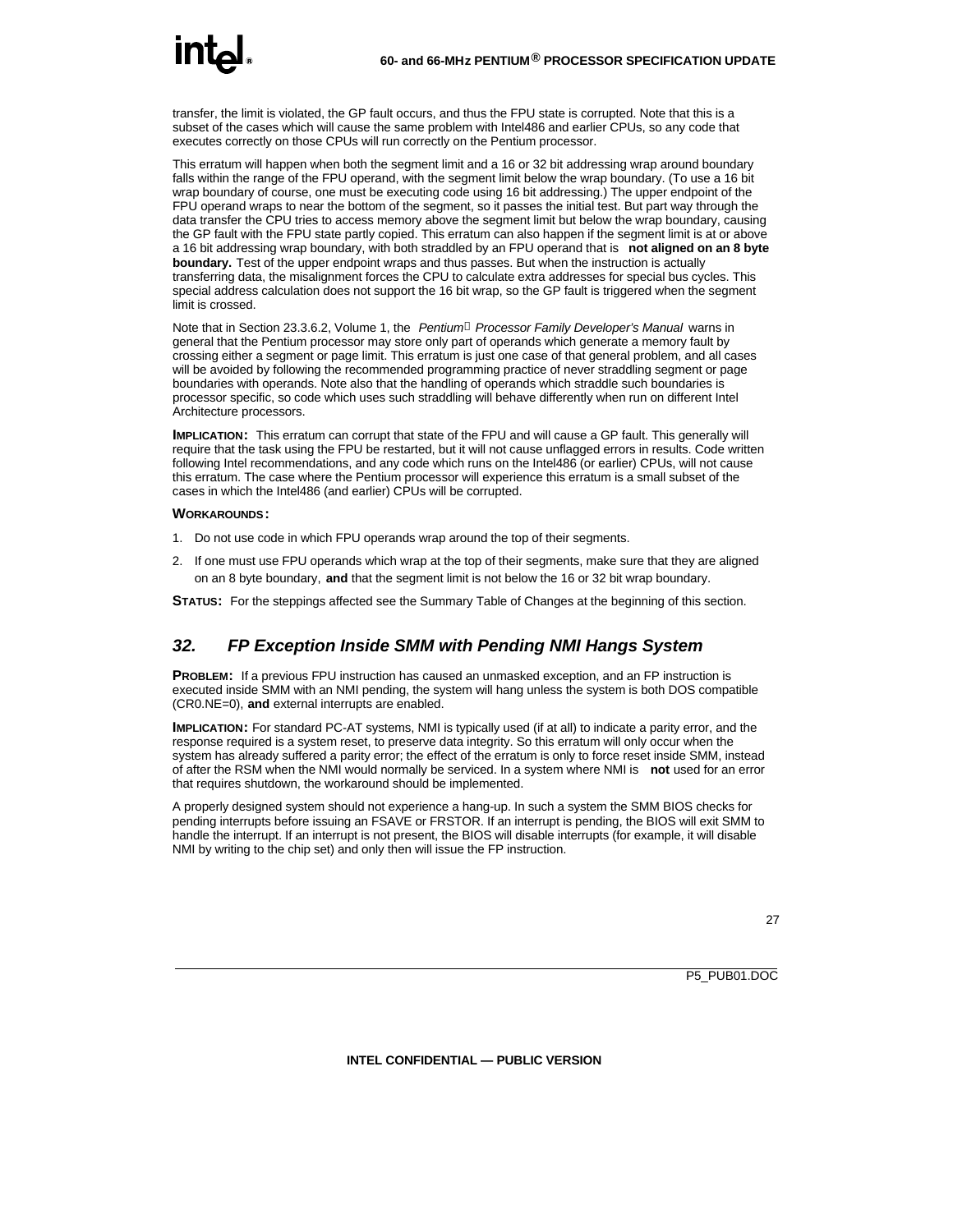

**WORKAROUND:** If FPU instructions are used in SMM, **and** NMI is used for other than an error that requires shutdown, NMI should be blocked from outside the CPU during SMM.

**STATUS:** For the steppings affected see the Summary Table of Changes at the beginning of this section.

#### *33. Incorrect Decode of Certain 0F Instructions*

**PROBLEM:** With a specific arrangement of instructions in memory and certain asynchronous events, the processor may incorrectly decode certain 0F prefixed instructions.

In order for this erratum to occur there must be a very specific arrangement of instructions in memory. In conjunction, these instructions must be resident in the cache and an asynchronous cache line replacement must occur during execution of these instructions. The conditions for this erratum are as follows:

- 1. There **is a 0F prefix instruction (other than 0F80-0F8F) which can begin in the range of the most significant byte of the first cache line (1F) through the 0E byte of the second cache line** , followed by the rest of the 0F prefixed instruction. (See cache lines 1 & 2 in Fig. 1; the 0F byte is at offset 1F in line 1.)
- 2. The processor must **execute a branch to the second half of the first cache line shown below (10 - 1F**).
- 3. There is a **replacement or invalidation of cache line 2** shown below. This replacement or invalidation must complete **in a narrow window** (3 or less CPU clocks) between the decode of the 0F byte from the instruction queue, and the decode of the rest of the instruction.
- 4. The **third consecutive cache line must contain the bit pattern 0F80 0F8F offset by 33 bytes from the 0F byte of the first instruction.** There must be a spacing of exactly 33 bytes between the first and subsequent 0F bytes.
- 5. All 3 lines must already be resident in the instruction cache and must be from sequential linear memory addresses.

This erratum can occur only if **all** of the above conditions are met. After the first byte (0F) of the opcode is decoded, but before the rest of the instruction can be decoded, the second cache line gets replaced or invalidated. While the processor is waiting for the line containing the second byte of the 0F opcode to be read in again from memory, the 2 bytes offset by 33 bytes from the 0F byte of the stalled instruction are temporarily presented to the instruction decoder. Normally this data would be completely ignored, however if the bit pattern is in the range of 0F80 - 0F8F, then the decode of the 0F byte of the stalled instruction is discarded. (Note that this happens **only** with the 0F prefixed instructions.) When the cache line fill has returned the missing line, the second byte of the stalled instruction is incorrectly interpreted as the start of the instruction.

#### **3 Consecutive L1 Cache Lines, Holding Consecutive Code**

| 1F<br>10 OE | 00 Byte offset within cache line                               |
|-------------|----------------------------------------------------------------|
|             | <b>8X OF</b> $N + 40h =$ Memory Addr. for code in Cache Line 3 |
| 0F          | $N + 20h$ = Memory Addr. for code in Cache Line 2              |
| 0F          | = Memory Addr. for code in Cache Line 1<br>IN.                 |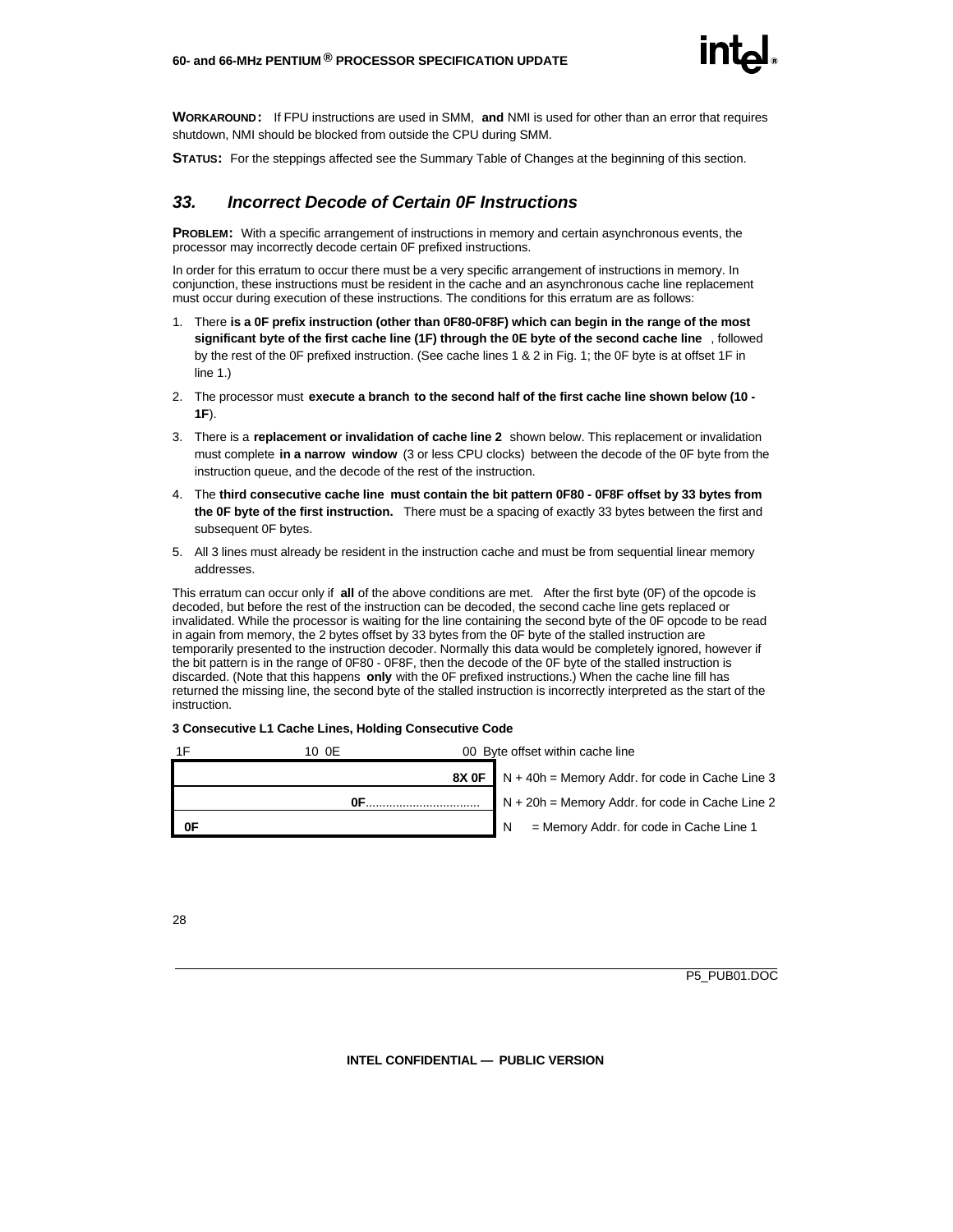**IMPLICATION:** When this erratum occurs, the processor will execute invalid or erroneous instructions. Depending on software and system configuration, the user will typically see an application error message or system reset.

**WORKAROUND:** There are currently no workaround identified for existing code.

This erratum may be eliminated in code that is being created or recompiled as follows: The compiler must check for the occurrence of bytes 0F, not 8X, 31 other bytes, 0F and 8X. When such an occurrence is found, a NOP inserted or any other change in spacing will prevent the alignment required for this erratum to occur.

A loader based workaround can also be implemented as follows: At load time, scan the executable for the existence of a 0F instruction (other than 0F8X), check the cache alignment of the 0F instruction and check for the existence of a 0F8X bit pattern 33 bytes beyond the 0F byte of the first instruction. If these conditions are found, the page containing this code sequence can be marked as non-cacheable.

**STATUS:** For the steppings affected see the Summary Table of Changes at the beginning of this section.

#### *34. Data Breakpoint Deviations*

The following three problems are deviations from the data breakpoint specification when a fault occurs during an FP instruction while the data breakpoint is waiting to be serviced. They all share the same workaround. In the first case the breakpoint **is serviced,** incorrectly, before the actual data access that should trigger it takes place; in the other cases the breakpoint is **not serviced** when it should be.

**PROBLEM A: First**, the debug registers must be set up so that any of the FP instructions which read from memory (except for FRSTOR, FNRSTOR, FLDENV and FNLDENV) will trigger a data breakpoint upon accessing its memory operand. **Second**, there must be an unmasked FP exception pending from a previous FP instruction when the FP load or store instruction enters the execution stage. This so far would cause, per specification, a branch to the FP exception handler. The data breakpoint would not be triggered until/ unless the memory access is made after return from the exception handler. But if **third**, either of the external interrupts INTR or NMI is asserted after the FP instruction enters the execution stage, but before the branch to the FP exception handler occurs, this erratum is generated. In this situation, the processor should branch to the external interrupt handler, but instead it goes to the data breakpoint handler. This is incorrect because the data access that should trigger the breakpoint has not occurred yet.

**PROBLEM B:** Interrupts are blocked for the instruction after a MOV or POP to SS (to allow a MOV or POP to ESP to complete a stack switch before any interrupt). If the MOV or POP to SS triggers a data breakpoint, it normally is serviced after the following instruction is executed. However, if the following instruction is a FP instruction **and** there is a pending FP error from a preceding FP instruction (even if the error is masked), the delayed data breakpoint is forgotten.

**PROBLEM C:** If the sequence of memory accesses during execution of FSAVE or FSTENV (or their counterparts FNSAVE and FNSTENV) touches an enabled data breakpoint location, the data breakpoint exception (interrupt 1) occurs at the end of the FP instruction. If however the sequence of memory accesses cross a segment limit after touching the data breakpoint location, the General Protection (GP) fault will occur. This erratum is that as the processor branches to the GP fault handler, the valid data breakpoint is forgotten.

**IMPLICATION:** This erratum will only be seen by software or hardware developers using the data breakpoint feature of the debug registers. It can cause data breakpoints to be both lost, and asserted prematurely, as long as the contributing FP and GP errors remain uncorrected.

#### **WORKAROUND:** Use one of the following:

1. General solution: For problems A & B to occur, an FP error must be caused by a preceding FP instruction, and in problem C, the FP operand causes a segment limit violation. These errors are all indicated in the normal way, despite this erratum. Eliminate them and this erratum disappears, allowing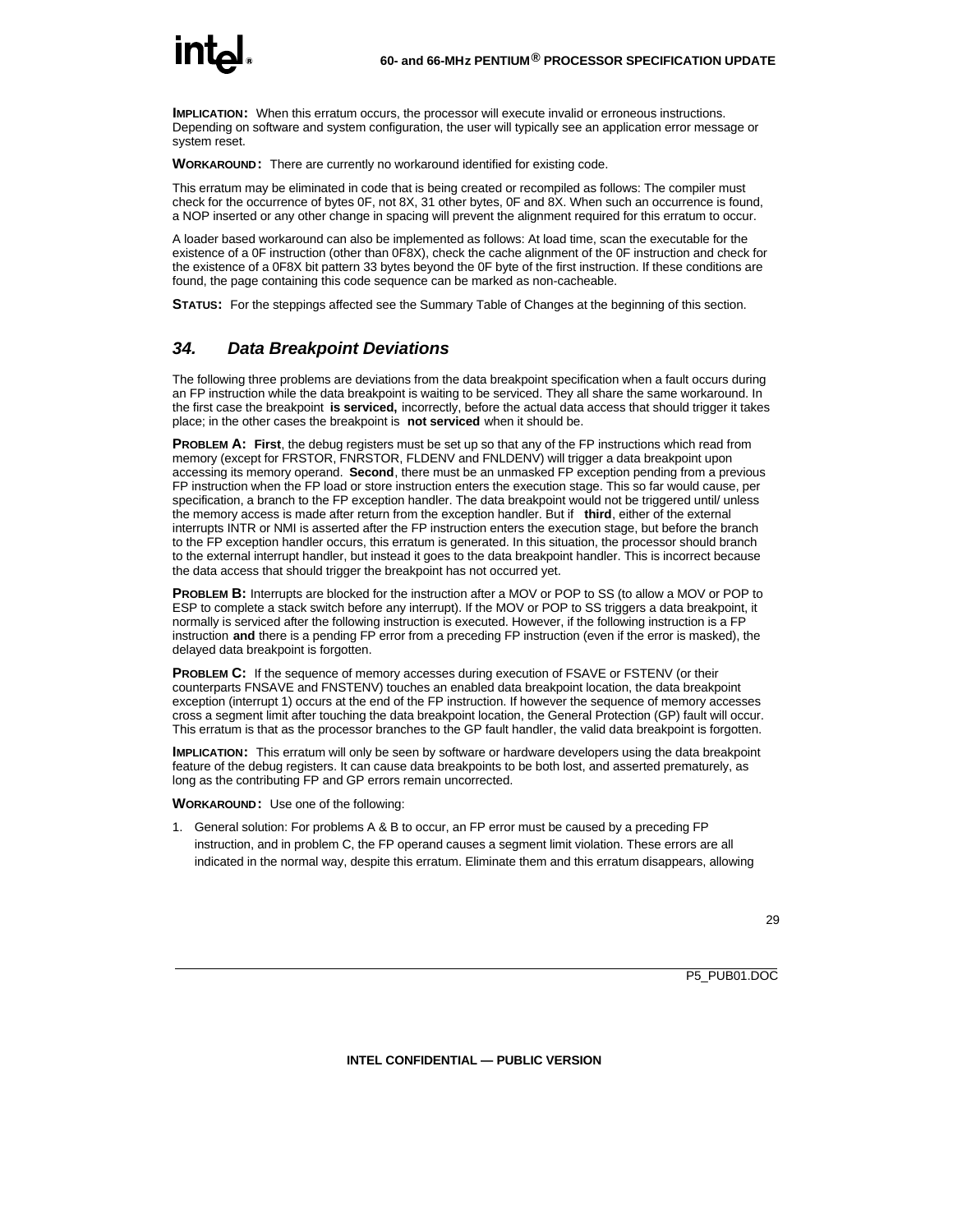

the data breakpoint debugging to proceed normally. Since debugging is usually done in successive stages, this workaround is usually performed as part of the debugging process.

2. Problem A may also be handled by blocking NMI and INTR during debugging.

**STATUS:** For the steppings affected see the Summary Table of Changes at the beginning of this section.

#### *35. Event Monitor Counting Discrepancies*

**PROBLEM:** The Pentium processor contains two registers which can count the occurrence of specific events used to measure and monitor various parameters which contribute to the performance of the processor. There are several conditions where the counters do not operate as specified.

In some cases it is possible for the same instruction to cause the "Breakpoint match" (event 100011, 100100, 100101 or 100110) event counter to be incremented multiple times for the same instruction. Instructions which generate FP exceptions may be stalled and restarted several times causing the counter to be incremented every time the instruction is restarted. In addition, if FLUSH# or STPCLK# is asserted during a matched breakpoint or if a data breakpoint is set on a POP SS instruction, the counter will be incremented twice. The counter will incorrectly not get incremented if the matched instruction generates an exception and the exception handler does an IRET which sets the resume flag. The counter will also not get incremented for a data breakpoint match on a u-pipe instruction if the paired instruction in the v-pipe generates an exception.

The "Hardware interrupts" (event 100111) event counter counts the number of **taken** INTR and NMIs. In the event that both INTR/NMI and a higher priority interrupt are present on the same instruction boundary, the higher priority interrupt correctly gets processed first. However, the counter prematurely counts the INTR/NMI as taken and the count incorrectly gets incremented.

The "Code breakpoint match" (event 100011, 100100, 100101 or 100110) event counter may also fail to be incremented in some cases. If there is a code breakpoint match on an instruction and there is also a singlestep or data breakpoint interrupt pending, the code breakpoint match counter will not be incremented.

The "Non-cacheable memory reads" (event 0111110) event counter is defined to count non-cacheable instruction or data memory read bus cycles. Reads to I/O memory space are not supposed to be counted. However, the counter incorrectly gets incremented for reads to I/O memory space.

The "Instructions executed" (event 010110) and "Instructions executed in the v-pipe" (event 010111) event counters are both supposed to be incremented when any exception is recognized. However, if the instruction in the v-pipe generates an exception and a second exception occurs before execution of the first instruction of the exception handler for the first exception, the counter incorrectly does not get incremented for the first exception.

The "Stall on write to an E or M state line" (event 011011) event counter counts the number of clocks the processor is stalled on a data memory write hit to an E or M state line in the internal data cache while either the write buffers are not empty or EWBE# is not asserted. However, it does not count stalls while the write buffers are not empty, it only counts the number of clocks stalled while EWBE# is not asserted.

The "Code TLB miss" (event 001101) and "Data TLB miss" (event 000010) event counters incorrectly get incremented twice if the instruction that misses the code TLB or the data that misses the data TLB also causes an exception.

The "Data read miss" (event 000011) and "Data write miss" (event 000100) event counters incorrectly get incremented twice if the access to the cache is misaligned.

The "Bank conflicts" (event 001010) event counter may be incremented more than once if a v-pipe access takes more than 1 clock to execute.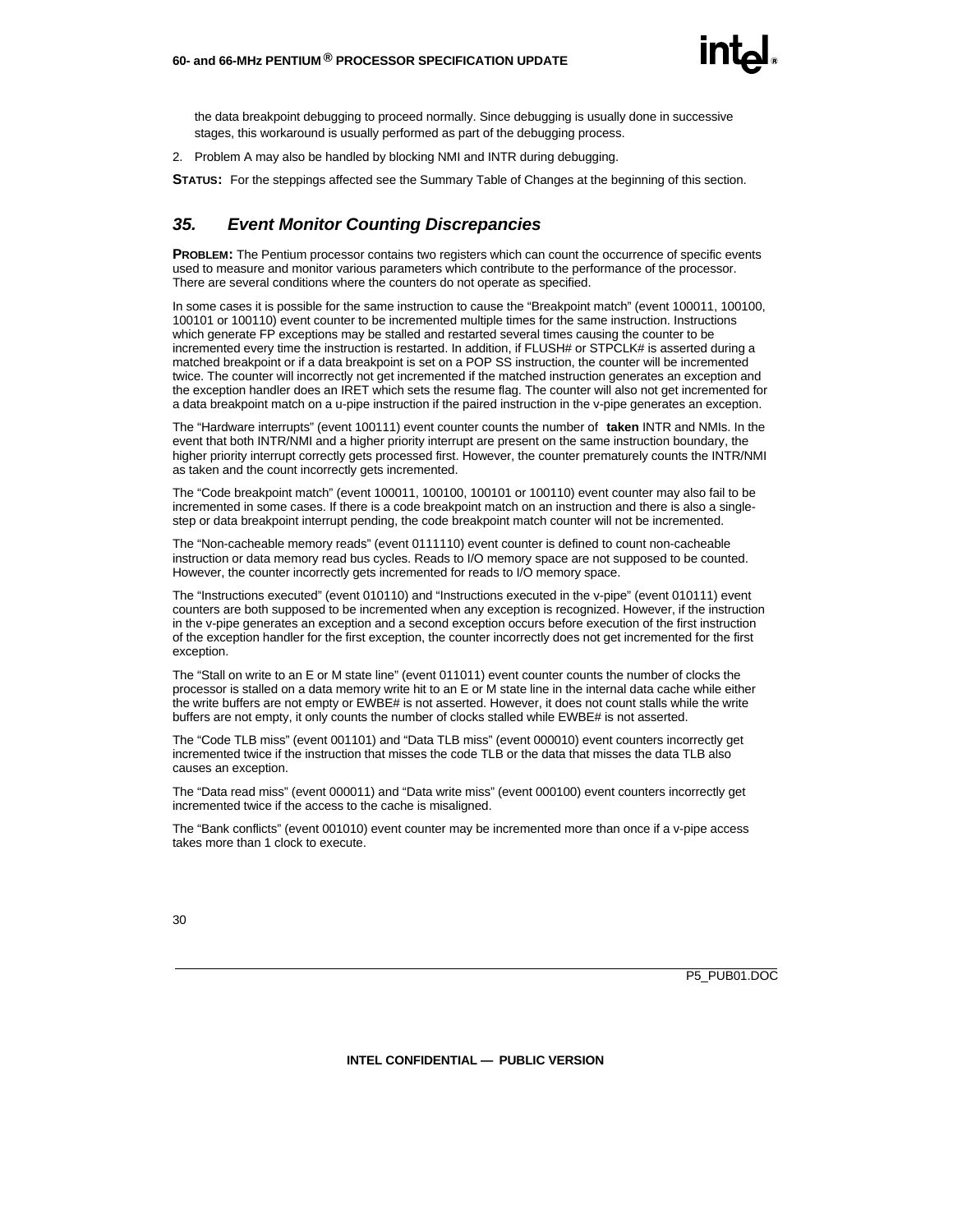## <u>int.</u>

The "Misaligned data memory or I/O References" (event 001011) incorrectly gets incremented twice if the access was caused by a FST or FSTP instruction.

The "Pipeline flushes" (event 010101) event counter may incorrectly be incremented for some segment descriptor loads and the VERR instruction.

The "Pipeline stalled waiting for data memory read" (event 011010) event counter incorrectly counts a misaligned access as 2 clocks instead of 3 clocks, unless it misses the TLB.

**IMPLICATION:** The event monitor counters report an inaccurate count for certain events.

**WORKAROUND:** None identified at this time.

**STATUS:** For the steppings affected see the Summary Table of Changes at the beginning of this section.

#### *36. VERR Type Instructions Causing Page Fault Task Switch with T Bit Set May Corrupt CS:EIP*

**PROBLEM:** This erratum can only occur during debugging with the T bit set in the Page Fault Handler's TSS. It requires the following very specific sequence of events:

- 1. The descriptor read caused by a VERR type instruction must trigger a page fault. (These instructions are VERR, VERW, LAR and LSL. They each use a selector to access the selected descriptor and perform some checks on it.)
- 2. The OS must have the page fault handler set up as a separate task, so the page fault causes a task switch.
- 3. The T bit in the page fault handler's TSS must be set, which would normally cause a branch to the interrupt 1 (debug exception) handler.
- 4. The interrupt 1 handler must be in a not present code segment.

The not present code segment should cause a branch to interrupt 11. However, because of this erratum, execution begins at an invalid location selected by the CS from the page fault handler TSS but with the EIP value pointing to the instruction just beyond the VERR type instruction.

**IMPLICATION:** This erratum will only be seen by software or hardware developers setting the T bit in the page fault handler's TSS for debugging. It requires that the OS in use has the page fault handler set up as a separate task, which is not done in any standard OS. Even when these conditions are met, the other conditions will cause this erratum to occur only infrequently. When it does occur, the processor will execute invalid or erroneous instructions. Depending on software and system configuration, the developer will typically see an application error message or system reset.

**WORKAROUND:** If debugging a system in which the page fault handler is a separate task, use one of the following:

- 1. Do not set the T bit in the page fault handler's TSS.
- 2. Ensure that the code segment where the debug exception handler starts is always present in the system memory during debugging.

**STATUS:** For the steppings affected see the Summary Table of Changes at the beginning of this section.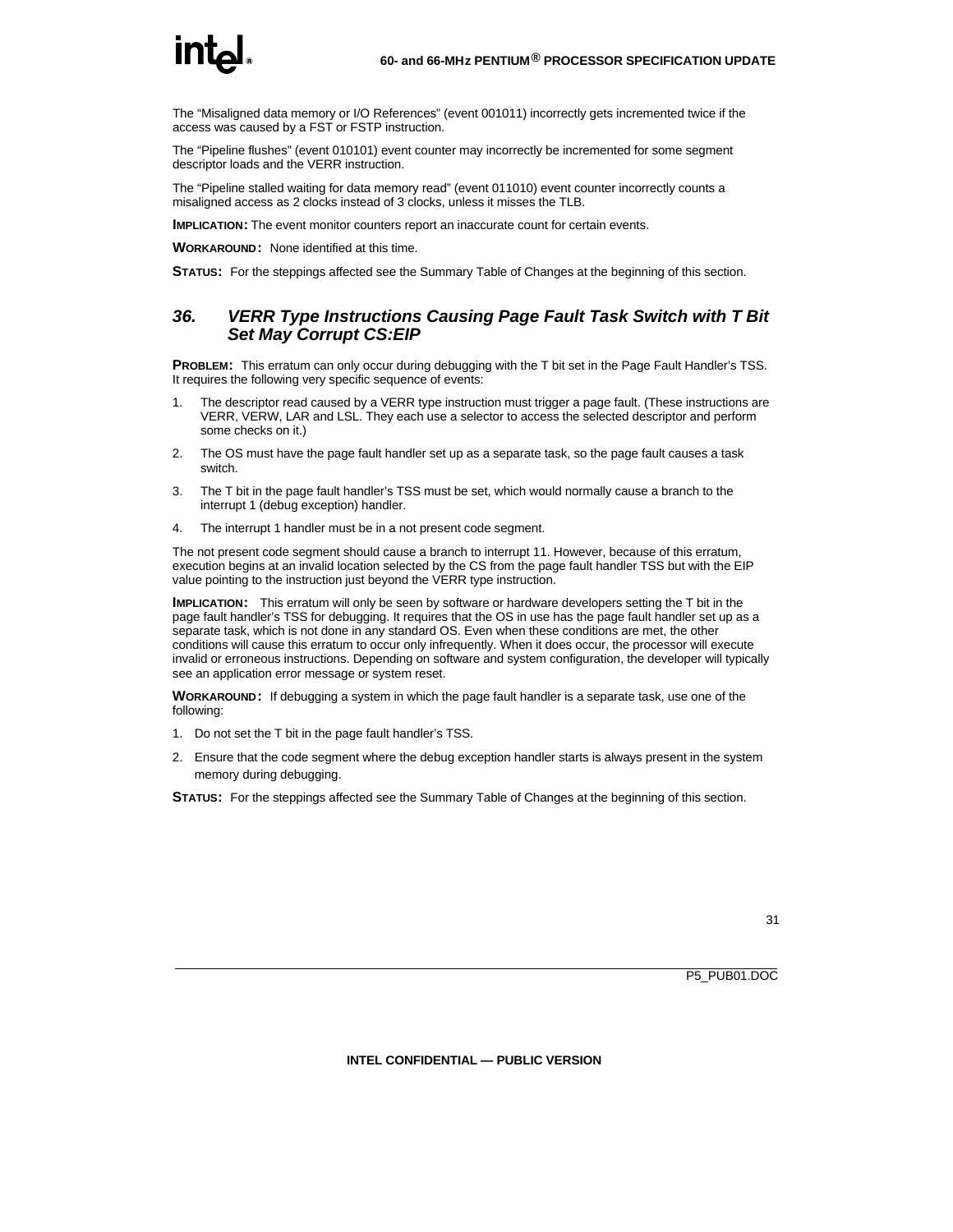#### *37. BUSCHK# Interrupt Has Wrong Priority*

**PROBLEM:** Section 3.4 of the Pentium Processor Data Book lists the priorities of the external interrupts, with BUSCHK# as the highest (if the BUSCHK# interrupt, AKA the machine check exception, is enabled by setting the MCE bit in CR4), and INTR as the lowest. Section 30.5.2 further specifies that STPCLK# is the very lowest priority external interrupt for those Pentium processors provided with it (all CPUs with a core frequency of 75 MHz and above). Consistently with this specification, the CPU blocks all other external interrupts once execution of the BUSCHK# exception handler begins.

However this erratum can change the effective priority for a given assertion of BUSCHK# in the following cases:

CASE 1: An additional external interrupt (except INTR) or a debug exception occurs during a narrow window after the CPU begins to transfer control to the BUSCHK# handler, but before the first instruction of the handler begins execution.

In this case, the other interrupt may be serviced before BUSCHK# is serviced. Thus for other interrupts that occur during this narrow window, BUSCHK# is effectively treated as the next to lowest priority interrupt instead of the highest.

CASE 2: The following conditions must all apply for this case to cause an erratum:

- 1. A machine check request (INT 18) is pending
- 2. A FLUSH# or SMI# request is pending
- 3. A single step or data breakpoint exception (INT 1) is pending
- 4. The IO Restart feature is enabled (i.e. TR12 bit 9 is set)

Given the above set of conditions, the interrupt priority logic does not recognize the machine check exception as the highest priority. The processor will not service the FLUSH#/SMI# nor the debug exception (INT 1). Instead, it will generate an illegal opcode exception (INT 6).

**IMPLICATION:** Most systems do not use BUSCHK# and thus are unaffected by this erratum. For those that do use BUSCHK#, the pin allows the system to signal an unsuccessful completion of a bus cycle. This would only occur in a defective system. (Since BUSCHK# is an "abort" type exception, it cannot be used to handle a problem from which the OS intends to recover; BUSCHK# always requires a system reset.)

Due to this erratum, the BUSCHK# interrupt would either occasionally be displaced by another interrupt (which incorrectly would be serviced first) or an unexpected illegal opcode exception (INT 6) would be generated and the pending machine check would be skipped.

Depending on the system and also the severity of the defect, this delay of the BUSCHK# interrupt (case #1) above) could cause a system hang or reset before a bus cycle error message is displayed by the BUSCHK# interrupt. In case #2 above where an illegal opcode exception (INT 6) is generated instead of the machine check exception, a properly architected INT 6 handler will usually require a reset since this handler was erroneously entered without an illegal opcode. But in any event, the normal outcome of a bus cycle error is to require a system reset, so the practical result of this erratum is just the occasional loss of the proper error message in a defective system.

Another problem can occur due to this erratum if the system is using the SMM I/O instruction restart feature. This problem requires an improbable coincidence: the SMI# signal caused by an I/O restart event must occur essentially simultaneously with BUSCHK#, such that the SMI# interrupt hits the narrow window (as described above) just before the first instruction of the BUSCHK# handler begins execution. This could happen if the same I/O instruction that triggers SMI# (usually to turn back on a device that's been turned off to save power) also generates a bus failure due to the system suddenly going defective, thus signaling BUSCHK#. The result is that the SMI# interrupt is serviced after the EIP has already been switched to point to the first instruction of the BUSCHK# handler, instead of the I/O instruction. The SMM code that services the I/O restart feature may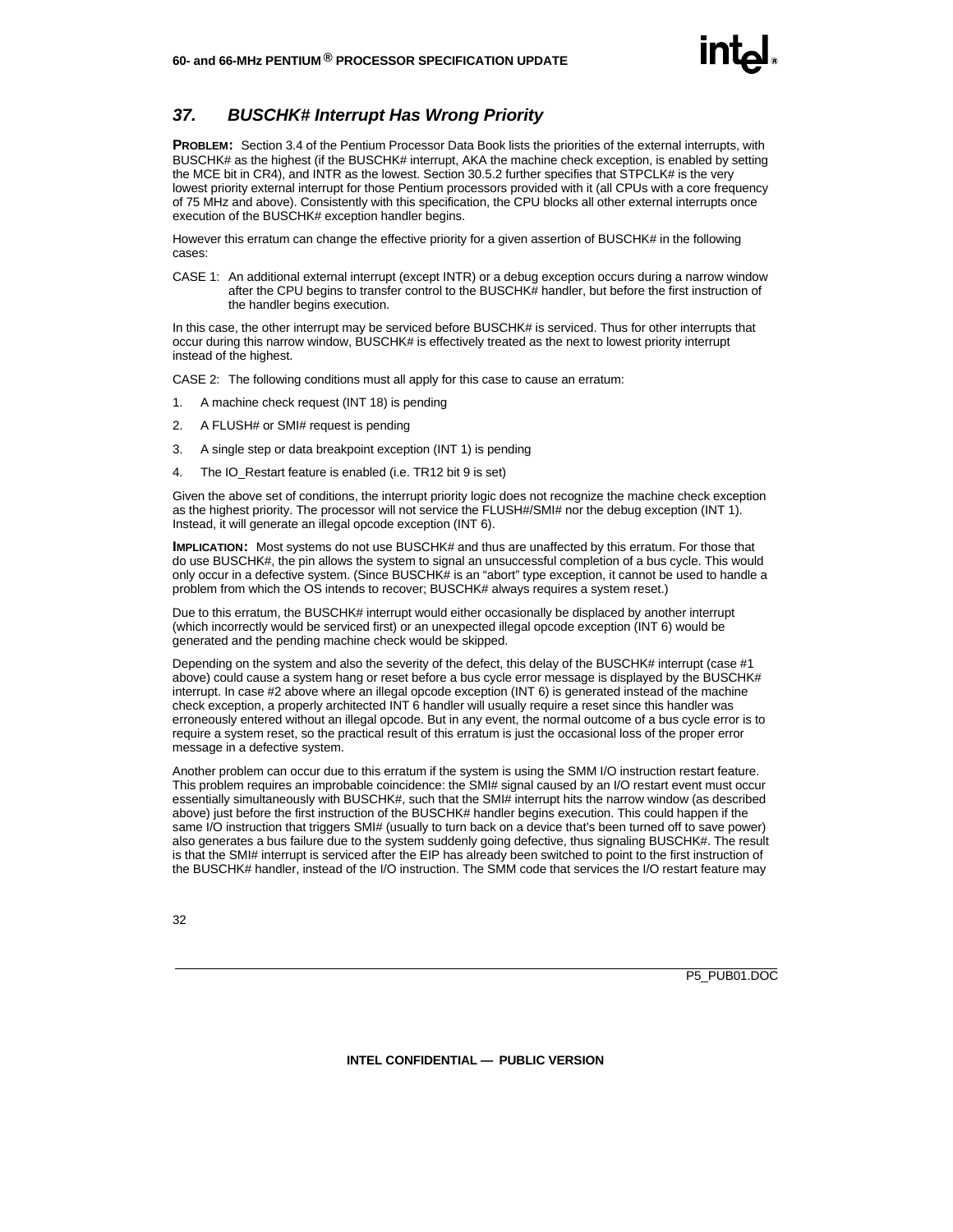well use the image of EIP in the SMRAM state save memory to inspect the I/O instruction, for example to determine what I/O address it's trying to access. In this case, the I/O restart part of SMM code will not find the correct instruction. If it is well written, it will execute RSM when it determines there is no valid I/O access to service. Then execution returns to the BUSCHK# handler with no deleterious impact. But less robust code might turn on the wrong I/O device, hang up, or begin executing from a random location.

**WORKAROUND:** Do not design a system which relies on BUSCHK# as the highest priority interrupt. If using SMM, do not use BUSCHK# at all.

Note that Case 2 does not apply to B1, C1 or D1 steppings of the 60- and 66-MHz Pentium processors.

**STATUS:** For the steppings affected see the Summary Table of Changes at the beginning of this section.

#### *38. A Fault Causing a Page Fault Can Cause an Instruction To Execute Twice*

**PROBLEM:** When the processor encounters an exception while trying to begin the handler for a prior exception, it should be able to handle the two serially (i.e. the second fault is handled and then the faulting instruction is restarted, which causes the first fault again, whose handler now should begin properly); if not, it signals the double-fault exception. A "contributory" exception followed by another contributory exception causes the double-fault, but a contributory exception followed by a page fault are both handled. (See Section 14.9.8 in the *Pentiumâ Processor Family Developer's Manual* , Volume 3 for the list of contributory exceptions and other details.) This erratum occurs under the following circumstances:

- 1. One of these three contributory faults: #12 (stack fault), #13 (General Protection), or #17 (alignment check), is caused by an instruction in the v-pipe.
- 2. Then a page fault occurs before the first instruction of the contributory fault handler is fetched. (This means that a page fault that occurs because the handler starts in a not present page will **not** cause this erratum.)

The result is that execution correctly branches to the page fault handler, but **an incorrect return address is pushed on the stack** : the address of the (immediately preceding) u-pipe instruction, instead of the v-pipe instruction that caused the faults. This causes the u-pipe instruction to be executed an extra time, after the page fault handler is finished.

**IMPLICATION:** When this erratum occurs, an instruction will be (incorrectly) executed, effectively, twice in a row. For many instructions (e.g. MOV, AND, OR) it will have no effect, but for some instructions it can cause an incorrect answer (e.g. ADD would increase the destination by double the correct amount). However, the page fault (during transfer to the handler for fault #12, #13 or #17) required for this erratum to occur can happen in only three unusual cases:

- 1. If the alignment check fault handler is placed at privilege level 3, the push of the return address could cause a page fault, thus causing this erratum. (Fault #17 can only be invoked from level 3, so it is legal to have its handler at level 3. Fault 12 and 13 handlers must always be at level 0 since they can be invoked from level 0. The push of a return address on the level 0 stack **must not** cause a page fault, because if the OS allowed that to happen, the push of return address for a regular page fault could cause a second page fault, which causes a double-fault and crashes the OS.)
- 2. If the descriptor for the fault handler's code segment (in either the GDT or the current LDT) is in a not present page, a page fault occurs which causes this erratum.
- 3. If the OS has defined the fault handler as a separate task, and a page fault occurs while bringing in the new LDT or initial segments, this erratum will occur.

**WORKAROUND:** All of the following steps must be taken (but 2 & 3 are part of normal OS strategy, done in order to optimize speed of access to key OS elements, and minimize chances for bugs): 1). If allowing the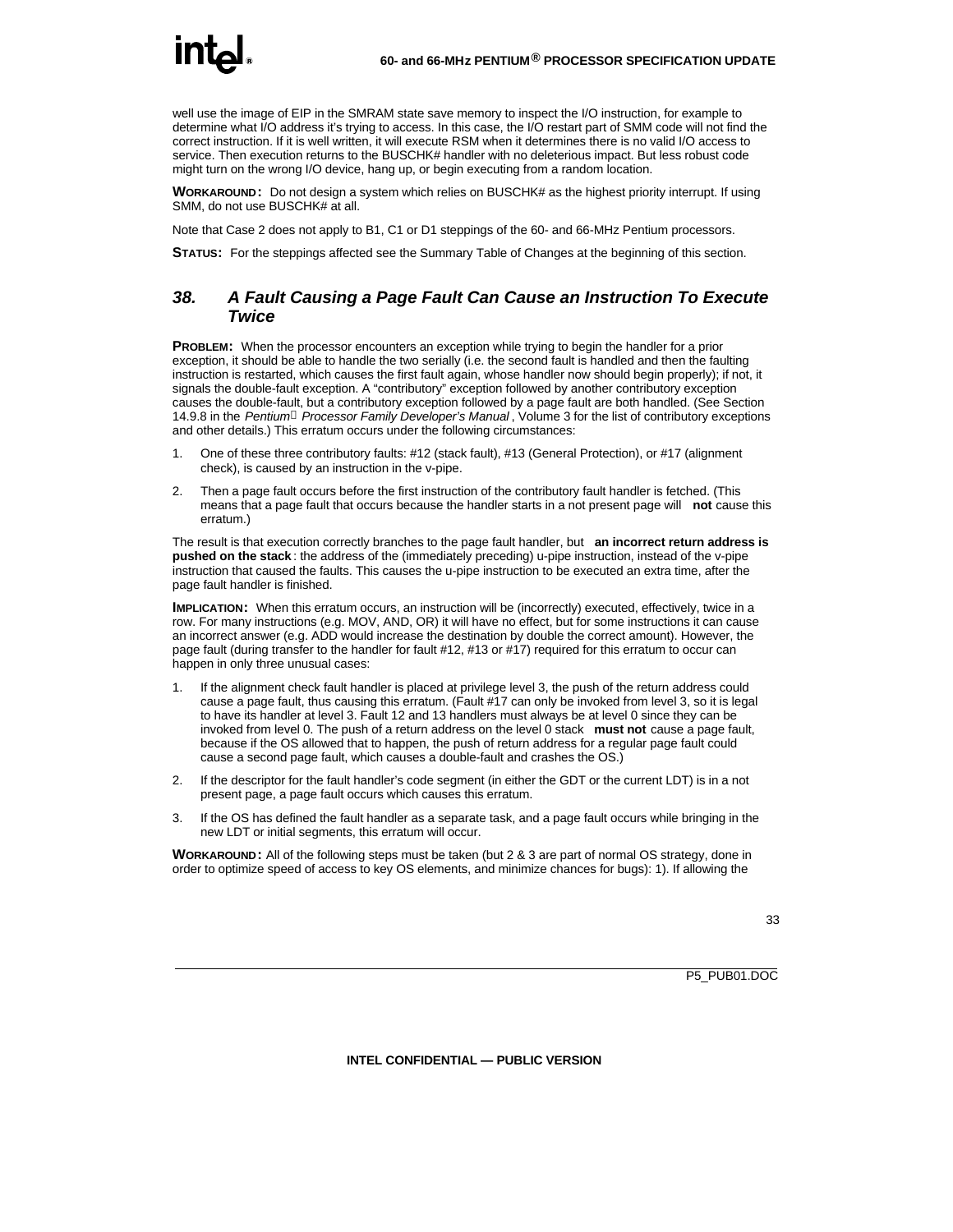alignment fault (#17), place its handler at level 0. 2). Do not allow any of the GDT or current LDT to be "swapped out" during virtual memory management by paging. 3). Do not use a separate task for interrupts 12, 13 or 17.

**STATUS:** For the steppings affected see the Summary Table of Changes at the beginning of this section.

#### *39. Machine Check Exception Pending, then HLT, Can Cause Skipped or Incorrect Instruction, or CPU Hang*

**PROBLEM:** This erratum can occur if a machine check exception is pending when the CPU encounters a HLT instruction, or occurs while the CPU is in the HLT state. (E.g. the BUSCHK# error could be caused by executing the previous instruction, or by a code prefetch.) Before checking for pending interrupts, the HLT instruction issues its special bus cycle, and sets an special internal flag to indicate that the CPU is in the HLT state. The machine check exception (MCE) can then be detected, and if it is present the CPU branches to the MCE handler, but **without clearing the special HLT flag - the source of this erratum** . As when other interrupts break into HLT, the return address is that of the next instruction after HLT, so execution continues there after return from the MCE handler.

Except for MCE (and some cases of the debug interrupt), interrupts clear the special HLT flag before executing their handlers. The erratum that causes the MCE logic to not clear the HLT flag in this case can have the following consequences:

- 1. If NMI, or INTR if enabled, occurs while the HLT flag is set, the CPU logic assumes the instruction immediately following the interrupt is an HLT. So it places the address of the instruction after that on the stack, which means that upon return from the interrupt, the instruction immediately following the interrupt occurrence is skipped over.
- *2.* If FLUSH # is asserted while the HLT flag is set, the CPU flushes the L1 cache and then returns to the HLT state. If the CPU is extracted from the HLT state by NMI or INTR, as in 1), the CPU logic assumes that the current CS:EIP points to an HLT instruction, and pushes the address of the **next** instruction on the stack, so the instruction immediately following the FLUSH# assertion is skipped over.
- *3.* If RSM is executed while the HLT flag is set, again the CPU logic assumes that the CPU must have been interrupted (by SMI, in this case) while in the HLT state. Normally, RSM would cause the CPU to branch back to the instruction that was aborted when entering SMM. But in this case, the CPU branches to the address of the **next** instruction minus one byte. If the aborted instruction is one byte long, this is fine. If it is longer, the CPU executes effectively a random opcode: the last byte of the aborted instruction is interpreted as the first byte of the next instruction.

**IMPLICATION:** In cases 1 and 2, skipping an instruction can have no noticeable effect, or it could cause some obvious error condition signaled by a system exception, or it could cause an error which is not easily detected. In case 3, executing a random opcode is most likely to cause a system exception like #6 (invalid opcode), but it could cause either of the other results as with cases 1 and 2. Case 2 can also cause an indefinite CPU hang, if the problem occurred when INTR was disabled. However, in order to encounter any of these problems, the system has to continue on with program execution after servicing the MCE. Since the MCE is an abort type exception, the handler for it cannot rely on a valid return address. Also MCE usually signals a serious system reliability problem. For both these reasons, the usual protocol is to require a system reset to terminate the MCE handler. If this usual protocol is followed successfully, it will clear the HLT flag and thus always prevent the above problems. However, there is an additional complication: the cases 1, 2 and 3 above can occur **inside** the MCE handler, possibly preventing its completion.

**WORKAROUND:** The problems caused by this erratum will be prevented if the Machine Check Exception handler (if invoked) always forces a CPU RESET or INIT (which it should do anyway, for reasons given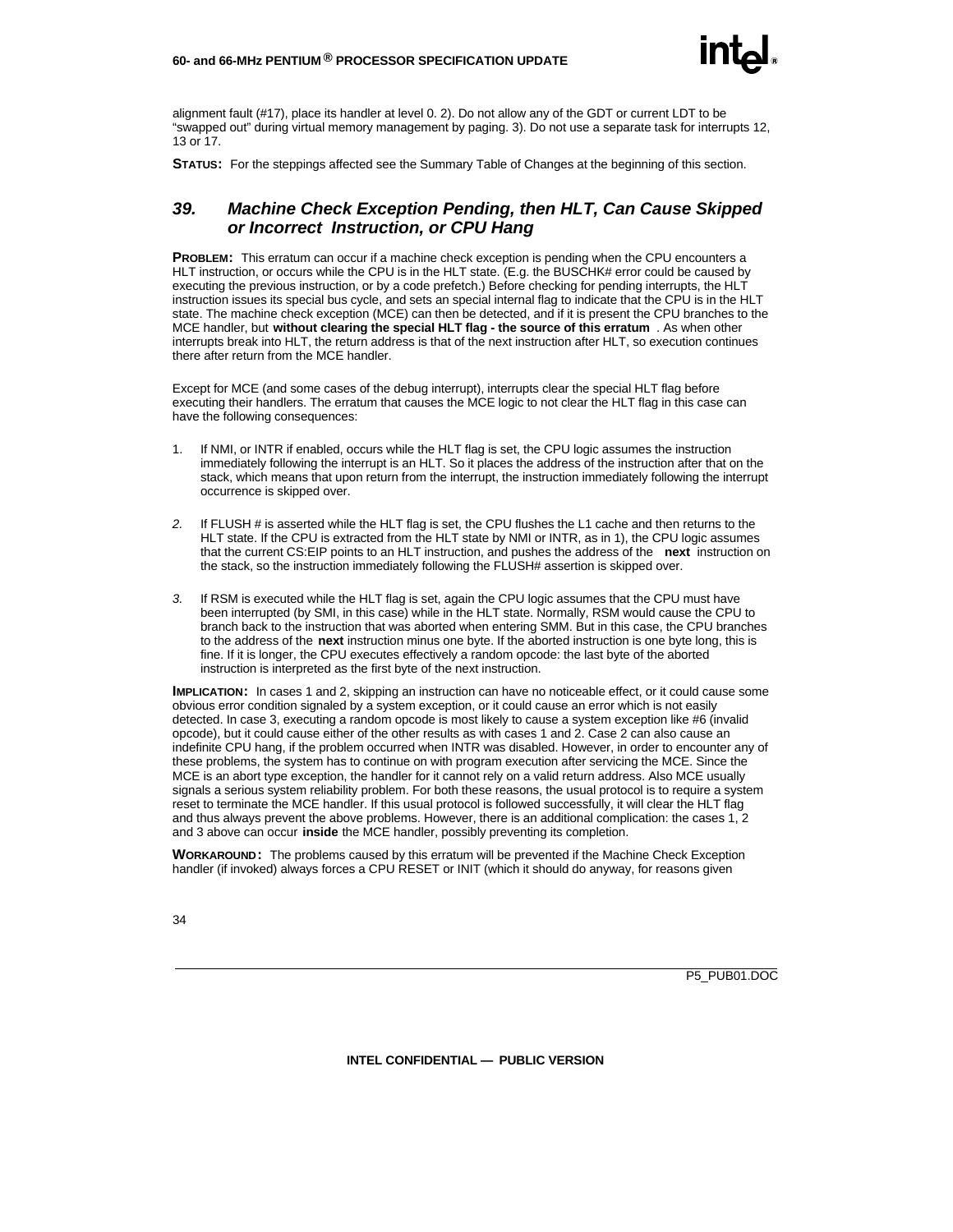above). Since the problems can occur **inside** the MCE handler, the IF should be left zero to prevent INTR from interrupting. Also, NMI, SMI and FLUSH could be blocked inside the MCE handler. The most secure strategy is to force INIT immediately upon entrance to the MCE handler.

**STATUS:** For the steppings affected see the Summary Table of Changes at the beginning of this section.

#### *40. FBSTP Stores BCD Operand Incorrectly If Address Wrap & FPU Error Both Occur*

**PROBLEM:** This erratum occurs only if a program does all of the following:

- 1. The program uses 16 bit addressing inside a USE32 segment (requiring the 67H addressing override prefix) in order to wrap addresses at offsets above 64K back to the bottom of the segment.
- 2. The 10 byte BCD operand written to memory by the FBSTP instruction must actually straddle the 64K boundary. If all 10 bytes are either above or below 64K, the wrap works normally.
- 3. The FBSTP instruction whose operand straddles the boundary must also generate an FPU exception. (e.g. Overflow if the operand is too big, or Precision if the operand must be rounded, to fit the BCD format.)

The result is that some of the 10 bytes of the stored BCD number will be located incorrectly if there is an FPU exception. They will be nearby, in the same segment, so no protection violation occurs from this erratum.

The erratum is caused by the fact that when an FPU exception occurs due to FBSTP, a different internal logic sequence is used by the CPU, which incidentally sends the bytes to memory in different groupings. Normally this does not affect the result, but when address wrap occurs in the middle of the operand, the different groupings can cause different destination addresses to be calculated for some bytes.

**IMPLICATION:** Code which relies on this address wrap with a straddled FBSTP operand may not store the operand correctly if FBSTP also generates an FPU exception. Intel recommends not to straddle segment or addressing boundaries with operands for several reasons, including (see Section 23.3.6.2 of Volume 3 of the *Pentiumâ Processor Family Developer's Manual* ) the chance of losing data if a memory fault interrupts an access to the operand. Also there is variation between generations of Intel processors in how straddled operands are handled.

**WORKAROUND:** Use one of the following:

- 1. Do not use 16 bit addressing to cause wraps at 64K inside a USE32 segment.
- 2. Follow Intel's recommendation and do not straddle an addressing boundary with an operand.

**STATUS:** For the steppings affected see the Summary Table of Changes at the beginning of this section.

#### *41. V86 Interrupt Routine at Illegal Privelege Level Can Cau se Spurious Pushes to Stack*

**PROBLEM:** By architectural definition, V86 mode interrupts must be executed at privilege level 0. If the target CPL (Current Privilege Level) in the interrupt gate in the IDT (Interrupt Descriptor Table) and the DPL (Descriptor Privilege Level) of the selected code segment are not 0 when an interrupt occurs in V86 mode, then interrupt 13 (GP fault) occurs. This is described on p. 25-176 in the *Pentiumâ Processor Family Developer's Manual*, Volume 3. The architectural definition says that execution transfers to the GP fault routine (which must be at level 0) with nothing done at the privilege level (call it level N) where the interrupt service routine is illegally located. In fact (this erratum) the Pentium  $\degree$  Processor incorrectly pushes the segment registers GS and FS on the stack at level N, before correctly transferring to the GP fault routine at level 0 (and pushing GS and FS again, along with all the rest that's specified for a V86 interrupt).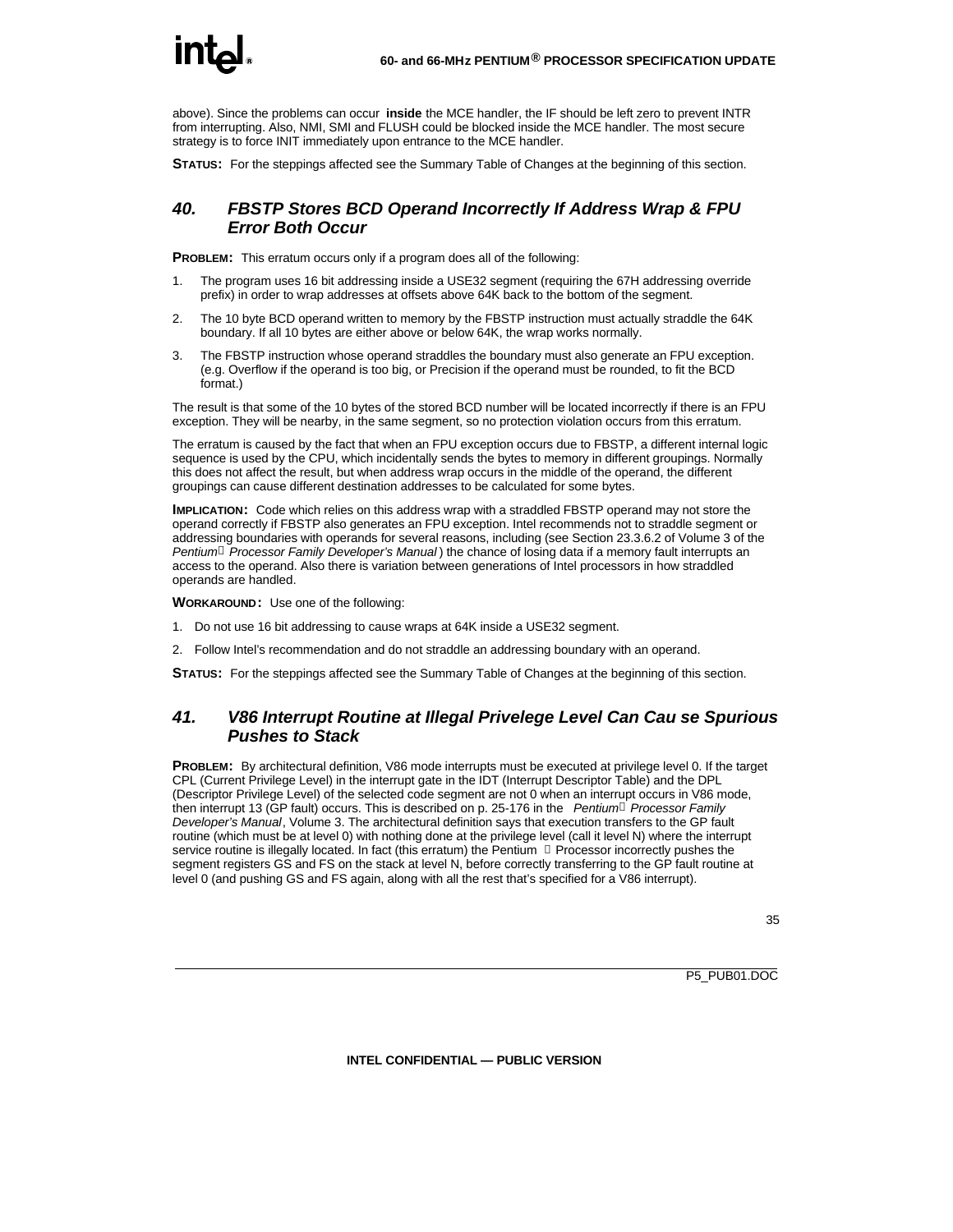#### **60- and 66-MHz PENTIUM ® PROCESSOR SPECIFICATION UPDATE**

**IMPLICATION:** When this erratum occurs, it will place a few additional bytes on the stack at the level (1, 2 or 3) where the interrupt service routine is illegally located. If the stack is full or does not exist, the erratum will cause an unexpected exception. But this problem will have to be fixed during the development process for a V86 mode OS or application, because otherwise the interrupt service routine can never be accessed by V86 code. Thus this erratum can only be seen during the debugging process, and only if the software violates V86 specifications.

**WORKAROUND:** Place all code for V86 mode interrupt service routines at privilege level 0, per specification.

**STATUS:** For the steppings affected see the Summary Table of Changes at the beginning of this section.

#### *42. Corrupted HLT Flag Can Cause Skipped or Incorrect Instruction, or CPU Hang*

**PROBLEM:** The Pentium processor sets an internal HLT flag while in the HLT state. There are some specific instances where this HLT flag can be incorrectly set when the CPU is not in the HLT state.

- 1. A POP SS which generates a data breakpoint, and is immediately followed by a HLT. Any interrupt which is pending during an instruction which changes the SS, is delayed until after the next instruction (to allow atomic modification of SS:ESP). In this case, the breakpoint is therefore correctly delayed until after the HLT instruction is executed. The processor waits until after the HLT cycle to honor the breakpoint, but in this case when the processors branches to the interrupt 1 handler, it fails to clear the HLT flag. The interrupt 1 handler will return to the instruction following the HLT, and execution will proceed, but with the HLT flag erroneously set.
- 2. A code breakpoint is placed on a HLT instruction, and an SMI# occurs while processor is in the HLT state (after servicing the code breakpoint). The SMI handler usually chooses to RSM to the HLT instruction, rather than the next one, in order to be transparent to the rest of the system. In this case, on returning from the SMI# handler, the code breakpoint is typically re-triggered (SMI# handler does not typically set the RF flag in the EFLAGS image in the SMM save area). The processor branches to the interrupt 1 handler again, but without clearing the HLT flag. The interrupt 1 handler will return to the instruction following the HLT, and execution will proceed, but with the HLT flag erroneously set.
- 3. A machine check exception just before, or during, a HLT instruction can leave the HLT flag erroneously set. This is described in detail in Erratum number 52: *Machine Check Exception Pending, then HLT, Can Cause Skipped or Incorrect Instruction, or CPU Hang.*

**IMPLICATION:** For cases 1 and 2, the CPU will proceed with the HLT flag erroneously set. The following problematic conditions may then occur.

- a. If NMI, or INTR if enabled, occurs while the HLT flag is set, the CPU logic assumes the instruction immediately following the interrupt is a HLT. It therefore places the address of the instruction after that on the stack, which means that upon return from the interrupt, the instruction immediately following the interrupt occurrence is skipped over.
- *b.* If FLUSH # is asserted while the HLT flag is set, the CPU flushes the L1 cache and then incorrectly returns to the HLT state, which will hang the system if INTR is blocked (IF = 0) and NMI does not occur. If the CPU is extracted from the HLT state by NMI or INTR, as in a), the CPU logic assumes that the current CS:EIP points to an HLT instruction, and pushes the address of the **next** instruction on the stack, so the instruction immediately following the FLUSH# assertion is skipped over.
- c. If RSM is executed while the HLT flag is set, again the CPU logic assumes that the CPU must have been interrupted (by SMI#, in this case) while in the HLT state. Normally, RSM would cause the CPU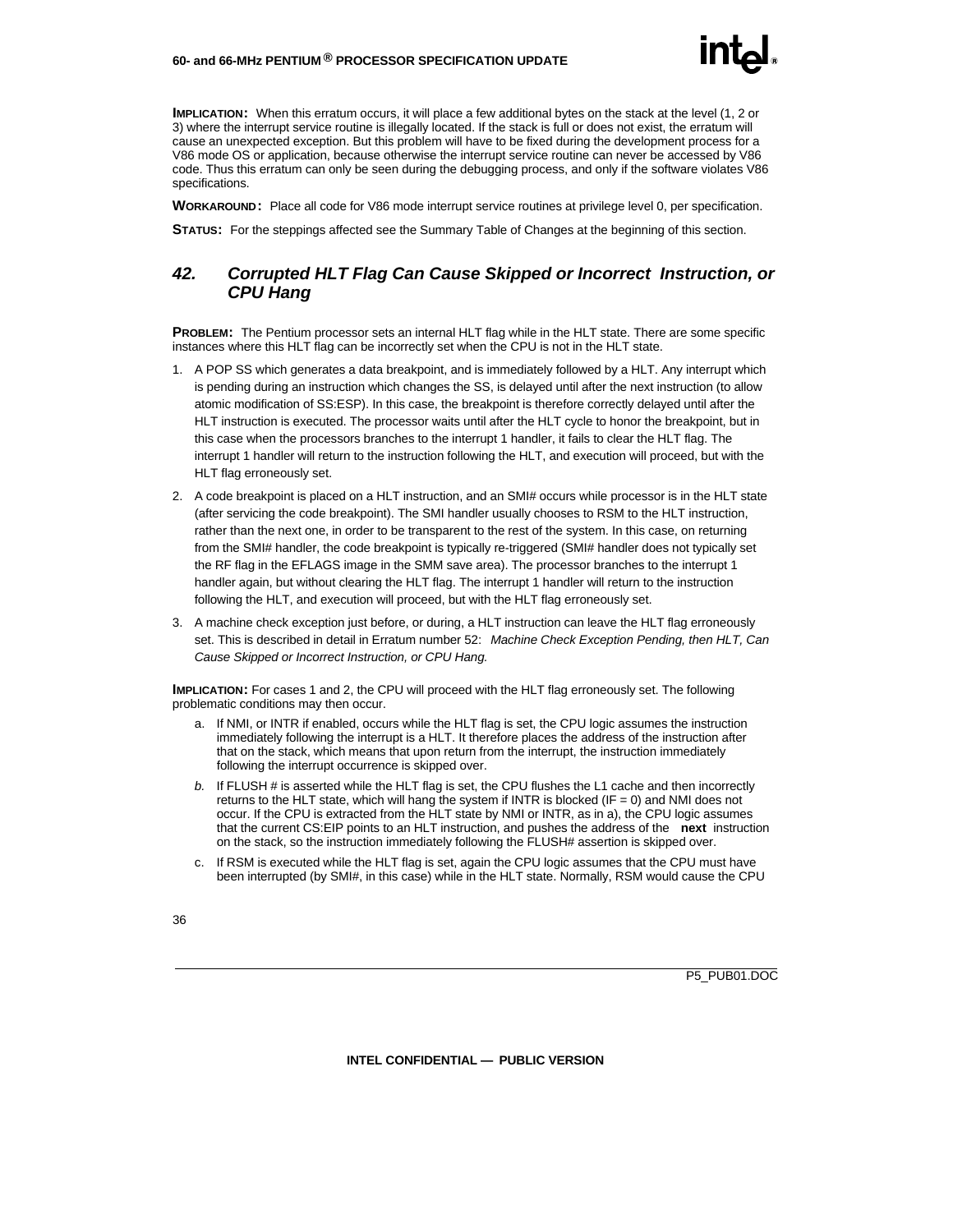

to branch back to the instruction that was aborted when entering SMM. But in this case, the CPU branches to the address of the **next** instruction minus one byte. If the aborted instruction is one byte long, this is fine. If it is longer, the CPU executes effectively a random opcode: the last byte of the aborted instruction is interpreted as the first byte of the next instruction.

*d.* If STPCLK# is asserted to the CPU while the HLT flag is incorrectly set, the CPU will hang such that a CPU reset is required to continue execution.

Cases 1 and 2 of this erratum occur only during code development work, and only with the unusual combination of data breakpoint triggered by POP SS followed by HLT or code breakpoint on HLT followed by SMI#.

#### **WORKAROUND:**

CASE 1: Avoid following POP SS with a HLT instruction. POP SS should always be followed by POP ESP anyway, to finish switching stacks without interruption. Following POP SS with HLT instead would normally be a program logic error (the interrupt that breaks the CPU out of HLT will not have a well defined stack to use).

CASE 2: Do not place code breakpoints on HLT instructions. Or: Modify the SMI# handler slightly for debugging purposes by adding instructions to set the RF flag in the EFLAGS image in the SMM save area.

**STATUS:** For the steppings affected see the Summary Table of Changes at the beginning of this section.

#### *43. Benign Exceptions Can Erroneously Cause Double Fault*

**PROBLEM:** The double-fault counter can be incorrectly incremented in the following cases:

CASE 1: An instruction generates a benign exception (for example, a FP instruction generates an INT 7) and this instruction causes a segment limit violation (or is paired with a v-pipe instruction which causes a segment limit violation)

CASE 2: A machine check exception (INT 18) is generated.

The initial benign exception will be serviced properly. However, if while trying to begin execution of the benign exception handler, the processor gets an additional contributory exception, the processor will trigger a double fault (and start to service the double fault handler) instead of servicing the new contributory fault. (See Table 14-3 of the *Pentiumâ Processor Family Developer's Manual* , Volume 3 for a complete list of benign/contributory exceptions).

**IMPLICATION:** Contributory exceptions generated while servicing benign exceptions can erroneously cause the processor to execute the double fault handler instead of the contributory exception handler.

**WORKAROUND:** Use benign exception handlers that do not generate additional exceptions. Operating systems designed such that benign exception handlers do not generate additional exceptions will be immune to this erratum. In general, most operating system exception handlers are architected accordingly.

Note that Case 2 does not apply to OverDrive processors.

**STATUS:** For the steppings affected see the Summary Table of Changes at the beginning of this section.

#### *44. Double Fault Counter May Not Increment Correctly*

**PROBLEM:** In some cases a double fault exception is not generated when it should have been because the internal double fault counter does not correctly get incremented.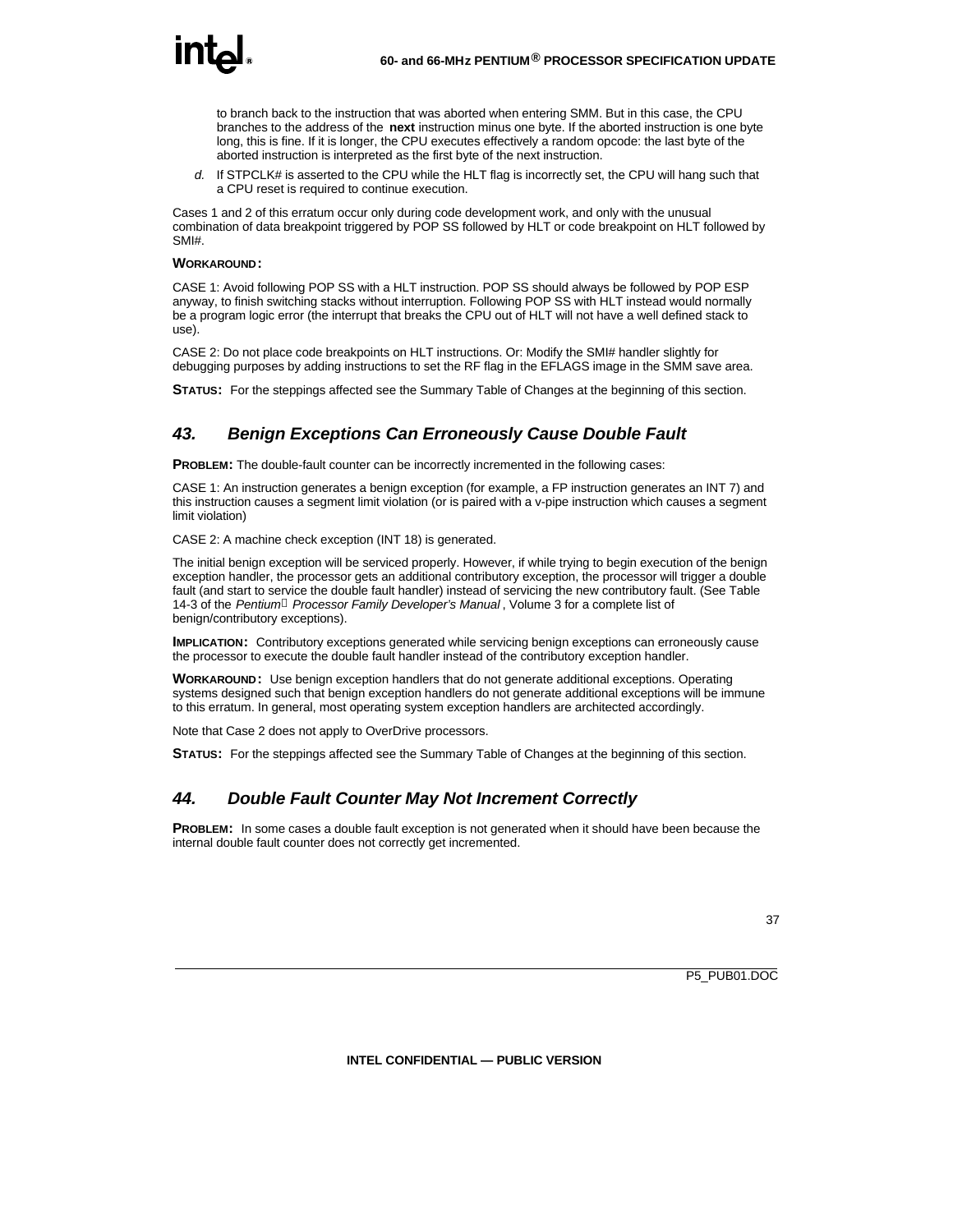

When the processor encounters a contributory exception while attempting to begin execution of the handler for a prior contributory exception (for example, while fetching the interrupt vector from the IDT or accessing the GDT/LDT) it should signal the double fault exception. Due to this erratum, however, the CPU will incorrectly service the new exception instead of going to the double fault handler.

In addition, if the first contributory fault is the result of an instruction executed in the v-pipe, a second contributory fault will cause the processor to push an incorrect EIP onto the stack before entering the second exception handler. Upon completion of the second exception handler, this incorrect EIP gets popped from the stack and the processor resumes execution from the wrong address.

**IMPLICATION:** The processor could incorrectly service a second contributory fault instead of going to the double fault handler. The resulting system behavior will be operating system dependent. Additionally, an inconsistent EIP may be pushed on to the stack.

Robust operating systems should be immune to this erratum because their exception handlers are designed such that they do not generate additional contributory exceptions. This erratum is only of concern during operating system development and debug.

**WORKAROUND:** Use contributory exception handlers that do not generate additional contributory exceptions. Operating systems which are designed such that their contributory exception handlers do not generate additional contributory exceptions will not be affected by this erratum. In general, most operating system exception handlers are architected accordingly.

**STATUS:** For the steppings affected see the Summary Table of Changes at the beginning of this section.

#### *45. Short Form of MOV EAX/ AX/ AL May Not Pair*

**PROBLEM:** The MOV data instruction forms (excluding MOV using Control, Debug or Segment registers) are intended to be pairable, unless there is a register dependency between the two instructions considered for pairing. (e.g. MOV EAX, mem1 followed by MOV mem2, EAX: here the 2nd instruction cannot be completed until after the first has put the new value in EAX.) This pairing for MOV data is documented by the UV symbol in the Pairing column on page F-15 in the *Pentiumâ Processor Family Developer's Manual* , Volume 3. This erratum is that the instruction unit under some conditions fails to pair the special short forms of MOV mem, EAX /AX /AL, when no register dependency exists.

The Intel Architecture includes special instructions to MOV EAX /AX /AL to a memory offset (opcodes 0A2H & 0A3H). These instructions don't have a MOD/RM byte (and so are shortened by one byte). Instead, the opcode is followed immediately by 1/2/4 bytes giving the memory offset (displacement). This erratum occurs specifically when a MOV mem, EAX /AX /AL instruction using opcode 0A2H or 0A3H is followed by an instruction that uses the EAX /AX /AL register as a source (register source, or as base or index for the address of a memory source) or a destination register. Then the instruction unit detects a (false) dependency and it doesn't allow pairing. For example, the following two instructions are not paired:

A340000000 MOV DWORD PTR 40H, EAX ; memory DS:[40H] <- EAX [goes into u-pipe ] A160000000 MOV EAX, DWORD PTR 60H ; EAX <- memory DS:[60H] [does NOT go into v-pipe]

**IMPLICATION:** The only result of this erratum is a very small performance impact due to the non-pairing of the above instructions under the specified conditions. The impact was evaluated for SPECint92\* and SPECfp92\* and was estimated to be much smaller than run-to-run measurement variations.

**WORKAROUND:** For the Pentium processor, use the normal MOV instructions (with the normal MOD/RM byte) for EAX /AX /AL instead of the short forms, when writing optimizing compilers and assemblers or hand assembling code for maximum speed. However, as documented above, the performance improvement from avoiding this erratum will be quite small for most programs.

**STATUS:** For the steppings affected see the Summary Table of Changes at the beginning of this section.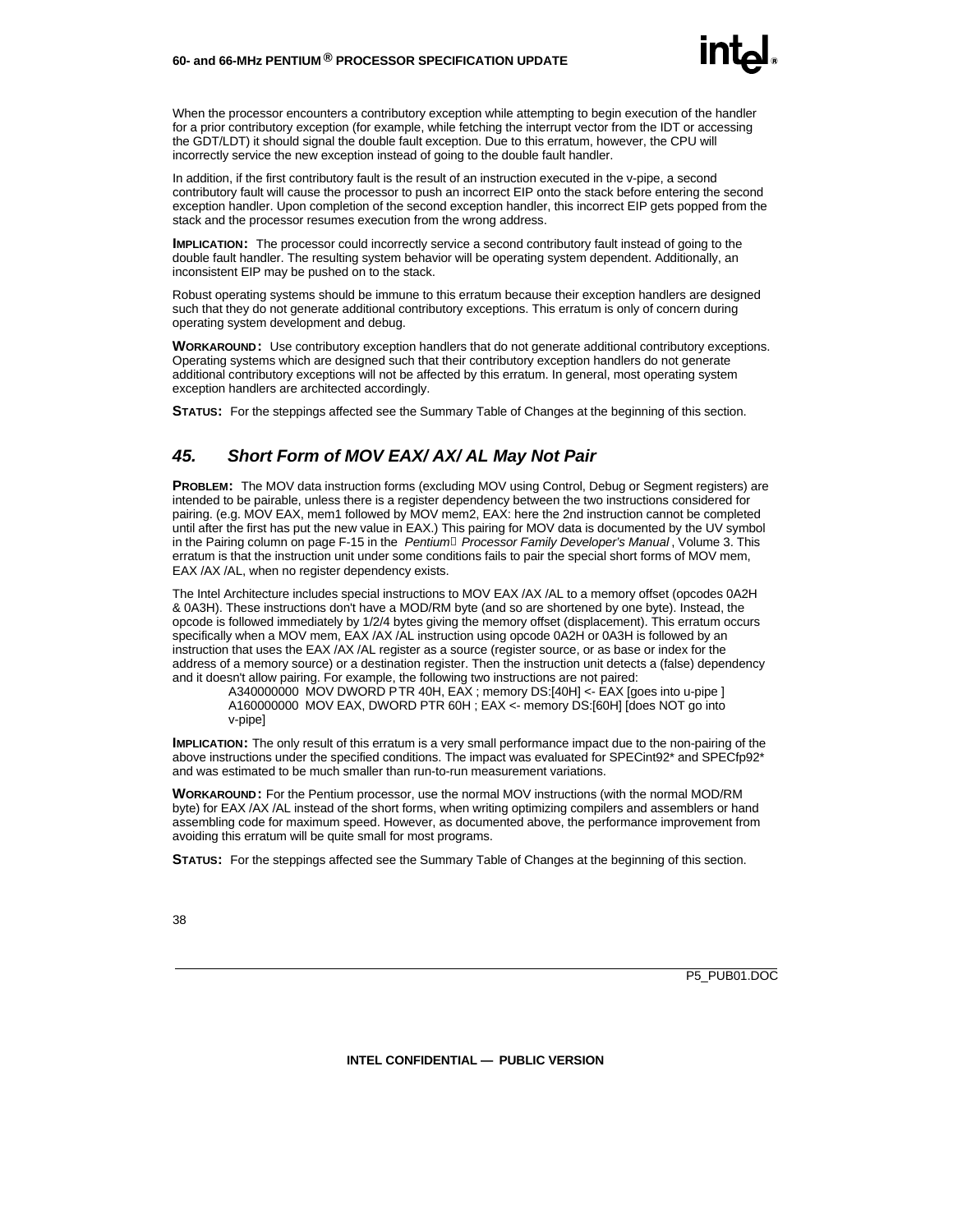Note **\***. Third-party brands and names are the property of their respective owners.

#### *46. Turning Off Paging May Result In Pre fetch To Random Location*

**PROBLEM:** When paging is turned off a small window exists where the BTB has not been flushed and a speculative prefetch to a random location may be performed. The *Pentiumâ Processor Family Developer's Manual*, Volume 3, Section 16.6.2, lists a sequence of 9 steps for switching from protected mode to realaddress mode. Listed here is step 1.

1. If paging is enabled, perform the following sequence:

- a. Transfer control to linear addresses which have an identity mapping (i.e., linear addresses equal physical addresses). Ensure the GDT and IDT are identity mapped.
- b. Clear the PG bit in the CR0 register.
- c. Move zero into the CR3 register to flush the TLB.

With paging enabled, linear addresses are mapped to physical addresses using the paging system. In step a above the executing code transfers control to code located where the linear addresses are mapped directly to physical addresses. Step b turns off paging followed by step c which writes zero to CR3 which flushes the TLB (and BTB). A small window exists (after clearing the PG bit and before zeroing CR3) where the BTB has not been flushed, and a BTB hit may cause a prefetch to an unintended physical address.

**IMPLICATION:** A prefetch to an unintended physical address could potentially cause a problem if this prefetch was to a memory mapped I/O address. If reading a memory mapped I/O address changes the state of a memory mapped I/O device, this unintended access may cause a system problem.

**WORKAROUND:** Flush the BTB just before turning paging off. This can be done by reading the contents of CR3 and writing it back to CR3 prior to clearing the PG bit in CR0.

**STATUS:** For the steppings affected see the Summary Table of Changes at the beginning of this section.

#### *47. TRST# Not Asynchronous*

**PROBLEM:** TRST# is not an asynchronous input as specified in section 5.1.56 of the *Pentium<sup>â</sup> Processor Family Developer's Manual* , Volume 1.

**IMPLICATION:** TRST# will not be recognized in cases where it does not overlap a rising TCK# clock edge. This violates the IEEE 1149.1 specification on Boundary Scan.

**WORKAROUND:** TRST# should be asserted for a minimum of two TCK periods to ensure recognition by the processor.

**STATUS:** For the steppings affected see the Summary Table of Changes at the beginning of this section.

#### *48. Asserting TRST# Pin or Issuing JTAG Instructions Does not Exit TAP Hi-Z State*

**PROBLEM:** The *Pentium<sup>â</sup> Processor Family Developer's Manual,* Volume 1 states that the TAP Hi-Z state can be terminated by resetting the TAP with the TRST# pin, by issuing another TAP instruction, or by entering the Test\_Logic\_Reset state. However, the indication that the processor has entered the TAP Hi-Z state is maintained until the next RESET. Therefore by using the above methods alone, the TAP Hi-Z state can not be terminated.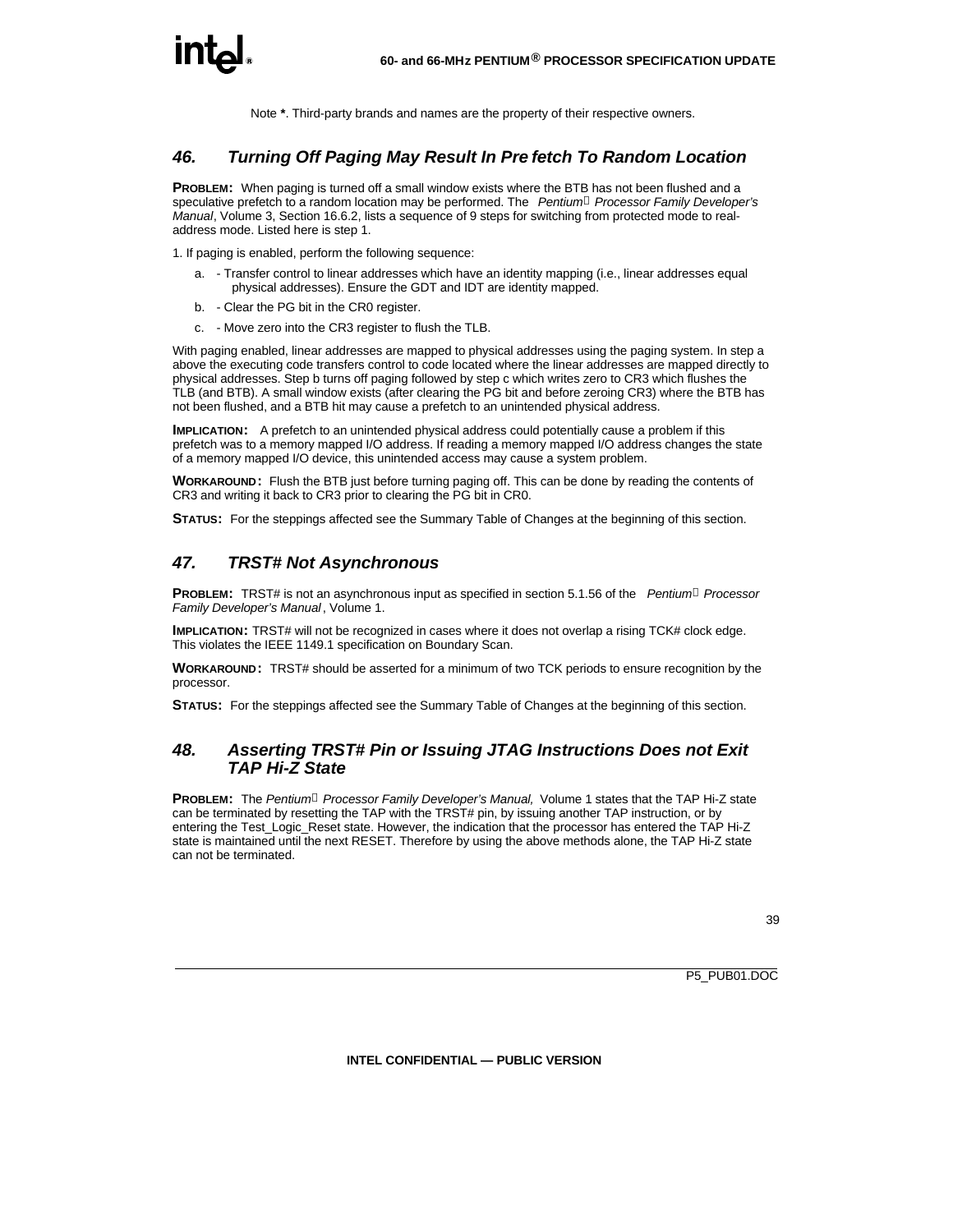

**IMPLICATION:** When the TAP Hi-Z instruction is enabled and executed, using the methods described in the *Pentiumâ Processor Family Developer's Manual,* Volume 1 may not terminate the Hi-Z state.

**WORKAROUND:** To exit TAP Hi-Z state, in addition to the methods described above, the processor needs to be RESET as well.

**STATUS:** For the steppings affected see the Summary Table of Changes at the beginning of this section.

#### *49. ADS# May be Delayed After HLDA Deassertion*

**PROBLEM:** The Pentium processor typically starts a pending bus cycle on the same clock that HLDA is deasserted. However, it may be delayed by as many as two clocks. See the diagram below.



In two cases, for example, if HOLD is deasserted for one clock (i.e., clock 2) or two clocks (i.e., clocks 1 & 2) and then reasserted, the window may not be large enough to start a pending snoop writeback cycle. The writeback cycle may be delayed until the HLDA is deasserted again (i.e., clock N). See diagram below.



**IMPLICATION:** If the system expects a cycle, for example a writeback cycle, and depends on this cycle to commence within the HLDA deassertion window, then the system may not complete the handshake and cause a hang.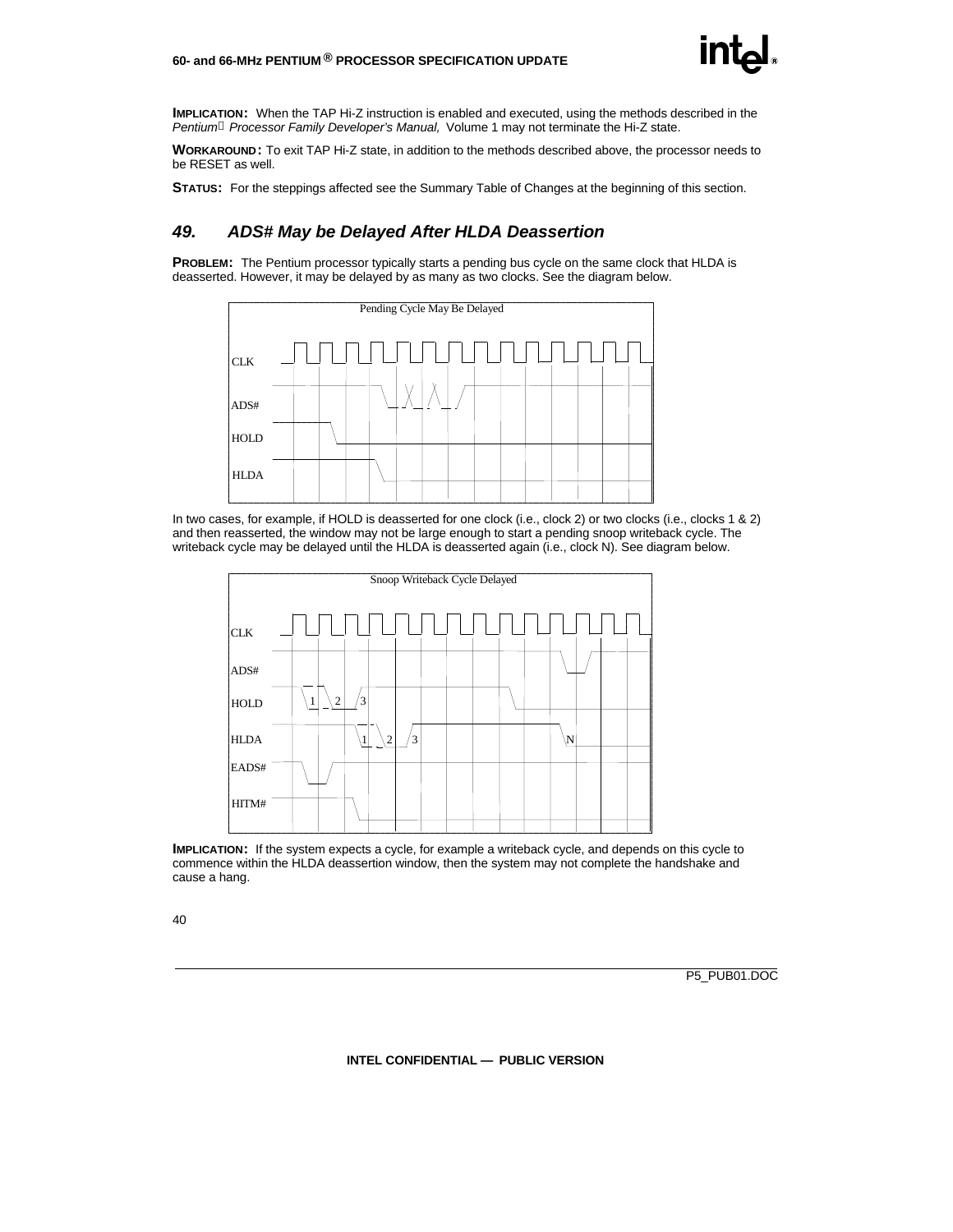#### **WORKAROUND:**

- 1. Deassert HOLD for at least 3 clocks (i.e., clocks 1, 2, and 3 shown in figure) before reasserting HOLD again. This ensures that the Pentium processor initiates any pending cycles before reasserting HLDA.
- 2. If the system is waiting for the snoop writeback cycle to commence, for instance if HITM# is asserted, the system should wait for the ADS# before reasserting HOLD.

**STATUS:** For the steppings affected see the Summary Table of Changes at the beginning of this section.

#### *50. Stack Underflow in IRET Gives #GP, Not #SS*

**PROBLEM:** The general Intel architecture rule about accessing the stack beyond either its top or bottom is that the stack fault error (#SS) will be generated. However, if during the execution of the IRET instruction there are insufficient bytes for an interlevel IRET to pop from the stack (stack underflow), the general protection (#GP) fault is generated instead of #SS.

**IMPLICATIONS:** This can only occur if the stack has been modified since the interrupt stored its return address, flags etc. such that there is no longer room on the stack for all of the stored information when IRET tries to access it. This would constitute a serious programming error that would cause problems more obvious than this erratum, and would normally be corrected during debugging. If this erratum did occur during regular execution of a program, the normal O/S response to a task causing either a #GP or #SS exception is to terminate the task, and so this erratum (#GP instead of #SS) would normally have no effect. If however the O/S is to be programmed to try to correct #GP and #SS problems and allow the task to continue execution, the workaround should be used.

**WORKAROUND:** In order for the O/S code to correctly analyze this case of stack limit violation, the #GP code must include a test for stack underflow when #GP occurs during the IRET instruction.

**STATUS:** For the steppings affected see the Summary Table of Changes at the beginning of this section.

#### *51. Performance Monitoring Pins PM[1:0] May Count The Events Incorrectly*

**PROBLEM:** The performance monitoring pins PM[1:0] can be used to indicate externally the status of event counters CTR1 and CTR0. While events are generated at the rate of the CPU clock, the PM[1:0] pins toggle at the rate of the I/O bus clock. However in some cases, the PM[1:0] pins may toggle twice when the event counters increment twice in one I/O clock, while in some cases, the PM[1:0] pins may toggle only once even when the event counters increment twice in two consecutive I/O clocks.

**IMPLICATION:** The performance monitoring pins PM[1:0] may not be relied upon to reflect the correct number of events that have occurred.

**WORKAROUND:** None identified at this time.

**STATUS:** For the steppings affected see the Summary Table of Changes at the beginning of this section.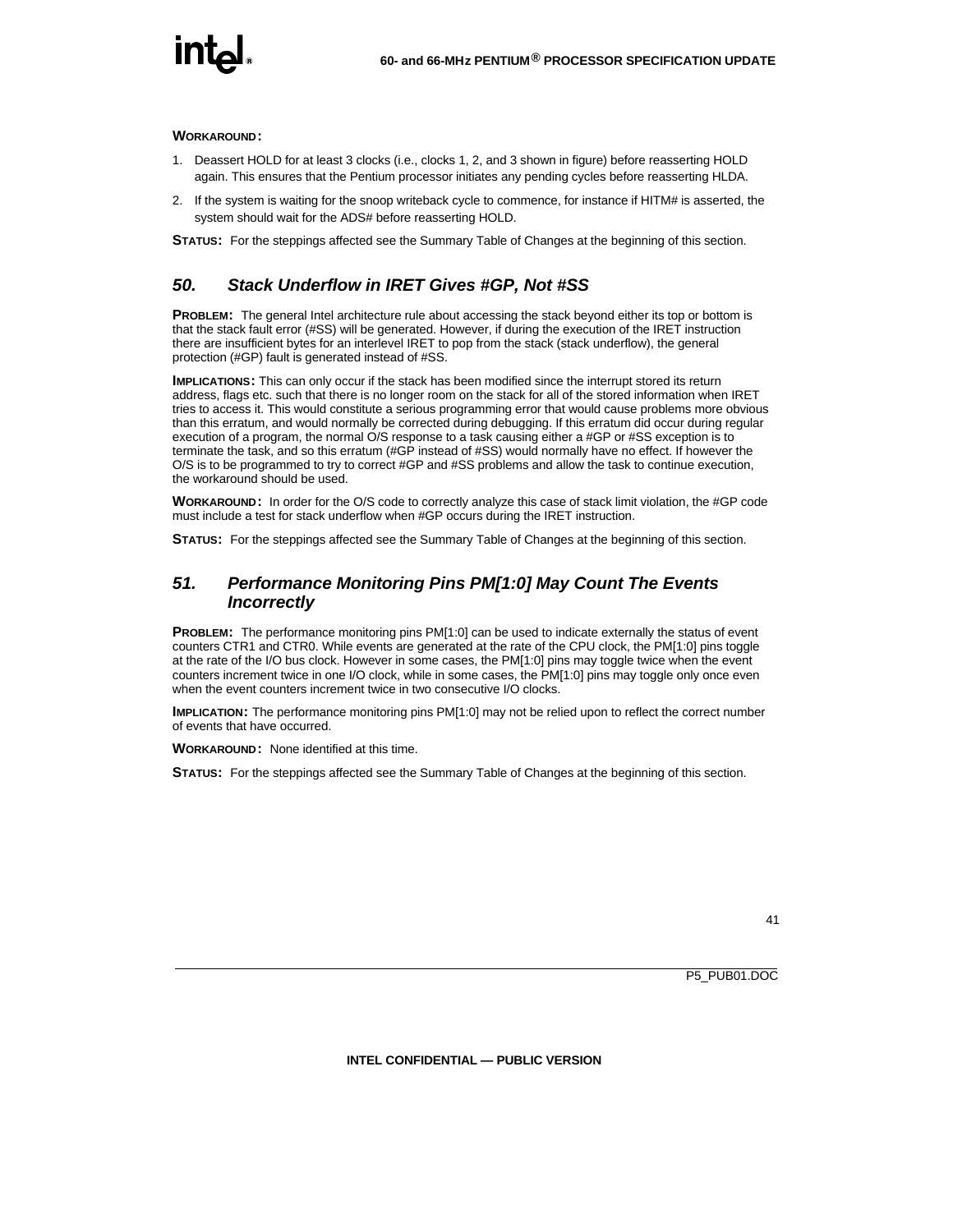

#### **SPECIFICATION CLARIFICATIONS**

The Specification Clarifications listed in this section apply to the 60- and 66-MHz Pentium processor.

#### *1. Only One SMI# Can Be Latched During SMM*

Section 20.1.4.2 of Volume 3 of the *Pentiumâ Processor Family Developer's Manual* correctly states that only one SMI# can be latched by the CPU while it is in SMM (end of  $2<sup>nd</sup>$  paragraph). However, Section 5.1.50 of Volume 1 of the manual in the SMI# pin definition incorrectly implies by the use of the plural that more than one SMI# request may be held pending during SMM. Thus the following changes will be implemented in the next revision of the Manual:

Section 20.1.4.2 of Volume 3, next to last sentence in the second paragraph, will have the underlined phrase added: "The first SMI# interrupt request that occurs while the processor is in SMM (i.e. after SMIACT# has been asserted) is latched, and serviced when the processor exits SMM with the RSM instruction."

Section 5.1.50 of Volume 1: The second paragraph of the Signal Description, that refers to SMI# request s held pending during SMM, will be replaced with the entire second paragraph of Section 20.1.4.2 of Volume 3.

#### *2. SMIACT# Handling During Snoop Writeback*

In Section 14.2.1 in the *Pentiumâ Processor Family Developer's Manual* , Volume 1, the following text should be added as item 5 in the SRAM Interface Section.

Inquire cycles are permitted during SMM, but it is the responsibility of the system to ensure that any snoop writeback completes to the correct memory space, irrespective of the state of the SMIACT# pin. Specifically, if SMM is overlaid, and SMM space is non cacheable, then any snoop writeback cycle occurring during SMM must complete to system memory, even though SMIACT# will remain active.

If an inquire cycle occurs after assertion of SMI# to the processor, but before SMIACT# is returned, note that SMIACT# could be returned at any point during the snoop writeback cycle. Depending on the timing of SMI# and the inquire cycle, SMIACT# could change states during the writeback cycle. Again, it is the responsibility of the system, if it supports snooping during SMM, to ensure that the snoop writeback cycle completes to the correct memory space, irrespective of the state of the SMIACT# pin.

#### *3. EADS# Recognition*

The following text replaces the "When Sampled" section of the *Pentiumâ Processor Family Developer's Manual*, Volume 1, section 5.1.19.

#### **When sampled**

To guarantee recognition, EADS# should be asserted two clocks after an assertion of AHOLD or BOFF#, or one clock after an assertion of HLDA. In addition, the Pentium processor will ignore an assertion of EADS# if the processor is driving the address bus, or if HITM# is active, or in the clock after ADS# or EADS# is asserted.

#### *4. Event Monitor Counters*

In Volume 1 of the *Pentiumâ Processor Family Developer's Manual* , Section 33.4.5, page 33-25, the last sentence of the FLOPs event description should be changed as follows: The integer multiply instructions and other instructions which use the FP arithmetic circuitry will be counted.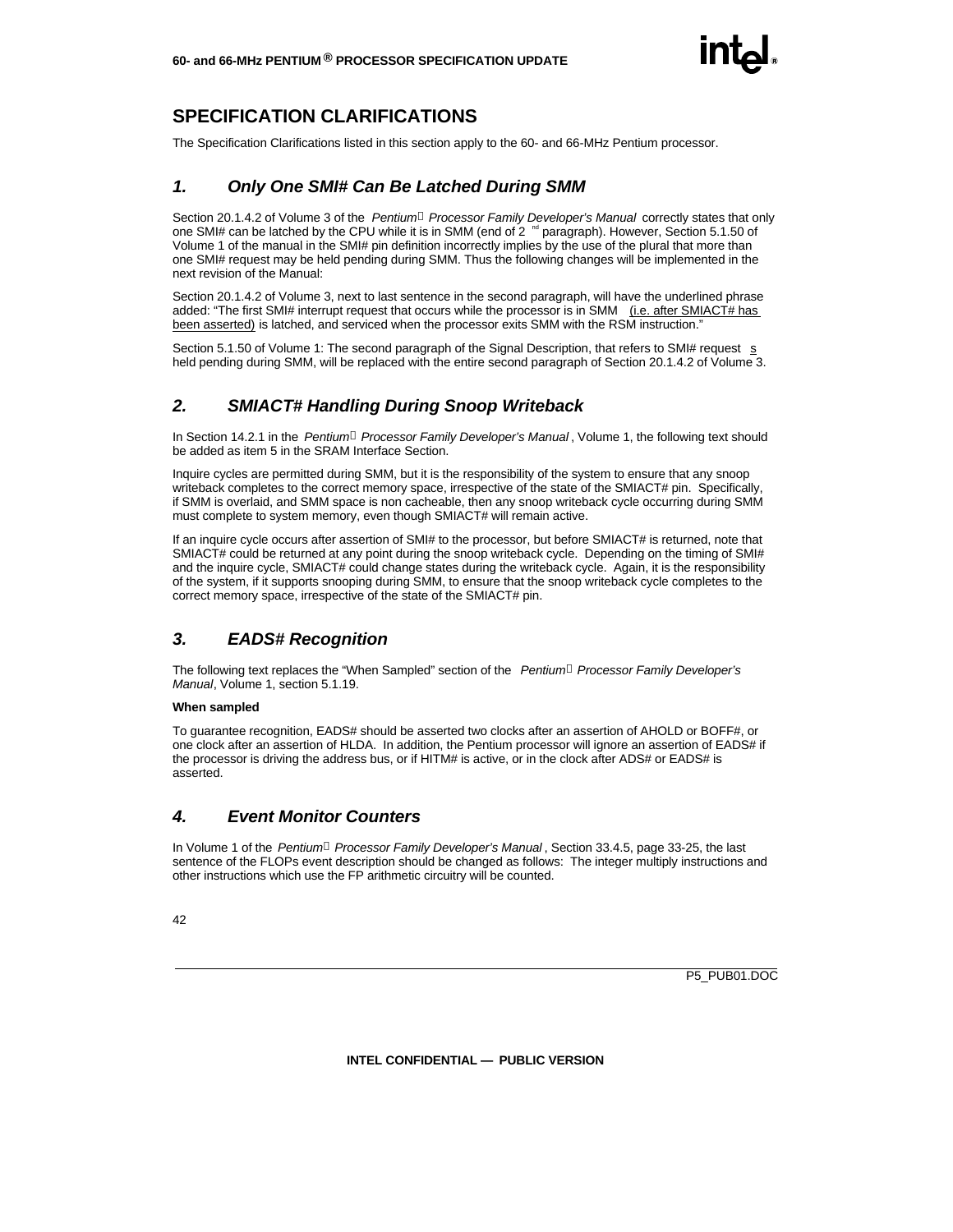In Volume 1 of the *Pentiumâ Processor Family Developer's Manual* , Section 33.4.5, page 33-25, it states that the performance monitor counters can be programmed to count the number of breakpoint matches on DR0, DR1, DR2 or DR3 registers and the count will be incremented in the event of a breakpoint match whether or not breakpoints are enabled. It should be noted that when breakpoints are not enabled, for code breakpoints the counter will only be incremented if a code breakpoint match was on an instruction that was executed in the u pipe. Code breakpoint matches are not checked for instructions executed in the v pipe when breakpoints are not enabled and thus will not cause the counter to increment.

In Volume 1 of the *Pentiumâ Processor Family Developer's Manual* , Section 33.4.5, page 33-24, the "Instructions Executed" event counter (event 010110) is used to count the total number of instructions executed. It should be noted that for any Repeat prefixed string instruction (ex., REP MOVS, REPNE SCAS) the "Instructions Executed" counter will only increment once despite the fact that the repeat loop executes the same instruction multiple times until the loop criteria is satisfied. This applies to all the Repeat string instruction prefixes (i.e., REP, REPE, REPZ, REPNE, and REPNZ). It should also be noted that the "Instructions Executed" counter will only increment once per each HALT instruction executed regardless of how many cycles the processor remains in the HALT state. In addition, it should be noted that there are additional events which can also trigger the "Instructions Executed" (event 010110) event counter. All hardware and software interrupts and exceptions will also cause the count to be incremented.

In Volume 1 of the *Pentiumâ Processor Family Developer's Manual* , Section 33.4.5, page 33-24, there are additional events which trigger the "Instructions Executed in the v-pipe" (event 010111) event counter which should be noted. All hardware and software interrupts and exceptions will also cause the count to be incremented.

In Volume 1 of the *Pentiumâ Processor Family Developer's Manual* , Section 33.4.5, page 33-24, it should be noted that the "Pipeline Flushes" (event 010101) event counter will not be incremented for serializing instructions (serializing instructions cause the prefetch queue to be flushed but will not trigger the Pipeline Flushed event counter). Software interrupts will also not cause this event counter to be incremented since they do not flush the pipeline.

In Volume 1 of the *Pentiumâ Processor Family Developer's Manual* , Section 33.4.5, page 33-22, the "Data Read Miss" (event 000011) event counter counts the number of memory data reads that miss the internal data cache whether or not the access is cacheable or non-cacheable. It should be noted that additional reads to the same cache line after the first BRDY# of the burst linefill is returned but before the final (fourth) BRDY# has been returned, **will not** cause this event counter to be incremented additional times.

In Volume 1 of the *Pentiumâ Processor Family Developer's Manual* , Section 33.4.5, page 33-23, the description for the "Code Read" (event 001100), "Code TLB Miss" (event 001101) and "Code Cache Miss" (event 001110) event counters should say that individual eight byte non-cacheable instruction reads **are** counted.

In Volume 1 of the *Pentiumâ Processor Family Developer's Manual* , Section 33.4.5, page 33-23, it should be noted that the VERR an VERW instructions are treated as branches and will cause the "Branches" (event 010010) event counter to be incremented.

In Volume 1 of the *Pentiumâ Processor Family Developer's Manual* , Section 33.4.5, page 33-23, it should be noted that the "Taken branch or BTB hit" (event 010100) event counter also is incremented for jumps, calls, returns, software interrupts, interrupt returns, serializing instructions, some segment descriptor loads, hardware interrupts, programmatic exceptions that invoke a trap or fault handler and the VERR and VERW instructions.

#### *5. KEN# Sets Cacheability For Restarted Cycles*

The *Pentiumâ Processor Family Developer's Manual* , Volume 1, Section 5.1.36, the fourth paragraph under "Signal Description" should read as follows: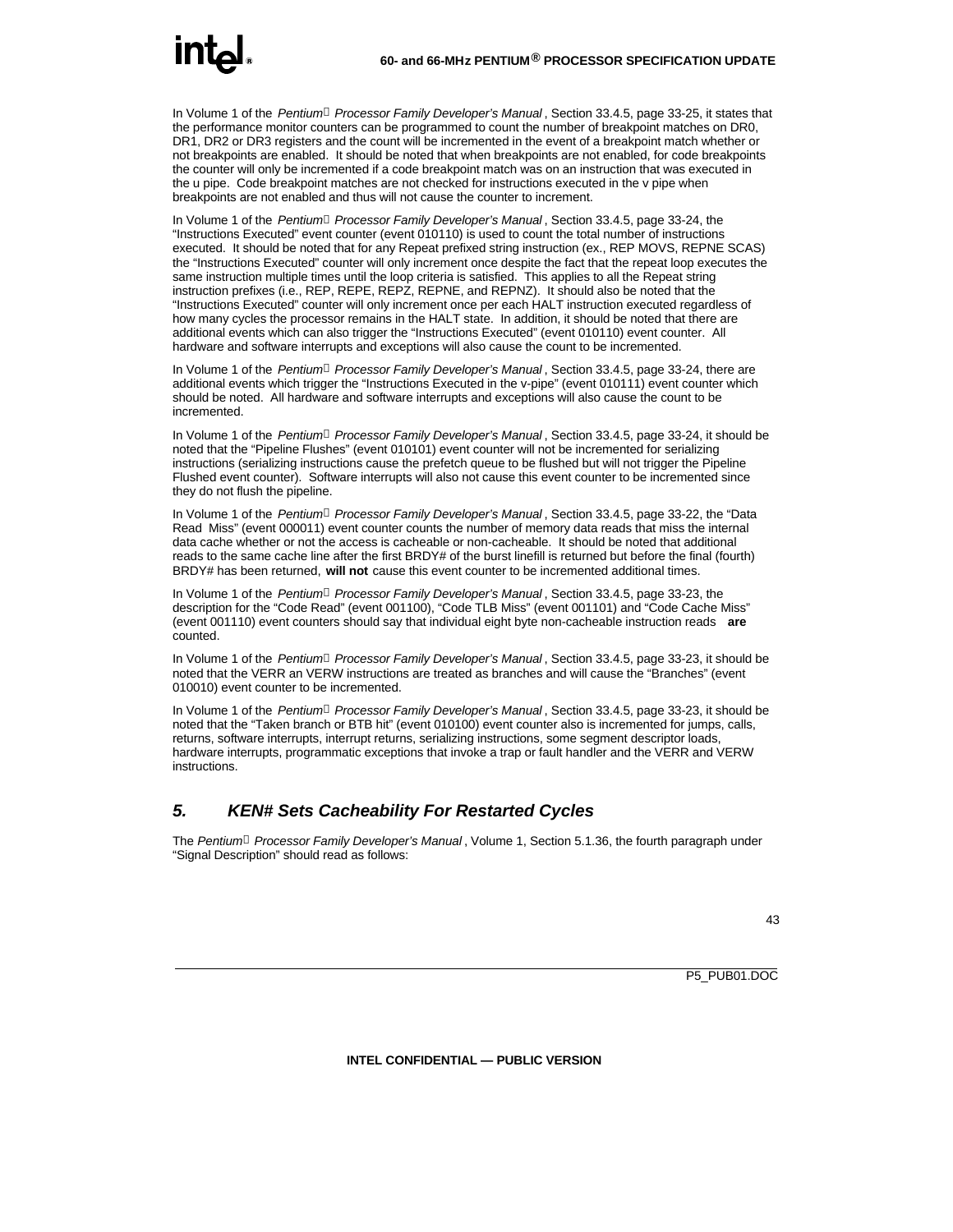

Once KEN# is sampled active for a cycle, the cacheability cannot be changed. If a cycle is **restarted for any reason** after the cacheability of the cycle has been determined, the same cacheability attribute on KEN# must be returned to the processor when the cycle is redriven."

#### *6. NMI Signal Description*

The *Pentiumâ Processor Family Developer's Manual* , Volume 1, Section 5.1.40, the second paragraph under "Signal Description" should read as follows:

If NMI is asserted during the execution of the NMI service routine it will remain pending and will be recognized after the IRET is executed by the NMI service routine. At most, one assertion of NMI will be held pending. **If NMI is reasserted prior to the NMI service routine entry it will be ignored.**

#### *7. BTB Behavior When Entering SMM*

Section 3-2, page 3-6 of Volume 1 of the *Pentiumâ Processor Family Developer's Manual* , states that the Pentium processor speculatively runs code fetches corresponding to instructions executed sometime in the past. Such code fetch cycles are run based on past execution history, regardless of whether the instructions retrieved are relevant to the currently executing instruction sequence.

One effect of the branch prediction mechanism is that the Pentium processor may run code fetch bus cycles to retrieve instructions which are never executed. Although the opcodes retrieved are discarded, the system must complete the code fetch bus cycle by returning BRDY#. It is particularly important that the system return BRDY# for all code fetch cycles regardless of the address.

#### **The following text should be added to Section 3-2 of Volume 1 of the** *Pentiumâ Processor Family Developer's Manual***, and also to Section 14.2.1 of Volume 1 as item number 5 on page 14-5.**

It should also be noted that upon entering SMM, the branch target buffer (BTB) is not flushed and thus is possible to get a speculative prefetch to an address outside of SMRAM address space due to branch predictions based on code executed prior to entering SMM. If this occurs, the system must still return BRDY# for each code fetch cycle.

#### *8. SMI# Activation May Cause a Nested NMI Handling*

In the *Pentiumâ Processor Family Developer's Manual* , Volume 3, Section 20.1.4.4, the following note should be added just before the last paragraph.

During NMI interrupt handling NMI interrupts are disabled. NMI interrupts are serviced and completed with IRET one at a time. When the processor enters SMM from the NMI interrupt handler, the processor saves the SMRAM State Save Map (e.g. contents of status registers) but does not save the attribute to keep NMI interrupts disabled. Potentially a NMI could be latched (while in SMM or upon exit) and serviced upon exit of SMM even though the previous NMI handler has still not completed. One or more NMI's could be nested in the first NMI handler. The interrupt handler should take this into consideration.

#### *9. Exit from Shutdown*

A note in the *Pentiumâ Processor Family Developer's Manual* , Volume 1, Section 6.3.8 and Volume 3, Section 14.9.8 should be added as follows:

Upon entering shutdown, the state of the CPU is unpredictable and may or may not be recoverable. RESET or INIT should be asserted to return the system to a known state. Although some system operations (i.e.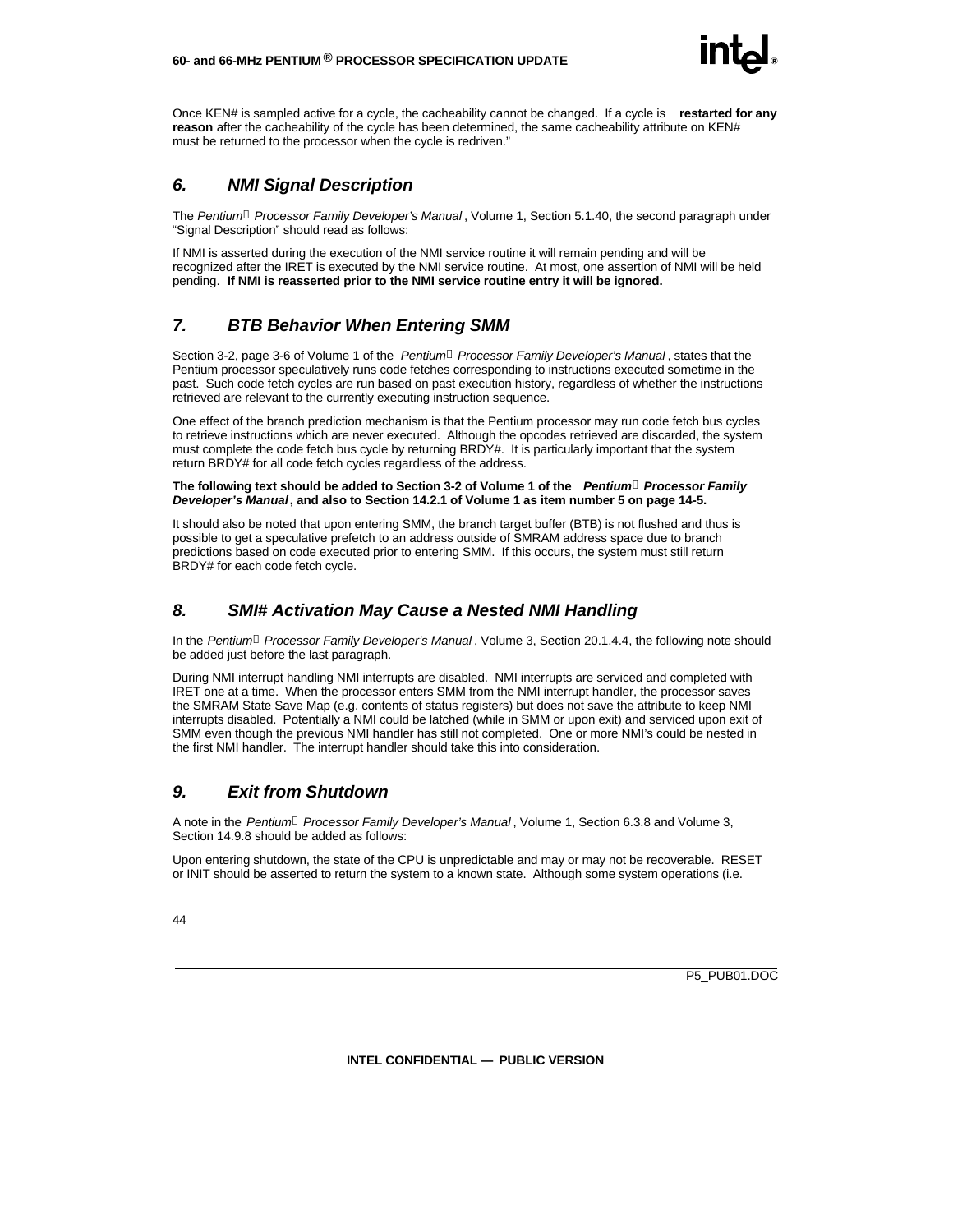FLUSH#, SMI# and R/S#) are generally recognized during shutdown, these operations may not complete successfully in some cases once shutdown is entered.

Furthermore, upon exit from shutdown with NMI (to the NMI handler), the SS, ESP and EIP of the task that was executing when shutdown occurred can no longer be relied upon to be valid. Therefore, using NMI to exit shutdown should be used only for debugging purposes and not to resume execution from where shutdown occurred.

If invoking NMI to exit shutdown, use a task gate rather than an interrupt or trap gate in slot 2 of the IDT. One of the conditions that may lead to shutdown is an attempt to use an invalid stack segment selector (SS). In this case, if the NMI successfully exits shutdown, it will immediately re-enter shutdown because it has no valid stack on which to push the return address. It is more robust to vector NMI through a task gate rather than an interrupt gate in the IDT, since the task descriptor allocates a new stack for the NMI handler context.

#### *10. Code Breakpoints Set on Meaningless Prefixes Not Guaranteed to be Recognized*

The following should be added to the *Pentiumâ Processor Family Developer's Manual* , Volume 3, Section 17.3.1.1 (Instruction-Breakpoint Fault).

Code breakpoints set on meaningless instruction prefixes (a prefix which has no logical meaning for that instruction, e.g. a segment override prefix on an instruction that does not access memory) are not guaranteed to be recognized.

Code breakpoints should be set on the instruction opcode, not on a meaningless prefix.

In the *Pentiumâ Processor Family Developer's Manual* , Volume 3, Sections 3-4 (Instruction Format) and 25.2 (Instruction Format), after "For each instruction one prefix may be used from each group. The effect of redundant prefixes (more than on prefix from a group) is undefined and may vary from processor to processor." The following should be added:

Some prefixes when attached to specific instructions have no logical meaning (e.g. a segment override prefix on an instruction that does not access memory). The effect of attaching meaningless prefixes to instructions is undefined and may vary from processor to processor.

#### *11. Resume Flag Should Be Set by Software*

The lead-in sentences and first bullet of section 14.3.3 in the *Pentiumâ Processor Family Developer's Manual*, Volume 3 should be replaced with the following:

The RF (Resume Flag) in the EFLAGS register should be used during debugging to avoid servicing an instruction breakpoint fault multiple times. RF works as follows:

• The debug handler (interrupt #1) should set the RF bit in the EFLAGS image on the stack whenever it is servicing an instruction breakpoint fault (rather than a data breakpoint trap), and the breakpoint is being left in place. If this is not done, the CPU will return to execute the instruction, fault on the breakpoint again to interrupt #1, and so on.

The following should be added as fifth and sixth bullets:

• If a fault type breakpoint coincides with another fault (the instruction accesses a not present page, violates a general protection rule, etc.) one spurious repetition of the breakpoint will occur after the second fault is handled, even though the debug handler sets RF. As an optional debugging convenience, to avoid this occasional confusion, all interrupt handlers that could interact during debugging in this way can be modified by having them also set the RF bit in the EFLAGS image on their stack.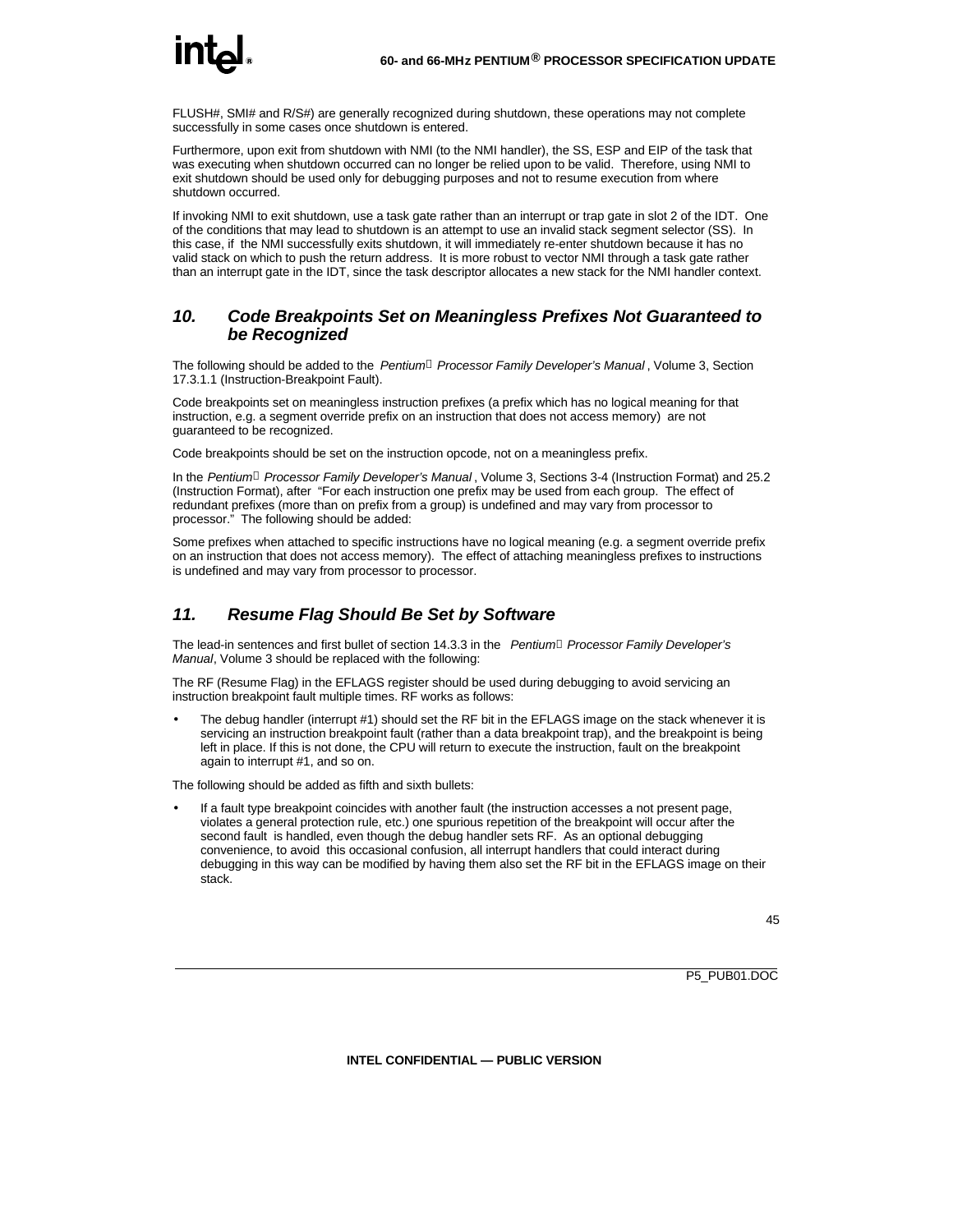- 
- The CPU, in branching to fault handlers under some circumstances, will set the RF bit in the EFLAGS image on the stack by hardware action. Exactly when the CPU does this is implementation specific and should not be relied upon by software. No problem is caused by setting this bit again if it is already set.

#### *12. Data Breakpoints on INS Delayed One Iteration*

The *Pentiumâ Processor Family Developer's Manual,* Volume 3, last paragraph and sentence of section 17.3.1.2 states, "Repeated INS and OUTS instructions generate a memory breakpoint debug exception trap after the iteration in which the memory address breakpoint location is accessed."

The sentence should read, "Repeated OUTS instructions generate a memory breakpoint debug exception trap after the iteration in which the memory address breakpoint location is accessed. Repeated INS instructions generate the memory breakpoint debug exception trap one iteration later".

#### *13. CPUID Feature Flags*

The *Pentiumâ Processor Family Developer's Manual* , Volume 3, page 25-74 defines the feature flags returned in EDX after a CPUID instruction is executed. Some additional bits are defined as follows:

EDX[0:0] FPU on chip<br>EDX[1:1] Virtual Mode EDX[1:1] Virtual Mode Extension<br>EDX[2:2] Debugging Extension EDX[2:2] Debugging Extension<br>EDX[3:3] Page Size Extension Page Size Extension EDX[4:4] Time Stamp Counter<br>EDX[5:5] Model Specific Regis EDX[5:5] Model Specific Registers<br>EDX[6:6] Physical Address Extens EDX[6:6] Physical Address Extension<br>EDX[7:7] Machine Check Exception EDX[7:7] Machine Check Exception<br>EDX[8:8] CMPXCHG8 Instruction S CMPXCHG8 Instruction Supported EDX[9:9] On-Chip APIC Hardware Enabled EDX[10:11] Reserved EDX[12:12] Memory Type Range Register EDX[13:13] Page Global Enable EDX[14:14] Machine Check Architecture EDX[15:15] CMOV Instruction Supported EDX[16:22] Reserved EDX[23:23] MMXTM Technology Supported EDX[24:31] Reserved

Additional information on the function of these bits can be found in Application Note AP-485, Intel Processor Identification With the CPUID Instruction order number 241618.

#### *14. When L1 Cache Disabled, Inquire Cycles Are Blocked*

The last line in Table 18-2 in the *Pentiumâ Processor Family Developer's Manual,* Volume 3 presently reads "Invalidation is inhibited". This is part of the description of L1 cache behavior when it is "disabled" by setting CR0 bits CD = NW = 1. This line will be clarified to read "Inquire cycles (triggered by EADS# active) and resulting invalidation and any APCHK# assertions are inhibited."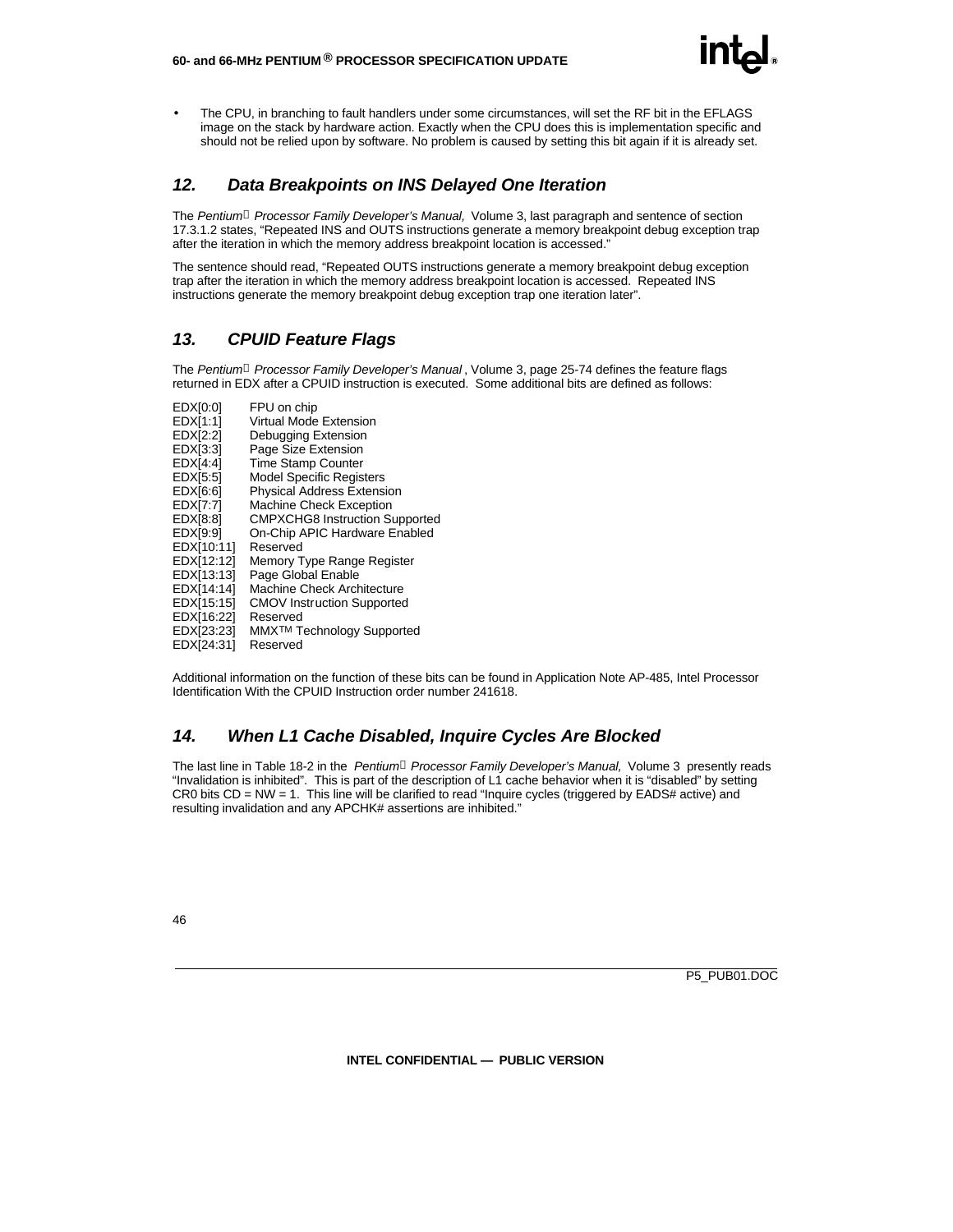## **int**

#### *15. Serializing Operation Required When One CPU Modifies Another CPU's Code*

A new subsection, 19.2.1, will be added to the *Pentiumâ Processor Family Developer's Manual,* Volume 3, titled *Processor Modifying Another Processor's Code* **,** and it will be referenced in the current subsection 18.2.3 on self modifying code.

A particular problem in memory access ordering occurs in a multiprocessing system if one processor (CPU1) modifies the code of another (CPU2). This obviously requires a semaphore check by CPU2 before executing in the area being modified, to assure that CPU1 is finished with the changes before CPU2 begins executing the changed code. In addition, it is necessary for CPU2 to execute a serializing operation after the semaphore allows access but before the modified code is executed. This is needed because the external snoops into CPU2 caused by the code modification by CPU1 will invalidate any matching lines in CPU2's code cache, but not in its prefetch buffers or execution pipeline. Note that this is different from the situation described in section 18.2.3 on self-modifying code. When the CPU modifies its own code, the prefetch buffers and pipeline as well as the code cache are checked and invalidated if necessary.

#### *16. Cache Test Registers Are Modified During FLUSH#*

The following Note will be added to the *Pentiumâ Processor Family Developer's Manual,* Volume 1, Section 33.2.1.1.1 on **Direct Cache Access**:

Note: When the FLUSH# pin is asserted, it is treated as an interrupt, and when serviced at the next instruction boundary, it causes writeback of the data cache and then invalidation of the internal caches. The cache test registers TR2, TR3, TR4 and TR5 are used in this process, and thus their values after FLUSH# has been serviced are unpredictable. Therefore FLUSH# should not be asserted while code is being executed which uses these test registers.

#### *17. Extra Code Break Can Occur on I/O or HLT Instruction if SMI Coincides*

If a code breakpoint is set on an I/O instruction, as usual the breakpoint will be taken before the I/O instruction is executed. If the I/O instruction is also used as part of an I/O restart protocol, I/O restart is enabled, and executing the instruction triggers SMI, RSM from the SMI handler will return to the start of the I/O instruction, and the code breakpoint will be taken again before the I/O instruction is executed a second time.

Similarly, if a code breakpoint is set on an HLT instruction, the breakpoint will be taken before the processor enters the HLT state. If SMI occurs during this state, and the SMI handler chooses to RSM to the HLT instruction (the usual choice, for SMI to be transparent), the code breakpoint will be taken again before the HLT state is re-entered. In this case, other problems can occur, because an internal HLT flag remains set incorrectly. These problems are documented in Erratum # 55, case 2.

This information will be added to the end of Section 17.3.1.1, on "Instruction-Breakpoint Faults", in the *Pentiumâ Processor Family Developer's Manual,* Volume 3.

#### *18. 4-Mbyte Page Extensions*

The pentium processor allows 4-Mbyte page extensions which are enabled by setting CR4.PSE bit (bit 4) to 1. For more information on 4-Mbyte pages, please refer to the Volume 3, Section 3.6 of the *Pentiumâ Pro Family Developer's Manual* (order number 242692).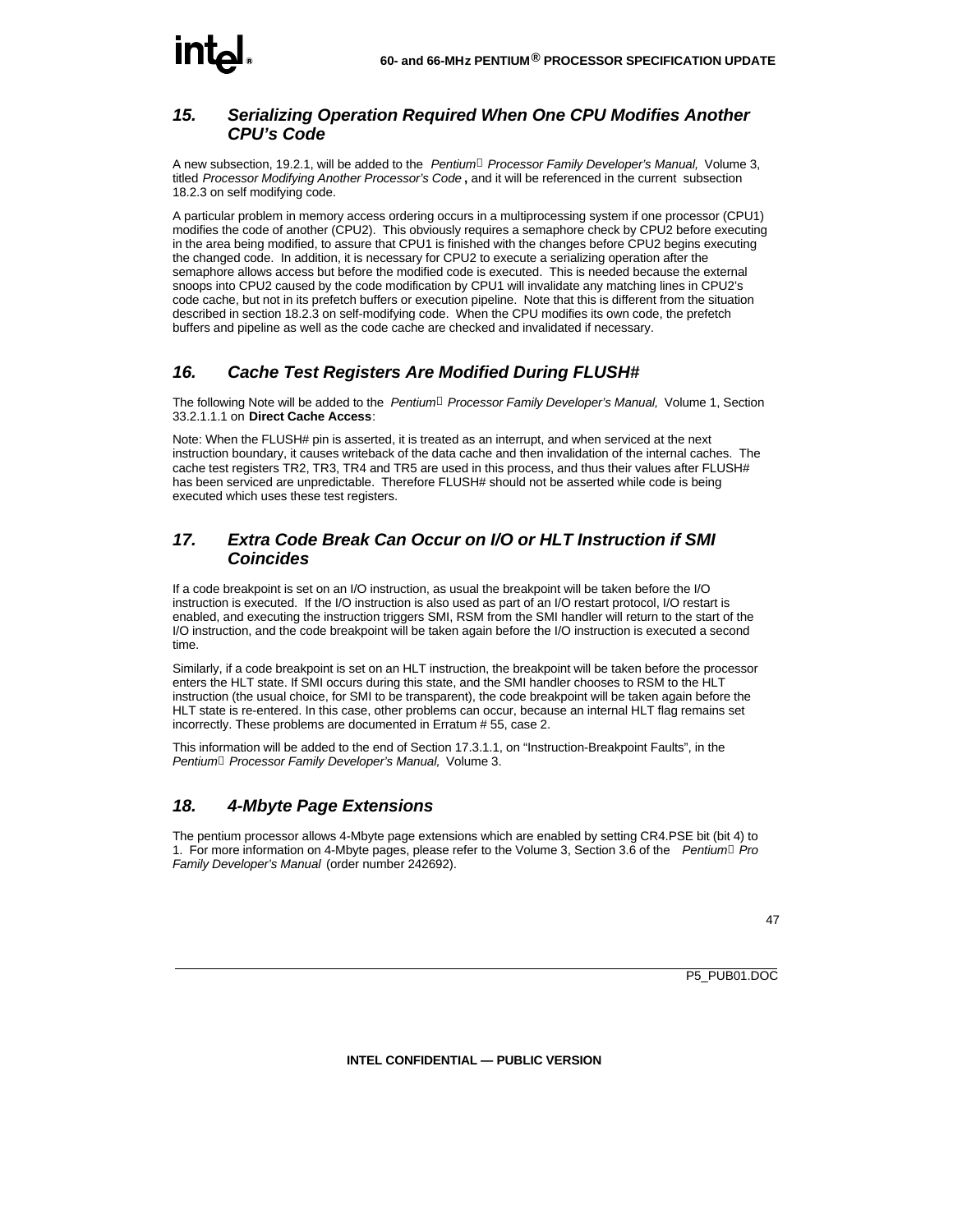#### *19. Recognizing INTR After Its INTA Cycle*

The *Pentiumâ Processor Family Developer's Manual,* Volume 1, Section 5.1.32 and 21.1.21, states "To guarantee recognition if INTR is asserted asynchronously it must have been deasserted for a minimum of 2 clocks before being returned active to the Pentium processor". However, to avoid an inadvertent second recognition of INTR, a clarification is being added to specify when INTR should be deasserted.

If INTR remains asserted beyond completion of its second INTA cycle and the IF flag is set, INTR can be recognized again. In real mode for example, if the handler enables interrupts prior to INTR being deasserted, a second INTR will be recognized. Interrupts may be re-enabled quickly if the STI instruction is executed early in the handler or the handler is very short, such that IF is set soon after the completion of the second INTA cycle. If trap gates are used in protected mode, INTR may be recognized even earlier because the IF flag remains set (and does not get cleared).

To clarify this, the *Pentiumâ Processor Family Developer's Manual,* will add a NOTE, "To ensure INTR is not recognized inadvertently a second time, deassert INTR no later than the BRDY# of the second INTA cycle and no earlier than the BRDY# of the first INTA cycle.

#### *20. Multiple Interrupt Delaying Instructions May Not Delay More Than One Instruction*

In the next publication of the *Intel Architecture Developer's Manual,* Volume 2: The Instruction Set, the following footnote will be added to the descriptions of the STI and the MOV SS,.. instructions as below. This footnote will be referenced from the part of the description of the instruction where the feature that delays interrupts for one more instruction is explained.

#### Footnote:

In a sequence of instructions which individually delay interrupts past the following instruction, only the first in the sequence is guaranteed to have this effect. Thus in the sequence STI/ MOV SS/ MOV ESP/ interrupts may be recognized before MOV ESP executes.

#### *21. FYL2XP1 Does Not Generate Exceptions for X Out of Range*

The FYL2XP1 instruction is intended to be used only for taking the log of numbers very close to one, to provide improved accuracy. For X values outside of the FYL2XP1 instruction's valid range, the FYL2X instruction should be used instead. The present documentation of what happens when X is outside of the FYL2XP1 instruction's valid range is inconsistent. For FYL2XP1, out of range behavior will be replaced by "If the ST operand is outside of its acceptable range, the result is undefined, and software should not rely on an exception being generated. Under some circumstances exceptions may be generated when ST is out of range, but this behavior is implementation specific and not guaranteed." The information on pages 7-15 and 25-161 of the *PentiumÒ Processor Family Developer's Manual,* Volume *3* will be clarified.

#### *22. Enabling NMI Inside SMM*

Page 20-11 of the *PentiumÒ Processor Family Developer's Manual* Volume. 3 states "Although NMI requests are blocked when the CPU enters SMM, they may be enabled through software by invoking a dummy interrupt and vectoring to an Interrupt Service Routine." This will be changed to: "Although NMI requests are blocked when the CPU enters SMM, they may be enabled by first enabling interrupts through INTR by setting the IF flag, and then by triggering INTR. Also, for the Pentium processor, exceptions that invoke a trap or fault handler will enable NMI inside of SMM. This behavior of exceptions enabling NMI within SMM is not part of the Intel Architecture, and is implementation specific".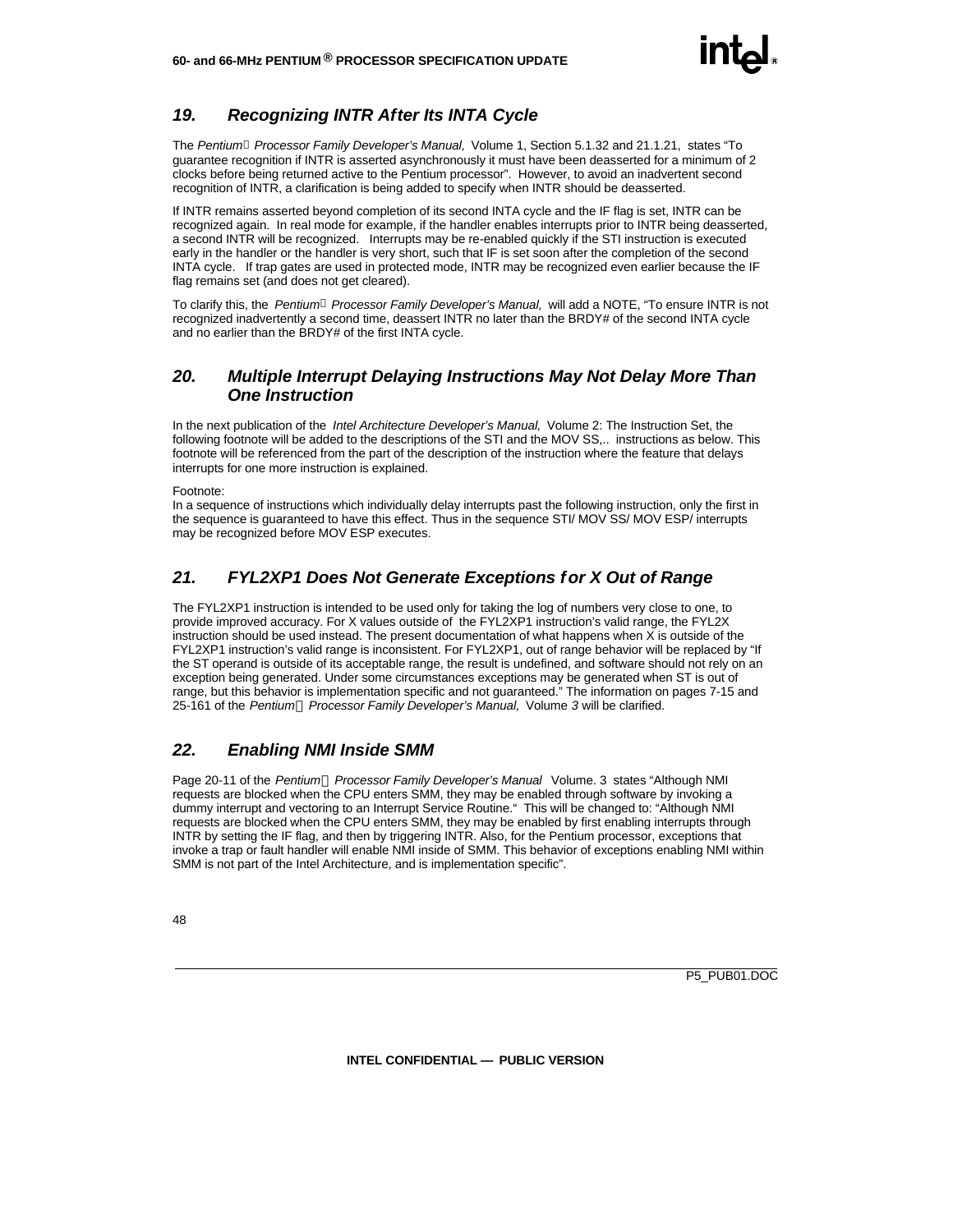#### **DOCUMENTATION CHANGES**

The Documentation Changes listed in this section apply to the *Pentium® Processor at iComp index 510\60 MHz and the Pentium Processor at iComp index 567\66 MHz* datasheet (Order number 241595) .

#### *1. Flatness Specification, Volume 1, Table 9-2*

The flatness specification F of 0.127 millimeters is incorrectly located in the Min column in Table 9-2 of Volume 1 of the *Pentiumâ Processor Family Developer's Manual* . It should be moved from the Min column to the Max column.

#### *2. JMP Cannot Do a Nested Task Switch, Volume 3, Page 13-12*

In the *Pentiumâ Processor Family Developer's Manual* , Volume 3, Section 13.6, the sentence "When an interrupt, exception, jump, or call causes a task switch..." incorrectly includes the **jump** in the list of actions that can cause a **nested** task switch. The word "jump" will be removed from the sentence. The Table 13-2 correctly shows the effects of task switches via jumps vs. Task switches via CALL's or interrupts, on the NT flag and the Link field of the TSS.

#### *3. Interrupt Sampling Window, Volume 3, Page 23-39*

In the *Pentiumâ Processor Family Developer's Manual* , Volume 3, Section 23.3.7 the first sentence of the second paragraph "The Pentium processor ... asserts the FERR# pin." Should be replaced with the following:

The Pentium processor and the Intel486 processor implement the "No-Wait" Floating-Point instructions (See Section 6.3.7) in the DOS-Compatibility mode (CR0.NE = 0) in the following manner:

In the event of a pending unmasked numeric exception, the "No-Wait" class of instructions asserts the FERR# pin.

#### *4. Errors in the Detailed Descriptions of FSUB, FSUBR, FDIV, FDIVR and Related Instructions*

The FSUB/FSUBP/FISUB instructions (page 25-145 in the 1995 *Pentiumâ Processor Family Developer's Manual* , Volume 3) and the FSUBR/FSUBRP/FISUBR instructions (page 25-147 in Volume 3 of the Manual) each have three erroneous entries in their tables of eight specific forms (the fourth, fifth and sixth forms are wrong in both cases). Also there are errors under the **Operation** and **Description** headings. Further, in the individual descriptions of the specific forms, three different styles are used. In the next revision, all descriptions will be changed to match the style used here for the corrections.

| <b>FSUB/FSUBP/FISUB</b> | <b>Instruction</b>            | <b>Description</b>                                        |  |
|-------------------------|-------------------------------|-----------------------------------------------------------|--|
|                         | FSUB ST(i), ST                | $ST(i) \leftarrow (ST$ subtracted from $ST(i)$ ).         |  |
|                         | FSUBP ST(i), ST               | $ST(i) \leftarrow$ (ST subtracted from $ST(i)$ ); POP ST. |  |
|                         | <b>FSUBP</b>                  | $ST(1) \leftarrow$ (ST subtracted from $ST(1)$ ); POP ST. |  |
| <b>Operation</b>        | DEST <-- DEST - Other Operand | $\degree$ 2nd line is O.K.>>                              |  |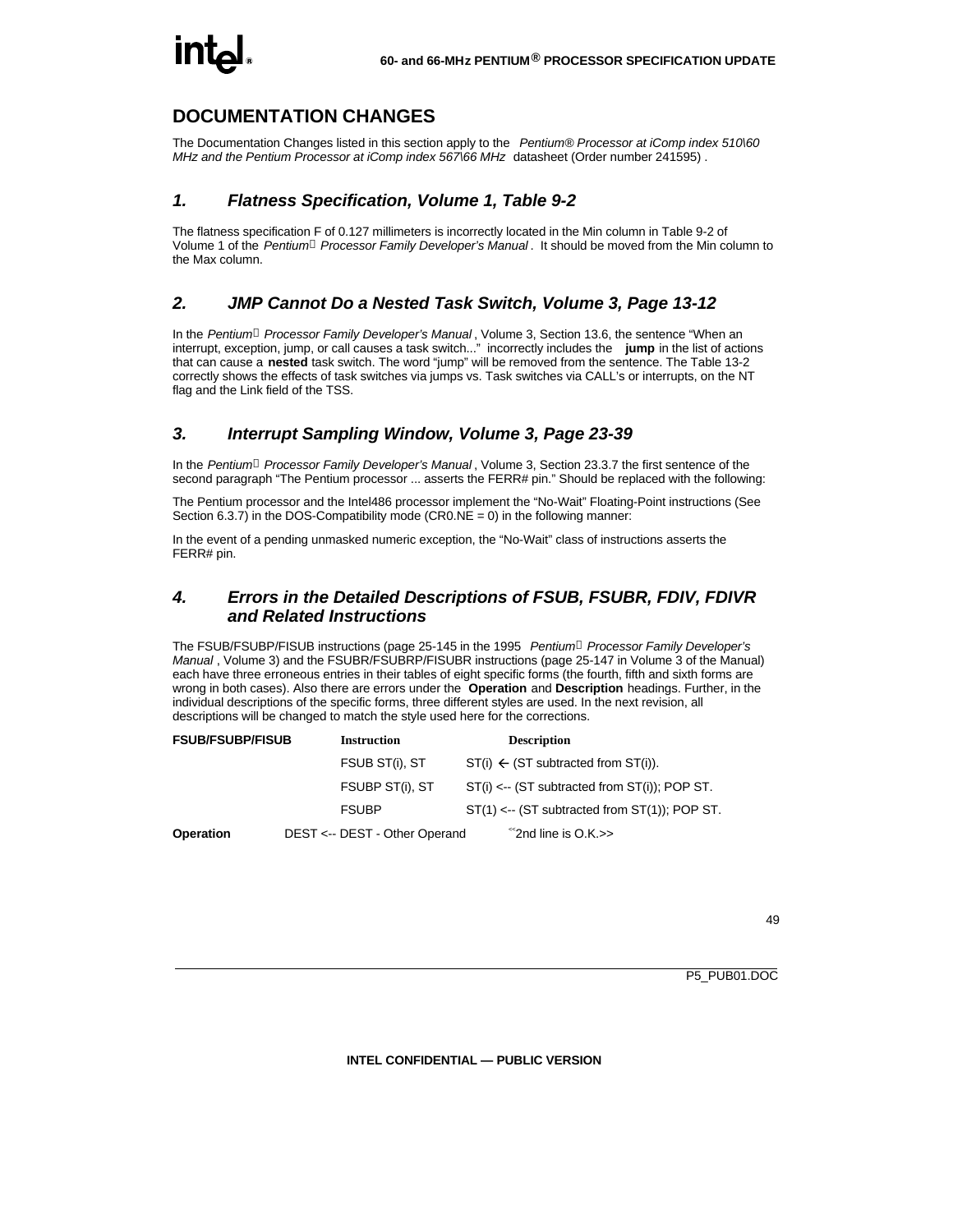

**Description** The subtraction instructions subtract the other operand from the destination (which is the leftmost operand in the forms with two explicit operands; otherwise it is always the stack top, ST) and return the difference to the destination.

| <b>FSUBR/FSUBRP/FISUBR</b> | <b>Instruction</b>            | <b>Description</b>                                     |
|----------------------------|-------------------------------|--------------------------------------------------------|
|                            | FSUBR ST(i), ST               | $ST(i) \leftarrow (ST(i)$ subtracted from ST).         |
|                            | FSUBRP ST(i), ST              | $ST(i) \leftarrow (ST(i)$ subtracted from ST); POP ST. |
|                            | <b>FSUBRP</b>                 | $ST(1) \leftarrow (ST(1)$ subtracted from ST); POP ST. |
| <b>Operation</b>           | DEST <-- Other Operand - DEST | $\degree$ 2nd line is O.K. $\gt$                       |

**Description** The reverse subtraction instructions subtract the destination (which is the leftmost operand in the forms with two explicit operands; otherwise it is always the stack top, ST) from the other operand and return the difference to the destination.

The FDIV/FDIVP/FIDIV instructions (page 25-98 in the 1995 *Pentiumâ Processor Family Developer's Manual* , Volume 3) and the FDIVR/FDIVRP/FIDIVR instructions (page 25-100 in Volume 3 of the Manual) have errors under the **Operation** and **Description** headings. Also, in the table of eight specific forms for FDIVR/FDIVRP/FIDIVR the fourth, fifth and sixth forms have a meaningless (but probably not misleading) word "Divide" in front of their otherwise equation style descriptions; it should be ignored. Further, among the total of 16 individual descriptions of the specific forms, three different styles are used. In the next revision, all descriptions will be changed to match the style given here:  $DEST \leftarrow (OP1$  divided by OP2) descriptions will be changed to match the style given here:

#### **FDIV/FDIVP/FIDIV**

**Operation** << The abbreviation for Source, which should be SRC, is misspelled twice as SCR>>

**Description** The division instructions divide the destination (which is the leftmost operand in the forms with two explicit operands; otherwise it is always the stack top, ST) by the other operand and return the quotient to the destination.

#### **FDIVR/FDIVRP/FIDIVR**

**Operation** << O.K. as is >>

**Description** The reverse division instructions divide the other operand by the destination (which is the leftmost operand in the forms with two explicit operands; otherwise it is always the stack top, ST) and return the quotient to the destination.

#### *5. PUSHA, PUSHF, POPA & POPF Can Cause Alignment Faults*

The instructions **POPA/POPAD** (*Pentiumâ Processor Family Developer's Manual* , Volume 3, page 25-250), **POPF/POPFD** (page 25-252), **PUSHA/PUSHAD** (page 25-256) and **PUSHF/PUSHFD** (page 25-258) can cause the alignment check fault (#AC; interrupt 17) when it is enabled, just as PUSH and POP can, but that specification has been omitted from the previous instructions' descriptions. For each of these four instruction descriptions, the following should be added:

To the sections called **Protected Mode Exceptions,** add at the end: #AC for unaligned memory reference if the current privilege level is 3 (the word operand form is unaligned unless the address is divisible by 2; the dword operand form (used by the mnemonic ending in D) is unaligned unless the address is divisible by 4).

To the sections called **Virtual 8086 Mode Exceptions,** add at the end: #AC for unaligned memory reference if the current privilege level is 3 (alignment is the same as for protected mode).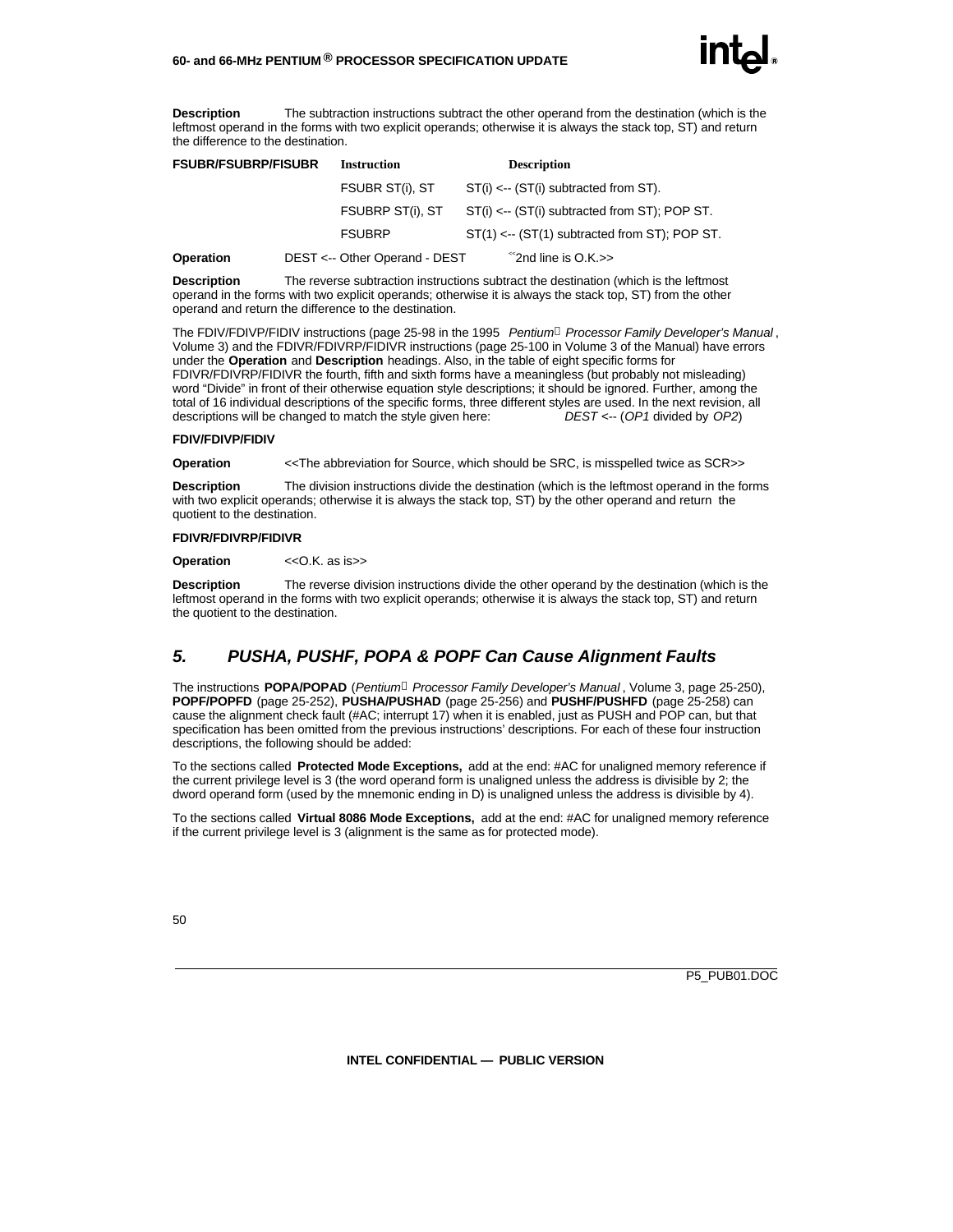#### *6. Corrections to BT, BTC, BTR and BTS Instruction Descriptions*

The specific descriptions of the BTU, BTU, BTU and BCE instructions, on pages 25-42, 25-44, 25-46 and 25- 48 of the *Pentiumâ Processor Family Developer's Manual* , Volume 3, are incomplete. The **Flags Affected** section for all of these bit test instruction descriptions should include the statement that the flags OF, SF, ZF, AF and PF are all left undefined after execution of one of these instructions. These flag effects are already correctly specified on page B1 of the *Pentiumâ Processor Family Developer's Manual* , Volume 3.

Also, on p. 25-44 for the BTC instruction, the current sentence in the Flags Affected section should be changed from "The CF flag contains the complement of the selected bit" to "The CF flag contains the value of the selected bit", meaning the value before the BTC execution.

#### *7. Corrections for Description of a Stack Overflow On Interrupt to Inner Privilege Case*

In the *Pentiumâ Processor Family Developer's Manual,* Volume 3 starting on p. 25-173, the Pentium processor operation is described in pseudo-code for the INT/INTO instructions, and also all the external interrupts and internal exceptions which go through the interrupt vector/descriptor table. On p. 25-175 an IF/FI clause inside the "INT-TO-INNER-PRIV PROC" reads as follows:

IF 32-bit gate THEN new stack must have room for 20 bytes else #SS(0) ELSE new stack must have room for 10 bytes else #SS(0) FI

The error code of zero given for stack overflows is incorrect. The correct error code is the SS selector, so the two entries "#SS(0)" will be changed to "#SS(SS selector)". A new clause will also be added immediately after the corrected clause above describing the checking done for the additional stack space required if the interrupt has an error code. The corrected text is as follows:

IF 32-bit gate THEN new stack must have room for 20 bytes else #SS(SS selector) ELSE new stack must have room for 10 bytes else #SS(SS selector) IF interrupt was caused by exception with error code THEN Stack limit must allow push of 4 more bytes if 32-bit gate, or 2 more bytes if 16-bit gate ELSE #SS(SS selector); FI;

These clauses apply in protected mode when an interrupt tries to transfer control through a trap or interrupt gate in the Interrupt Descriptor Table to an inner privilege level service routine. If the 20 or 24 bytes (or 10 or 12 bytes in 16-bit mode) that must be stored on the new stack would cause it to overflow, the protection system triggers #SS (interrupt 12) instead, which allows the O.S. to allocate more stack space.

#### *8. FSETPM Is Like NOP, Not Like FNOP*

In the *Pentiumâ Processor Family Developer's Manual,* Volume 3, page 23-37 in the Section 23.3.4 on Instructions, the 80287 instruction FSETPM is described as being equivalent to an FNOP when executed in the Intel387 math coprocessor and the Intel486 and Pentium processors. In fact, FSETPM is treated as a NOP in these processors, as is correctly explained (along with the difference between FNOP and NOP) on the next page in sec. 23.3.6. "FNOP" will be changed to "NOP" in the FSETPM description.